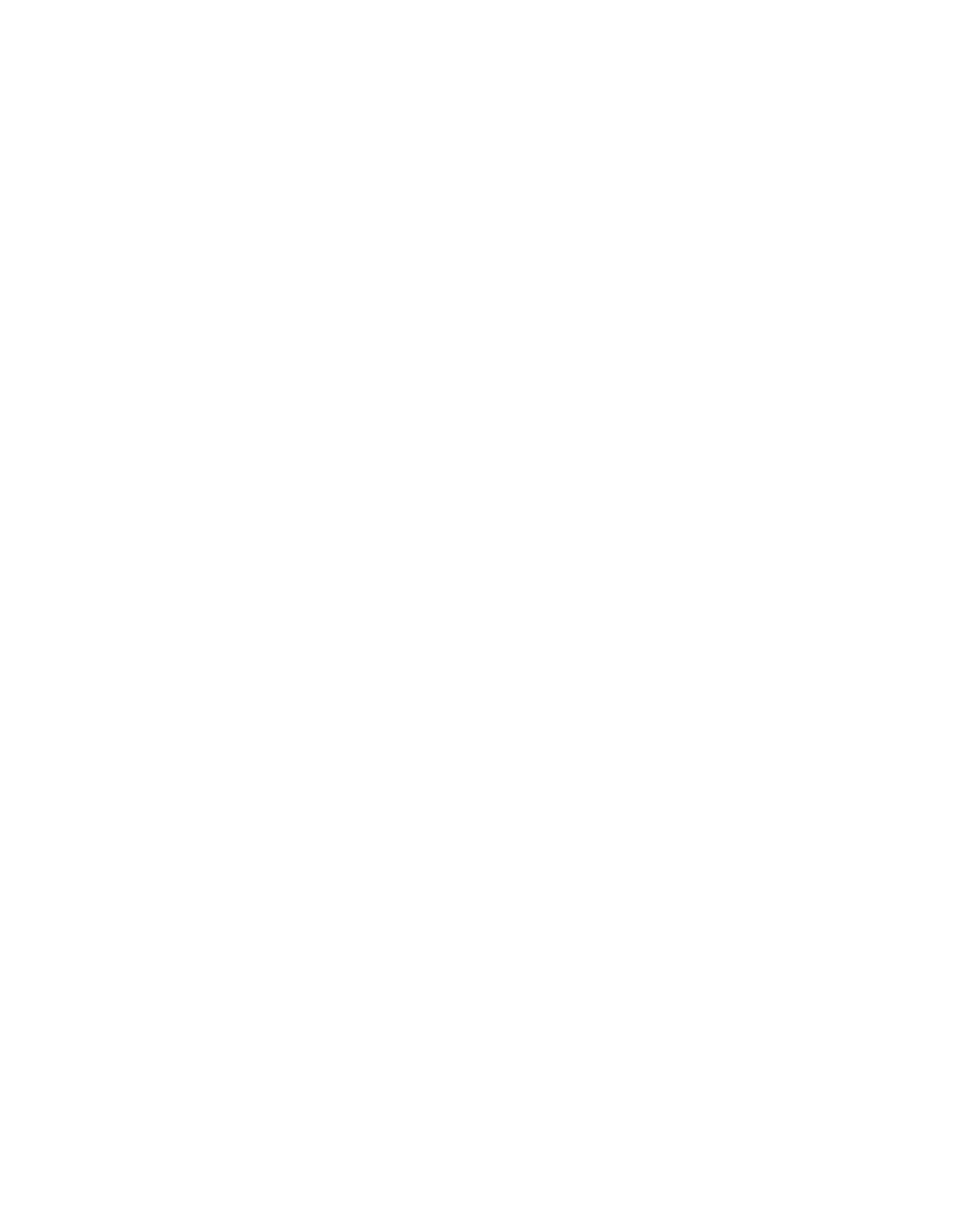# <span id="page-2-0"></span>**Table of Contents**



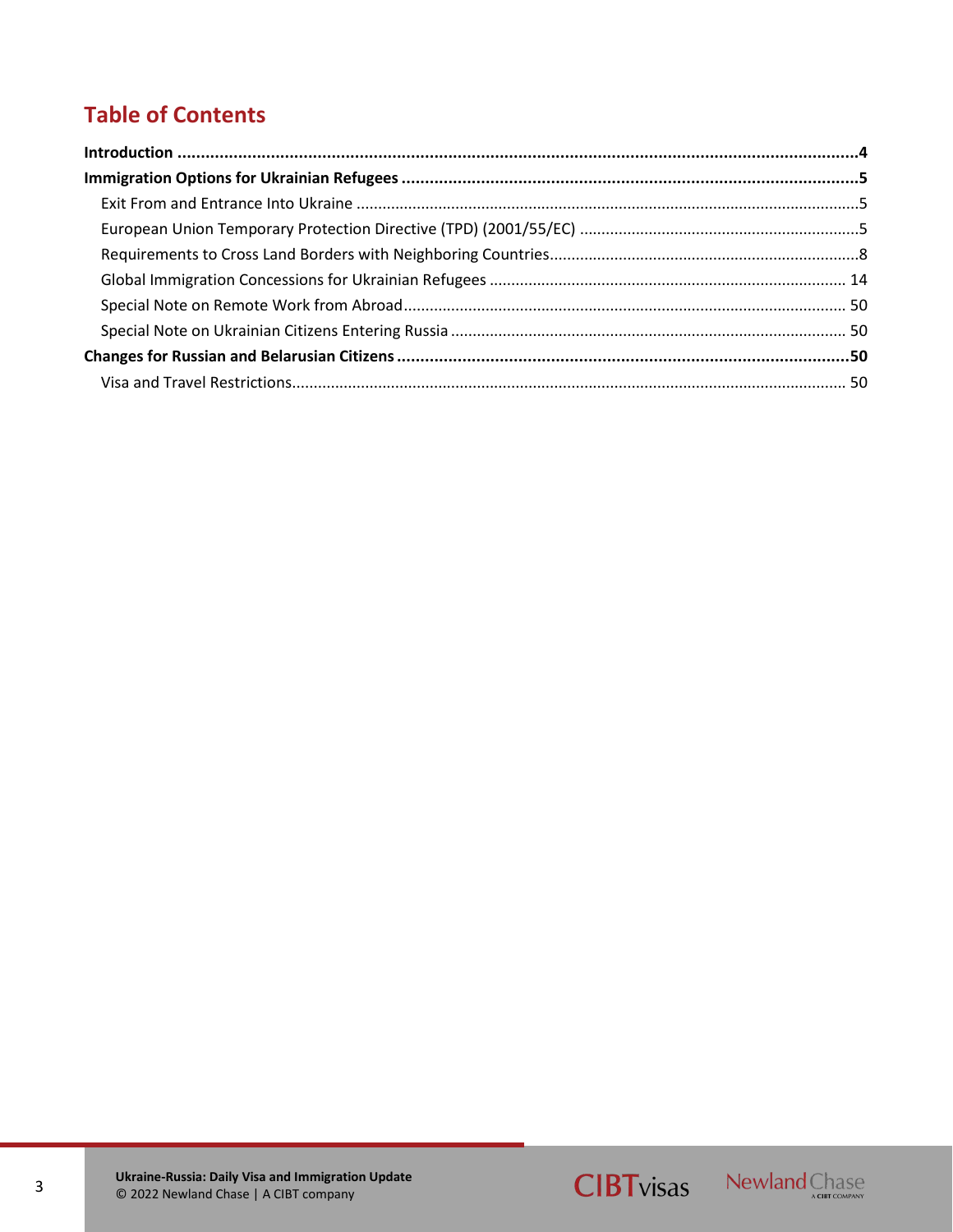## <span id="page-3-0"></span>**INTRODUCTION**

As the strife in Ukraine continues, the immigration crisis remains for individuals fleeing the country and employers working to ensure the safety of employees and their families. Newland Chase will provide an overview that covers the following topics:

- Any pertinent major updates and possible upcoming trends.
- Overview of visa and immigration options for Ukrainian citizens and residents exiting the country this will include individual country immigration concessions for refugees and updates on the possibility of remote work (where known/announced).
- Overview of visa and immigration changes for Russian citizens.

Of course, the situation in Ukraine and throughout the region remains unpredictable and is constantly changing. Newland Chase teams throughout the world are closely tracking the crisis and organizing immigration strategies for affected clients, their employees, and their families. We also strongly recommend that multinational companies in Ukraine and throughout the region continue to monitor this page for updates, as well as official government websites and immigration alerts from reputable sources.

The safety and wellbeing of employees and their families remains the primary focus for Newland Chase and all those involved in coordinating departures from Ukraine and further travel into other countries. We continue to send our thoughts to all those affected by this crisis and hope that you, your loved ones, and your work teams remain safe.

#### *Disclaimer*

*We have aggregated information about some immigration-related changes announced by some countries in response to this situation. The information contained in this document has been abridged from laws and administrative rulings and should not be construed or relied upon as legal advice.*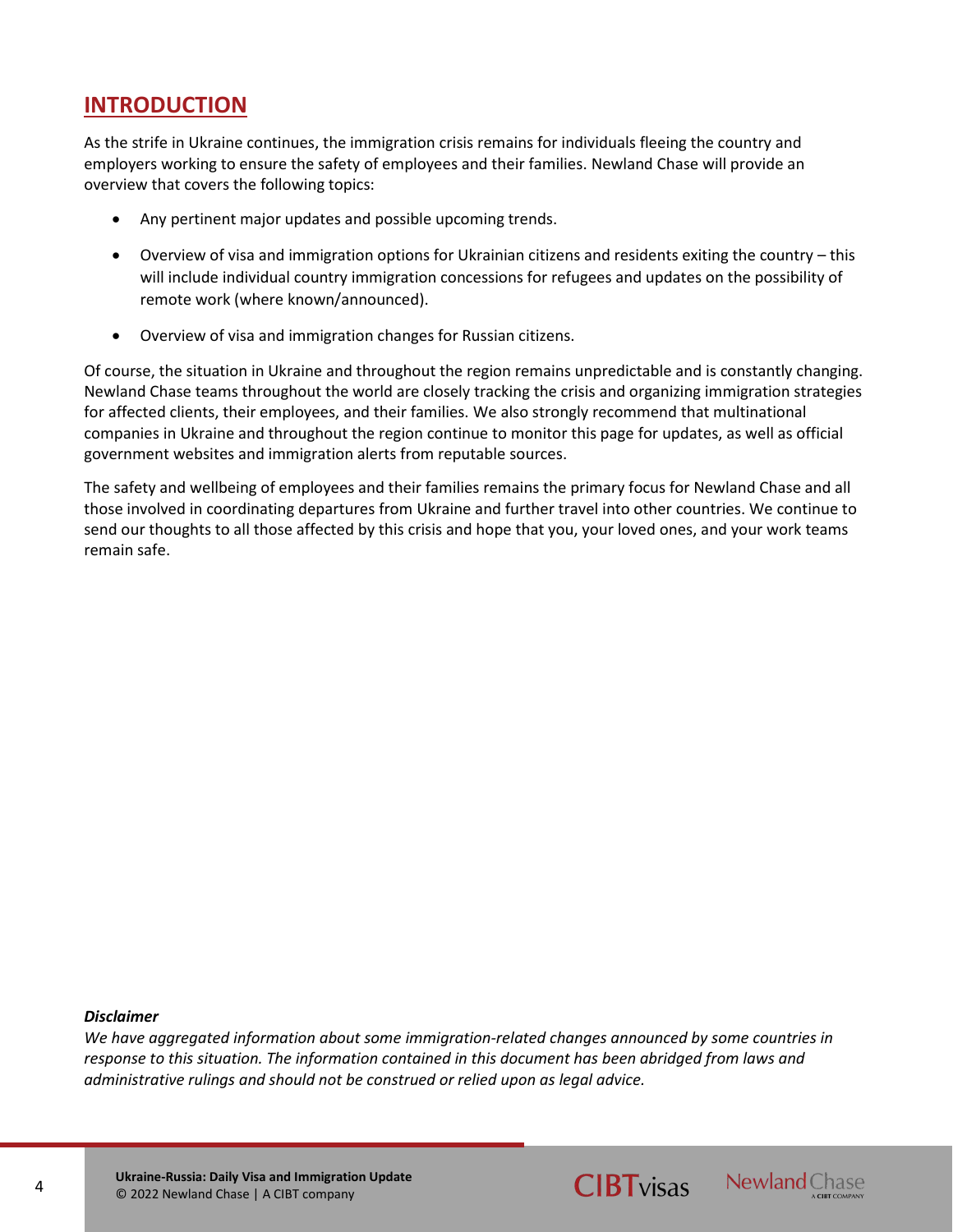# <span id="page-4-0"></span>**IMMIGRATION OPTIONS FOR UKRAINIAN REFUGEES**

## <span id="page-4-1"></span>**Exit From and Entrance Into Ukraine**

The following should be noted for individuals exiting Ukraine:

- Entry into Ukraine, except for government-approved purposes, has been suspended due to military emergency and martial law announced on February 25.
- Airspace over Ukraine remains closed and all airports are closed for commercial flights.
- Land borders with Belarus remain closed in both directions.
- Land borders into Poland, Hungary (West), Moldova, Romania (South-West), and Slovakia remain open.
- Male Ukrainian citizens aged 18-60 are barred from exiting the country due to military mobilization. With the extension of martial law until at least 25 May 2022, it is presumed that this ban will remain in place until at least this date. Ukrainian women, children, and males outside of the stated age ranges, and third-country national residents of Ukraine are permitted to depart.

## <span id="page-4-2"></span>**Council Implementing Decision (EU) 2022/382 invoking the European Union Temporary Protection Directive (TPD) (2001/55/EC)**

[General Overview](#page-4-3) [Legislative Timeline](#page-6-0) [Newland Chase Webinars](#page-7-1)

## <span id="page-4-3"></span>**General Overview**

On the 4th March 2022 the EU Council has adopted the [Council Implementing Decision \(EU\) 2022/382,](https://eur-lex.europa.eu/legal-content/EN/TXT/?uri=celex:32022D0382) which establishes the existence of a mass influx into the Union of displaced persons who have had to leave Ukraine as a consequence of an armed conflict. With this Decision the [EU Temporary Protection Directive \(TPD\)](https://eur-lex.europa.eu/legal-content/EN/TXT/?uri=celex%3A32001L0055)  [\(2001/55/EC\)](https://eur-lex.europa.eu/legal-content/EN/TXT/?uri=celex%3A32001L0055) has been invoked, which provides for minimum standards for giving temporary protection to displaced persons covered by the Decision. The Decision itself confirms which persons the temporary protection applies to, as detailed below.

The protection under the Directive is applicable until 3 March 2023, and could be automatically extended twice with a 6 months' period, until 3 March 2024 if the war continues. Per the Directive, where reasons for temporary protection persist, the EU may decide to extend the temporary protection for a further period, up to the maximum of one additional year, up to 3 March 2025.

Since the Temporary Protection status is based on a Directive, each country needs to implement the Temporary Protection into their national legislation, which means that processes vary by country, as detailed in this document.

If the war continues after this date, each EU country will need to decide if national protection laws become applicable to the previous Temporary Protection status holders.

#### Who is Eligible?

At minimum, the following individuals must be covered under a Member State's TPD implementation:

• Ukrainian nationals residing in Ukraine who have been displaced on or after 24 February 2022 and their family members;



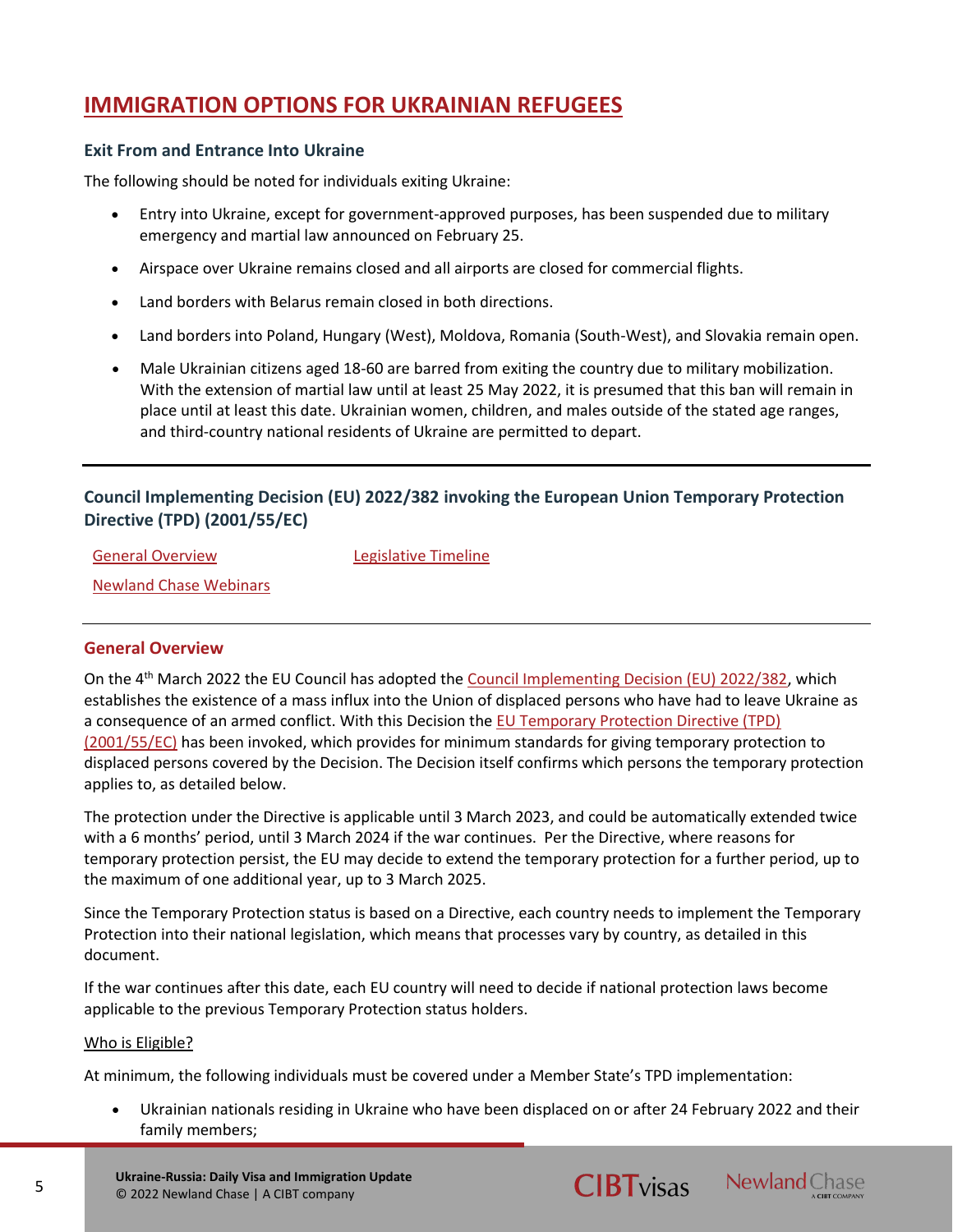- Stateless persons, and nationals of third countries other than Ukraine, who benefitted from international protection or equivalent national protection in Ukraine before 24 February 2022 and who have been displaced from Ukraine on or after 24 February 2022, and their family members;
- Temporary protection or adequate protection under Member States' national law shall apply to stateless persons and nationals of third countries other than Ukraine who can prove that they were legally residing in Ukraine before 24 February 2022 on the basis of a valid permanent residence permit issued in accordance with Ukrainian law, and who are unable to return in safe and durable conditions to their country [of origin] or region [within their country] of origin.

In addition, kindly note the following definition of "Family Member" for Ukrainian citizens:

- Spouse of the person covered by temporary protection, or the unmarried partner in a stable relationship, where the legislation or practice of the Member State treats unmarried couples in a comparable manner under its national law.
- Minor-aged unmarried children of the person covered by temporary protection or of his/her spouse, without distinction as to whether they were born in or out of wedlock or adopted.
- Other close relatives who lived together as part of the family unit at the time of the circumstances surrounding the mass arrivals of displaced persons, and who were wholly or mainly dependent on the person covered by temporary protection.

## Standard Documentation Requirements

According to the official EU Operational Guidelines, applicants should only have to present evidence "to demonstrate his/her nationality, his/her international protection or equivalent protection status, residence in Ukraine, or family link as appropriate." Member States are also encouraged to consider expired documents as well. The following documents should be considered to prove Ukrainian nationality:

- **Passports of Any Kind** national, diplomatic, service, collective, and surrogate passports (including children's passports);
- **National Identity Cards** including temporary and provisional;
- **Military Service Books and Military Service Cards**;
- **Seaman's Registration Books, Skipper's Service Cards, and Seaman's Passports**;
- **Citizenship Certificates**; and
- **Other Official Documents** that mention or indicate citizenship.

#### Minimum Rights Obtained

At minimum, the following rights must be conferred to Temporary Protection Status holders under a Member State's TPD implementation:

- **Residence Authorization** issued for an initial one (1) year. Renewal eligibility and details have yet to be announced.
- **Work Authorization / Access to Labor Market** in line with the duration of the individual's residence authorization.
- **Social Welfare Assistance**
- **Access to Medical System**
- **Access to Other Government Assistance Programs**



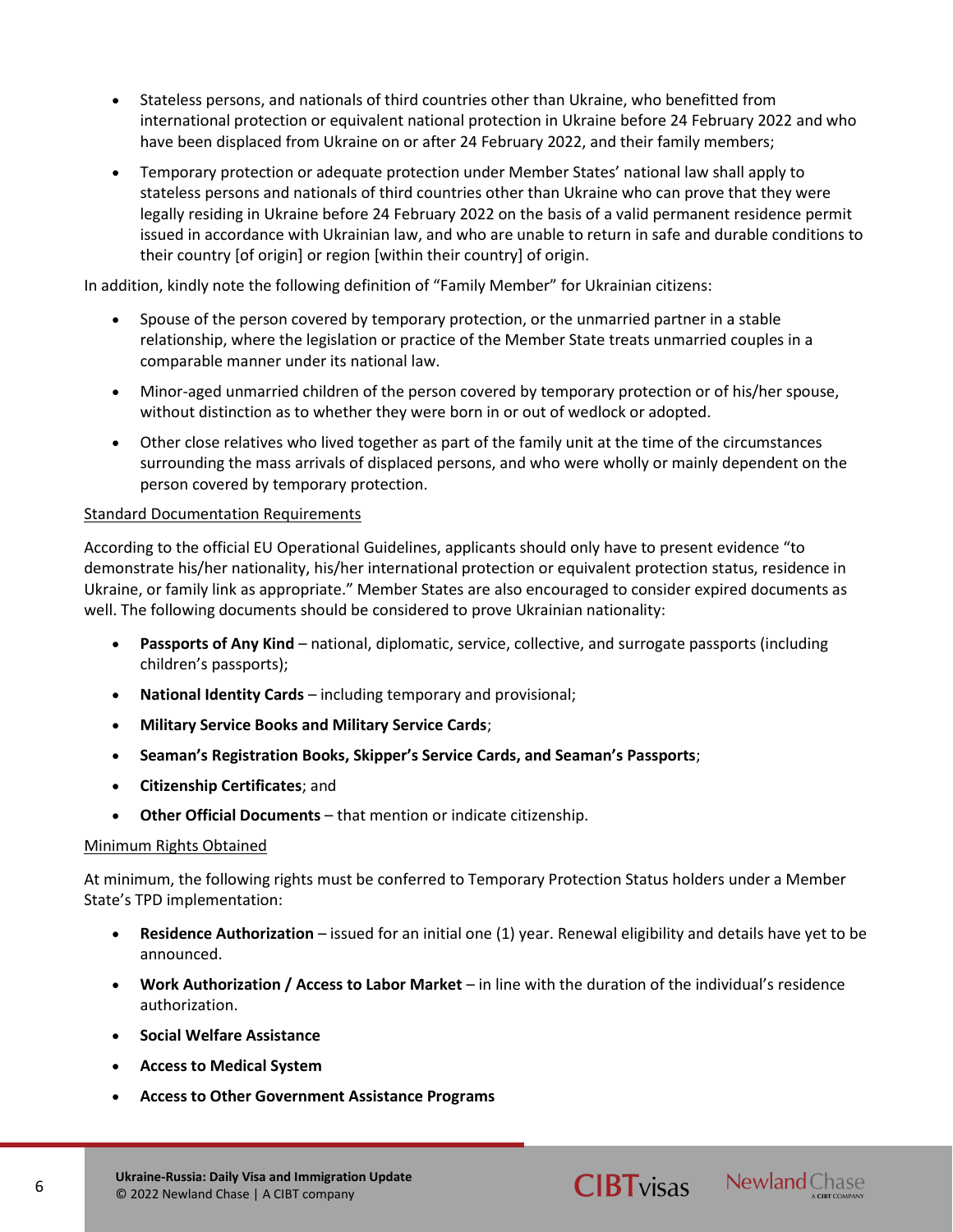• **Study Permission for Student-Aged Individuals** – note that TPD will also confer the right to legal guardianship and access to the local education system for unaccompanied children and teenagers.

## Standard Validity Parameters

Temporary Protection Status must be granted valid for at least the initial duration of the EU TPD (3 March 2023) and will be subject to any future extension of the Decision.

## Most Common EU Member State Nuances

The following are the most common nuances in national-level implementation of the TPD:

- Certain categories of individuals to be eligible for protection under the TPD:
	- $\circ$  Family members of stateless persons or third-country nationals with international or national protection, and Permanent Residents of Ukraine who cannot safely return to their country of origin are not specifically protected under the TPD; however, these The EU Operational Guidelines strongly encourage Member States to include these individuals under their national TPD laws.
	- o Those who have been "displaced from Ukraine before 24 February 2022 or who found themselves outside Ukraine before that date, for instance because of work, study, holidays, family, or medical visits or other reasons."
	- $\circ$  Stateless persons and third-country nationals who can prove they were legally residing in Ukraine before 24 February 2022 on the basis of a valid permanent residence permit, regardless of whether they can safely and durably return to their country or region of origin.
- Application Processes currently, most EU Member States are requiring either an in-person or online application and presentation of supporting documentation, submission of biometric data in some cases, and possibly subsequent applications for local ID and government numbers.

## *[Return to Top of Section](#page-4-2)* | *[Return to Table of Contents](#page-2-0)*

## <span id="page-6-0"></span>**Legislative Timeline**

- **18 March 2022:** the European Commission (EC) issued new Operational Guidelines for the implementation of Council implementing Decision 2022/382, introducing temporary protection based on the Temporary Protection Directive (TPD) (2001/55/EC), which are aimed at both supporting the Member States in implementing the Directive and helping "those arriving to have a consistent and effective level of rights..." Please see Newland Chase's full [Client Alert](https://newlandchase.com/european-union-and-ukraine-eu-issues-operational-guidelines-for-temporary-protection-directive-tpd-2001-55-ec/) on this topic for further details. In addition, kindly note that the EC's announcement can be found [here](https://ec.europa.eu/commission/presscorner/detail/en/ip_22_1727) and the full guidelines are available for downloa[d here.](https://ec.europa.eu/home-affairs/communication-operational-guidelines-establishing-existence-mass-influx-displaced-persons-ukraine_en)
- **4 March 2022:** based on the unanimous vote the day before, the European Union (EU) ministers agreed to implement the Temporary Protection Directive (TPD) (2001/55/EC) to provide Ukrainians refugees with a unified immigration option throughout the EU. Please see Newland Chase's full [Client Alert](https://newlandchase.com/european-union-and-ukraine-eu-adopts-temporary-protection-directive-for-ukrainian-citizens-initial-information-announced/) on this topic for further details.
- **3 March 2022:** the European Commission (EC) voted unanimously in favor of adopting the Council Implementing Decision (EU) 2022/382, invoking the Temporary Protection Directive (2001/55/EC) to provide Ukrainians refugees with a unified immigration option throughout the European Union (EU).

## *[Return to Top of Section](#page-4-2)* | *[Return to Table of Contents](#page-2-0)*

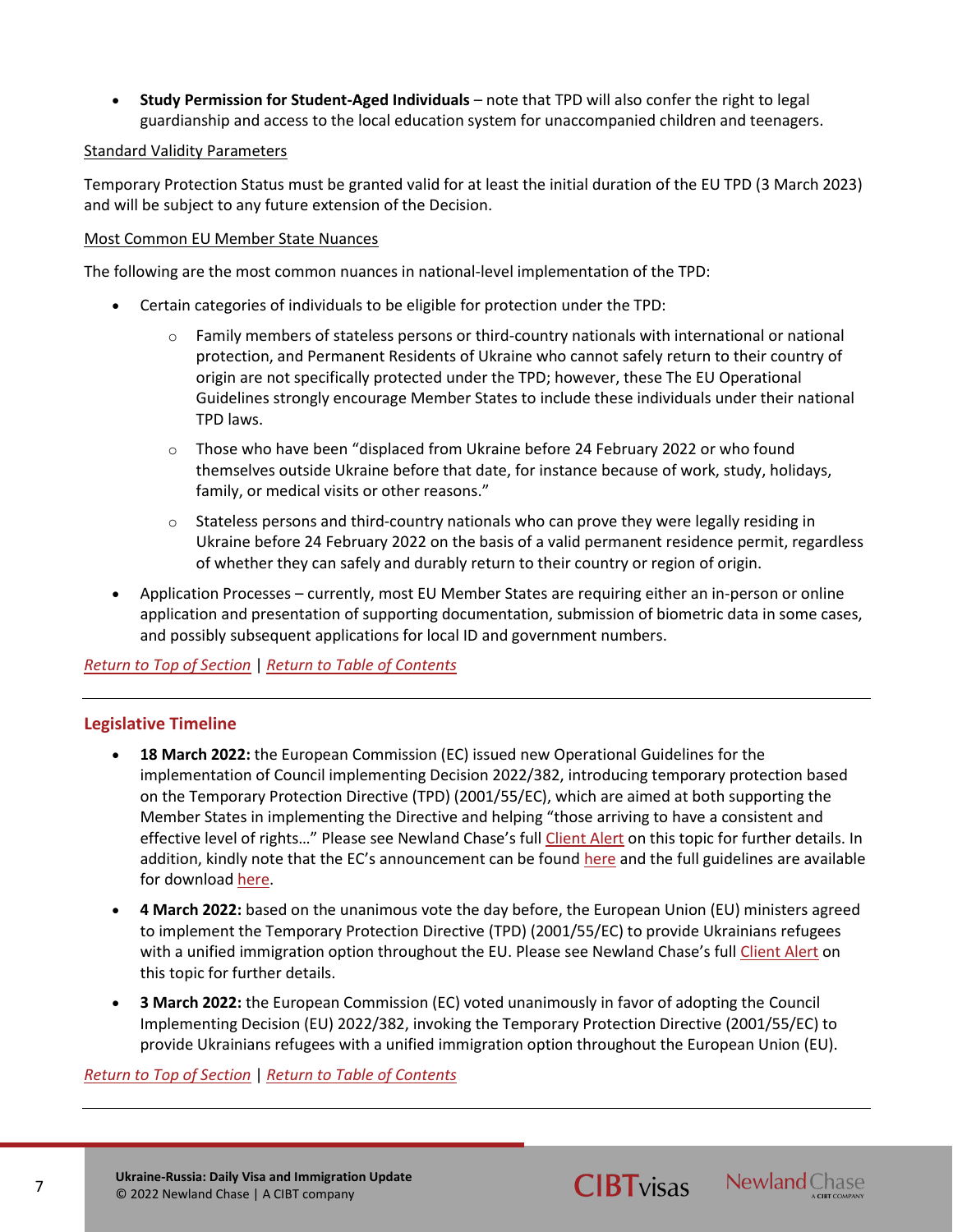## <span id="page-7-1"></span>**Newland Chase Webinars**

### • **11 March 2022**: [On-Demand Webinar | Ukraine and Russia: Mobility and Immigration Impacts](https://resources.newlandchase.com/Ukraine-Russia-Mobility-Immigration-Impacts-11-Mar-Webinar)

During this 30-minute live webinar, our panelists provided updates on immigration options for Ukrainian nationals and third-country nationals exiting Ukraine, a spotlight on the UK (immigration options for Ukrainian nationals outside of the UK), restrictions on Russian/Belarussian nationals and impact on businesses with operations in Ukraine.

• **4 March 2022:** [On-Demand Webinar | Ukraine and Russia: Mobility and Immigration Impacts](https://resources.newlandchase.com/Ukraine-Russia-Mobility-Immigration-Impacts-Webinar)

This 30-minute live webinar covered the immigration situation for Ukrainian nationals, immigration situation for third-country nationals legally resident in Ukraine trying to flee the conflict, impact on Russian nationals and impact on businesses with operations in Ukraine including remote work hubs.

*[Return to Top of Section](#page-4-2)* | *[Return to Table of Contents](#page-2-0)*

### <span id="page-7-0"></span>**Requirements to Cross Land Borders with Neighboring Countries**

Exit is currently possible via the following land borders.

| <b>Hungary</b> | Poland  | Slovakia |
|----------------|---------|----------|
| Moldova        | Romania |          |

All of these countries have suspended visa requirements for refugees.

## <span id="page-7-2"></span>**Hungary**

#### **Temporary Protection Directive**

| <b>TPD Status</b>                  | Implemented                                                                                                                                                                                                                                                                                                                                                                       |
|------------------------------------|-----------------------------------------------------------------------------------------------------------------------------------------------------------------------------------------------------------------------------------------------------------------------------------------------------------------------------------------------------------------------------------|
| <b>Local Name of Status/Permit</b> | <b>Temporary Protection Status</b>                                                                                                                                                                                                                                                                                                                                                |
| <b>Who is Covered?</b>             | Ukrainian citizens and family members (spouses and minor-aged children)<br>resident in Ukraine on or before 24 February 2022.                                                                                                                                                                                                                                                     |
| <b>Application Details</b>         | Applications submitted upon entry into Hungary or post-arrival at the<br>National Directorate-General of Aliens Policing (OIF) and temporary offices<br>throughout the country.                                                                                                                                                                                                   |
| <b>Status Validity*</b>            | One (1) year                                                                                                                                                                                                                                                                                                                                                                      |
| <b>Government Links</b>            | List of Shortage Occupations (Hungarian only)                                                                                                                                                                                                                                                                                                                                     |
| <b>Work Authorization</b>          | Temporary Protection Status holders in shortage occupations are work permit<br>exempt. Individuals in other occupations will need to obtain separate work<br>authorization (details still to be confirmed).                                                                                                                                                                       |
| <b>Additional Notes</b>            | Hungary will allow individuals fleeing from Ukraine to enter without a<br>biometric passport and may apply for temporary refuge or asylum status.<br>However, if possible and available, it is recommended to carry a biometric<br>passport to ease the border crossing. It is strongly recommended to travel<br>with the birth certificates of minor-aged children, if possible. |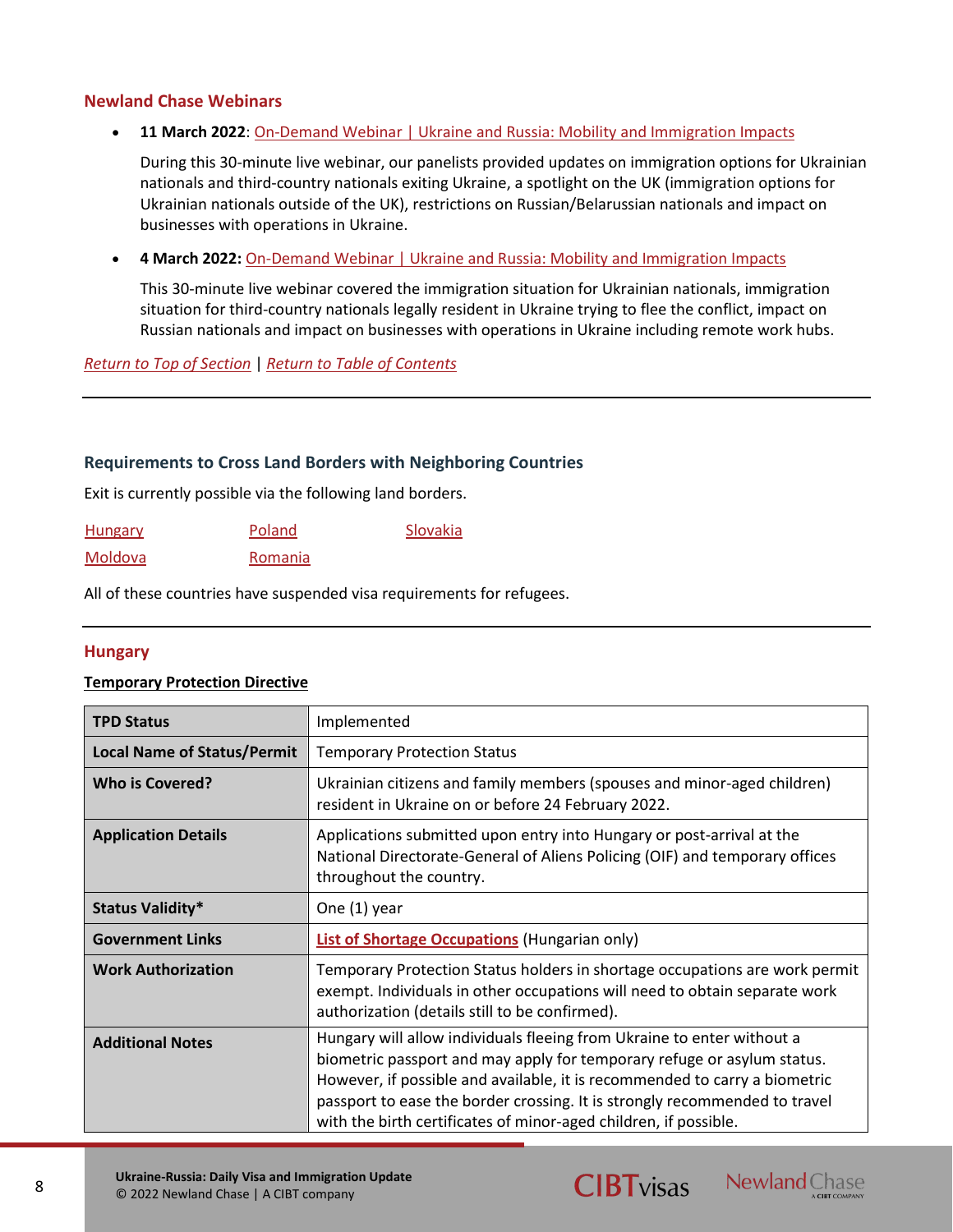*[Return to Top of Section](#page-4-2)* | *[Return to Table of Contents](#page-2-0)*

### <span id="page-8-1"></span>**Moldova**

Moldova will allow individuals fleeing from Ukraine to enter without a biometric passport and may apply for temporary refuge or asylum status. However, if possible and available, it is recommended to carry a biometric passport to ease the border crossing. It is strongly recommended to travel with the birth certificates of minoraged children, if possible.

*[Return to Top of Section](#page-4-2)* | *[Return to Table of Contents](#page-2-0)*

### <span id="page-8-0"></span>**Poland**

### *Polish Special Bill Status: Implemented*

#### **Polish Special Protection Act**

| <b>Polish Special Act Status</b>   | Implemented on 16 <sup>th</sup> March                                                                                                                                                                                                                                                                                                                                                                                                                                                                                                                       |  |
|------------------------------------|-------------------------------------------------------------------------------------------------------------------------------------------------------------------------------------------------------------------------------------------------------------------------------------------------------------------------------------------------------------------------------------------------------------------------------------------------------------------------------------------------------------------------------------------------------------|--|
| <b>Local Name of Status/Permit</b> | Special Long-Term Visa                                                                                                                                                                                                                                                                                                                                                                                                                                                                                                                                      |  |
| <b>Who is Covered?</b>             | Only a limited group of non-Ukrainian citizens will fall under this Special Act:<br>Ukrainian citizens who entered Poland in connection with the war<br>including those who didn't arrive in Poland directly from Ukraine.<br>Spouses of Ukrainian citizens<br>Close family of Polish Card (Karta Polaka) holders - however, "close<br>$\bullet$<br>family" has yet to be defined.<br>Any other Ukrainian citizen who was temporarily outside Ukraine at<br>the time of the outbreak (e.g.: business trip, vacation) and unable to<br>come back to Ukraine) |  |
| <b>Application Details</b>         | Applications filed with local Municipal Administration in Poland.                                                                                                                                                                                                                                                                                                                                                                                                                                                                                           |  |
| <b>Status Validity*</b>            | Status valid until 23rd August 2023                                                                                                                                                                                                                                                                                                                                                                                                                                                                                                                         |  |
| <b>Government Links</b>            | <b>Online Platform for Ukrainian Refugees</b>                                                                                                                                                                                                                                                                                                                                                                                                                                                                                                               |  |
| <b>Work Authorization</b>          | Ukrainian citizens who fled the war and are legally residing in Poland,<br>$\bullet$<br>can work on the basis of a notification to a Local Labour Office within<br>14 days of starting work. This also applies to those who entered Poland<br>before 24 February.<br>All those who fled Ukraine and are legally residing in Poland will have<br>$\bullet$<br>the right to run businesses in Poland.                                                                                                                                                         |  |
| <b>Information on Other</b>        | Temporary Protection Status holders will receive:                                                                                                                                                                                                                                                                                                                                                                                                                                                                                                           |  |
| <b>Benefits</b>                    | Right to stay in Poland for Ukrainian citizens as a result of the crisis for a<br>$\bullet$<br>period until 23 August 2023 without completing additional formalities.<br>Extension of legal stay for all those unable to return to Ukraine and who<br>$\bullet$<br>were already legally in Poland prior to 24 February 2022 and whose<br>right to stay will expire on 24 February 2022 or later. The extension will                                                                                                                                         |  |



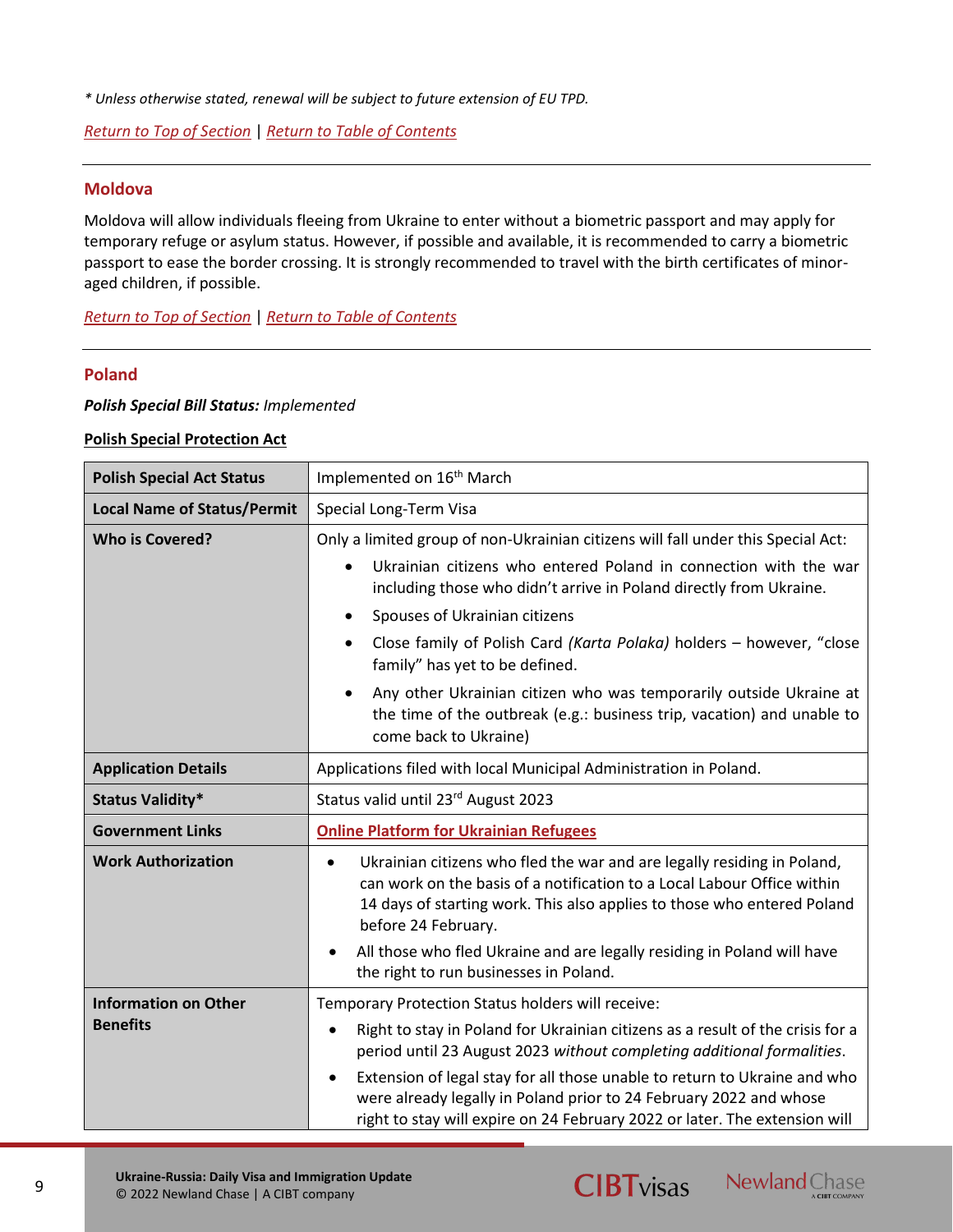|                         | be until 31 December 2022 or for 18 months, depending on the type of<br>visa/permit the individual holds.<br>Possibility to apply for a three-year Temporary Residence Permit under<br>$\bullet$<br>a streamlined process.                                                                                                                                                                                            |
|-------------------------|-----------------------------------------------------------------------------------------------------------------------------------------------------------------------------------------------------------------------------------------------------------------------------------------------------------------------------------------------------------------------------------------------------------------------|
|                         | Easier access to social benefits.                                                                                                                                                                                                                                                                                                                                                                                     |
|                         | Effective 16 March 2022, refugees from Ukraine can obtain PESEL<br>$\bullet$<br>numbers. To accommodate the nearly 2 million Ukrainian refugees<br>currently in Poland as of this date, the Polish authorities are rapidly<br>expanding the number of government employees available to help<br>process these applications.                                                                                           |
| <b>Additional Notes</b> | Requirement for all those Ukrainians who fled Ukraine and who did not<br>register with the Polish Border Guard at their entry, to register at the<br>Municipal Administration within 60 days of entry. These individuals will need<br>to have their biometrics taken (fingerprints and photograph) and will receive<br>a PESEL identification number from this registration. This process opened on<br>16 March 2022. |

## **Miscellaneous Notes**

- Poland still remains the primary destination for many individuals departing Ukraine. Polish authorities will allow individuals fleeing from Ukraine to enter without an international passport and without a negative COVID-19 test.
- After initial confusion about whether the Polish Special Act was the country's adoption of the EU Temporary Protection Directive (TPD) (2001/55/EC), the Polish authorities confirmed the following:
	- $\circ$  It is assumed that the individuals who will benefit from the Special Act and the EU TPD are the same.
	- $\circ$  Individuals who qualify for EU TPD protection, but not Special Act protection will be allowed to work and reside in Poland for 12 months.
	- $\circ$  Individuals who qualify for EU TPD protection, but not Special Act protection will be able to obtain a statement confirming their TPD status but will not be issued with a Polish ID card.

#### *[Return to Top of Section](#page-4-2)* | *[Return to Table of Contents](#page-2-0)*

## <span id="page-9-0"></span>**Romania**

## **Temporary Protection Directive**

| <b>TPD Status</b>                  | Implemented                                                                                                                                                                                                                           |  |
|------------------------------------|---------------------------------------------------------------------------------------------------------------------------------------------------------------------------------------------------------------------------------------|--|
| <b>Local Name of Status/Permit</b> | <b>Temporary Protection Status</b>                                                                                                                                                                                                    |  |
| Who is Covered?                    | Ukrainian citizens, whether they came to Romania after February 24,<br>$\bullet$<br>2022 or were already on Romanian territory at that time, and their<br>family members                                                              |  |
|                                    | Stateless persons and third-country nationals other than Ukrainian<br>$\bullet$<br>citizens who received international protection or equivalent national<br>protection in Ukraine before 24 February 2022 and their family<br>members |  |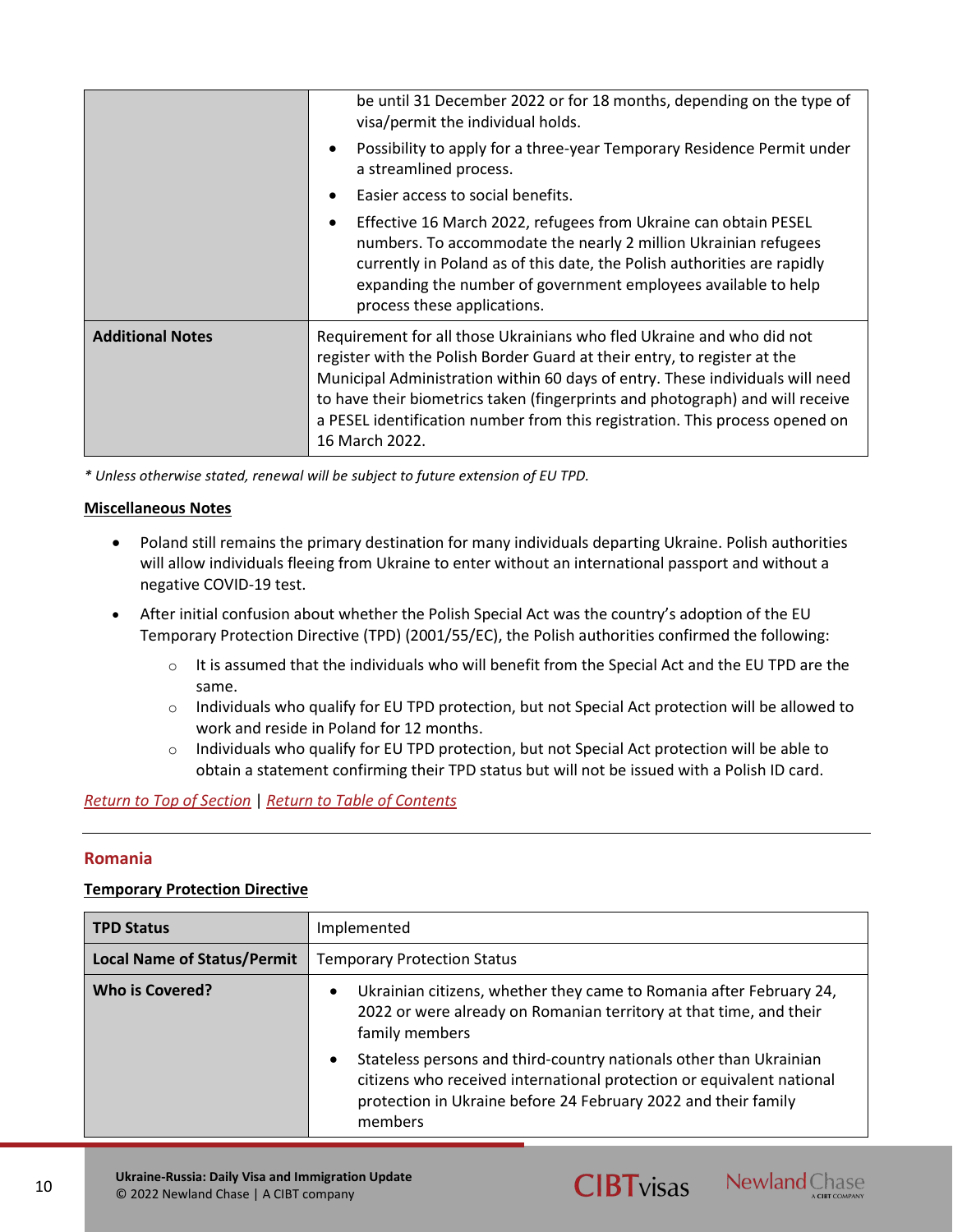|                                                | Foreigners and stateless persons who were legally resident in Ukraine<br>$\bullet$<br>and who cannot return to their country of origin safely and stably.<br>Note that family members include: spouse, unmarried minor-aged children,                                                                                      |  |
|------------------------------------------------|----------------------------------------------------------------------------------------------------------------------------------------------------------------------------------------------------------------------------------------------------------------------------------------------------------------------------|--|
|                                                | and other close relatives who lived together as part of the family when the<br>events took place, which led to the massive influx of displaced persons and<br>who were at that time wholly or mainly dependent on that person.                                                                                             |  |
| <b>Application Details</b>                     | Applications are processed by the General Inspectorate for Immigration -<br>either upon entry at the Romanian border or at a dedicated office throughout<br>Romania.                                                                                                                                                       |  |
| <b>Status Validity*</b>                        | One (1) year                                                                                                                                                                                                                                                                                                               |  |
| <b>Government Links</b>                        | <b>Main Government Website for Ukrainian Refugees</b>                                                                                                                                                                                                                                                                      |  |
| <b>Work Authorization</b>                      | Temporary Protection Status holders will have the right to be employed, to<br>carry out independent activities, respecting the rules applicable to the<br>profession, as well as activities such as educational opportunities for adults,<br>vocational training and practical work experience, in accordance with the law |  |
| <b>Information on Other</b><br><b>Benefits</b> | Temporary Protection Status holders will have the following rights:<br>to be issued with a document granting me permission to remain on the<br>territory of Romania;                                                                                                                                                       |  |
|                                                | to be informed, in writing, in a language which I can understand, of the<br>provisions relating to temporary protection;                                                                                                                                                                                                   |  |
|                                                | to benefit, on request, from the necessary assistance for maintenance,<br>$\bullet$<br>in case they do not have the necessary material means;                                                                                                                                                                              |  |
|                                                | to receive adequate medical assistance if I have special needs; and                                                                                                                                                                                                                                                        |  |
|                                                | the right to have access to the state education system under the<br>conditions provided by law for Romanian citizens, in case I have not<br>reached the age of 18.                                                                                                                                                         |  |

## **Miscellaneous Notes**

• Third country nationals (TCNs) that resided in Ukraine and hold a passport can cross into Romania through the common border points and obtain a visa on arrival. They do not need to go to a consulate office first. Currently, TCNs are only being accepted from Ukraine for transit purposes only. They must have a valid travel document and upon arrival at the border point they will get a Romanian transit visa for up to 90 days.

*[Return to Top of Section](#page-4-2)* | *[Return to Table of Contents](#page-2-0)*

## <span id="page-10-0"></span>**Slovakia**

## **Temporary Protection Directive**

| <b>TPD Status</b>                                      | Implemented |
|--------------------------------------------------------|-------------|
| Local Name of Status/Permit   Temporary Refugee Status |             |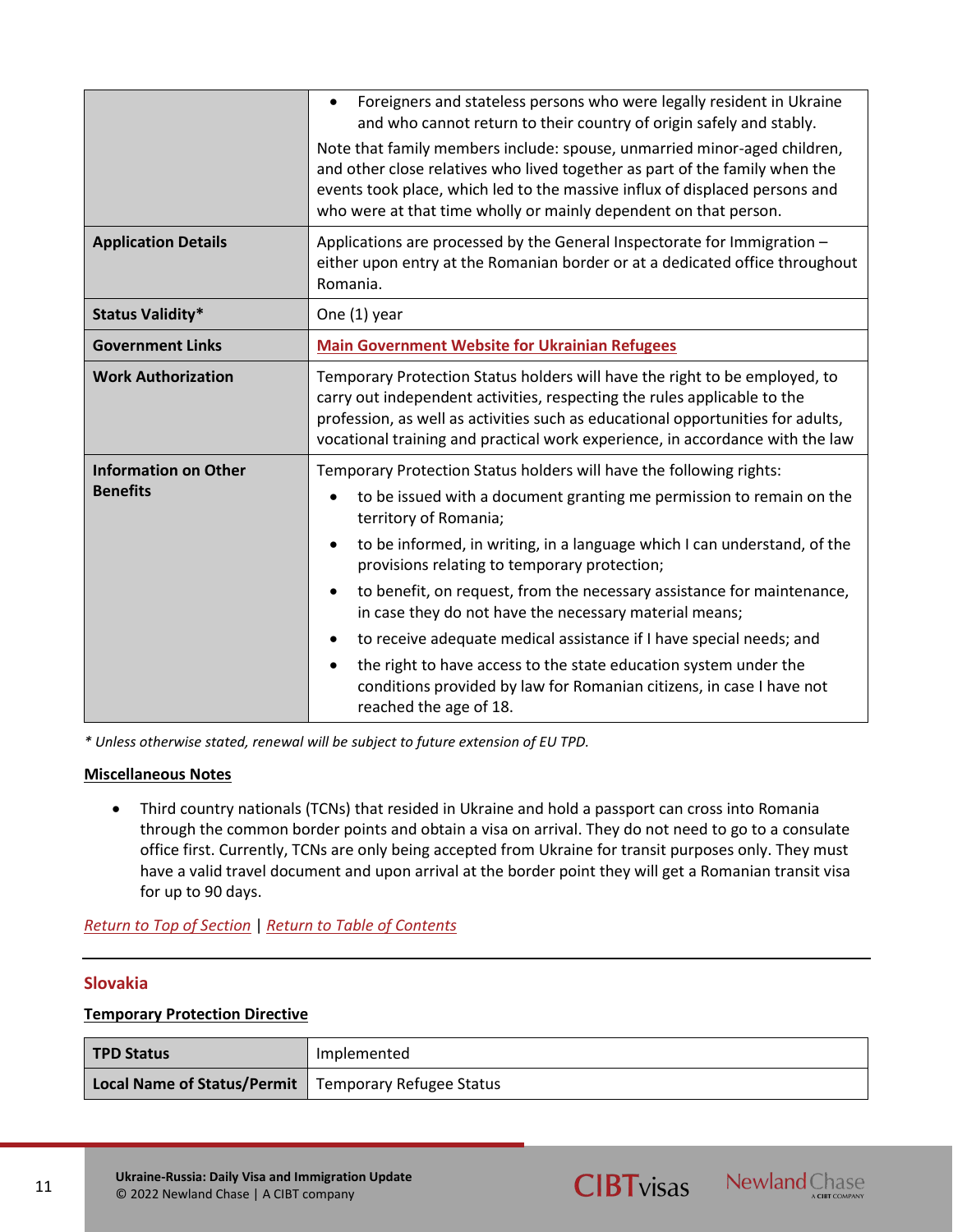| <b>Who is Covered?</b>     | Ukrainian citizens and their family members, if their family lived in<br>$\bullet$<br>Ukraine before 24 February 2022. Eligible family members are:                                                                                                                                                                                                                                                                              |
|----------------------------|----------------------------------------------------------------------------------------------------------------------------------------------------------------------------------------------------------------------------------------------------------------------------------------------------------------------------------------------------------------------------------------------------------------------------------|
|                            | Spouse of Ukrainian citizen<br>$\circ$<br>Minor-aged child of Ukrainian citizen or minor-aged child of the<br>$\circ$<br>spouse of a Ukrainian citizen<br>Parent of a minor-aged child who is a Ukrainian citizen<br>$\circ$<br>Another close relative of a Ukrainian citizen who lived in the<br>$\circ$<br>same household as them at the time of crisis and who was<br>wholly or partially dependent on the Ukrainian citizen. |
|                            | Third-country citizens who have international or national protection<br>granted by Ukraine before 24 February 2022 and their family members.<br>Eligible family members are:                                                                                                                                                                                                                                                     |
|                            | Spouse of protected individual<br>$\circ$<br>Minor-aged child of protected individual or minor-aged child of<br>$\circ$<br>the spouse of the protected individual<br>Another close relative of a protected individual who lived in the<br>$\circ$<br>same household as them at the time of crisis and who was<br>wholly or partially dependent on the Ukrainian citizen.                                                         |
|                            | Ukrainian Permanent Residents status holders whose status was<br>granted prior to 24 February 2022 and who cannot return to their<br>country or region of original under safe and stable conditions.                                                                                                                                                                                                                             |
| <b>Application Details</b> | Applications for Temporary Refuge can be submitted at either of the<br>following locations:                                                                                                                                                                                                                                                                                                                                      |
|                            | In Large Capacity Centers which are operational 24/7, located at:<br>Municipal Sports Hall, Chemlonská 7, 066 01 Humenné<br>$\circ$<br>Municipal Sports Hall, Športová street 31, 071 01 Michalovce<br>$\circ$<br>Akademická 4, 949 01 Nitra<br>O<br>Bottova 7, 811 09 Bratislava<br>$\circ$<br>Poštová 1, 010 08 Žilina – Vlčince<br>$\circ$                                                                                    |
|                            | At Foreigner Police PZ Centers in Bratislava, Dunajská Streda, Trnava,<br>Trenčín, Banská Bystrica, Rimavská Sobota, Košice, Prešov,<br>Ružomberok. Details can be found here: https://www.minv.sk/?ocp                                                                                                                                                                                                                          |
|                            | Only pregnant women, families with children (at least one child under<br>the age of 6), elderly people over 65 years of age and other<br>vulnerable people can register for temporary refuge in the Foreigner<br>Police departments of PZ Bratislava, Dunajská Streda, Trnava, Prešov,<br>Košice, Ružomberok and Trenčín - for other persons transport to the<br>nearest large-capacity center will be provided.                 |
|                            | Opening hours are:<br>Monday - Friday from 07:00 to 19:00<br>Saturday - Sunday from 07.00 to 15.00 (only OCP PZ Banská Bystrica)                                                                                                                                                                                                                                                                                                 |
|                            | At the PZ asylum department in Humenné. Details can be found here:<br>https://www.minv.sk/?azyl                                                                                                                                                                                                                                                                                                                                  |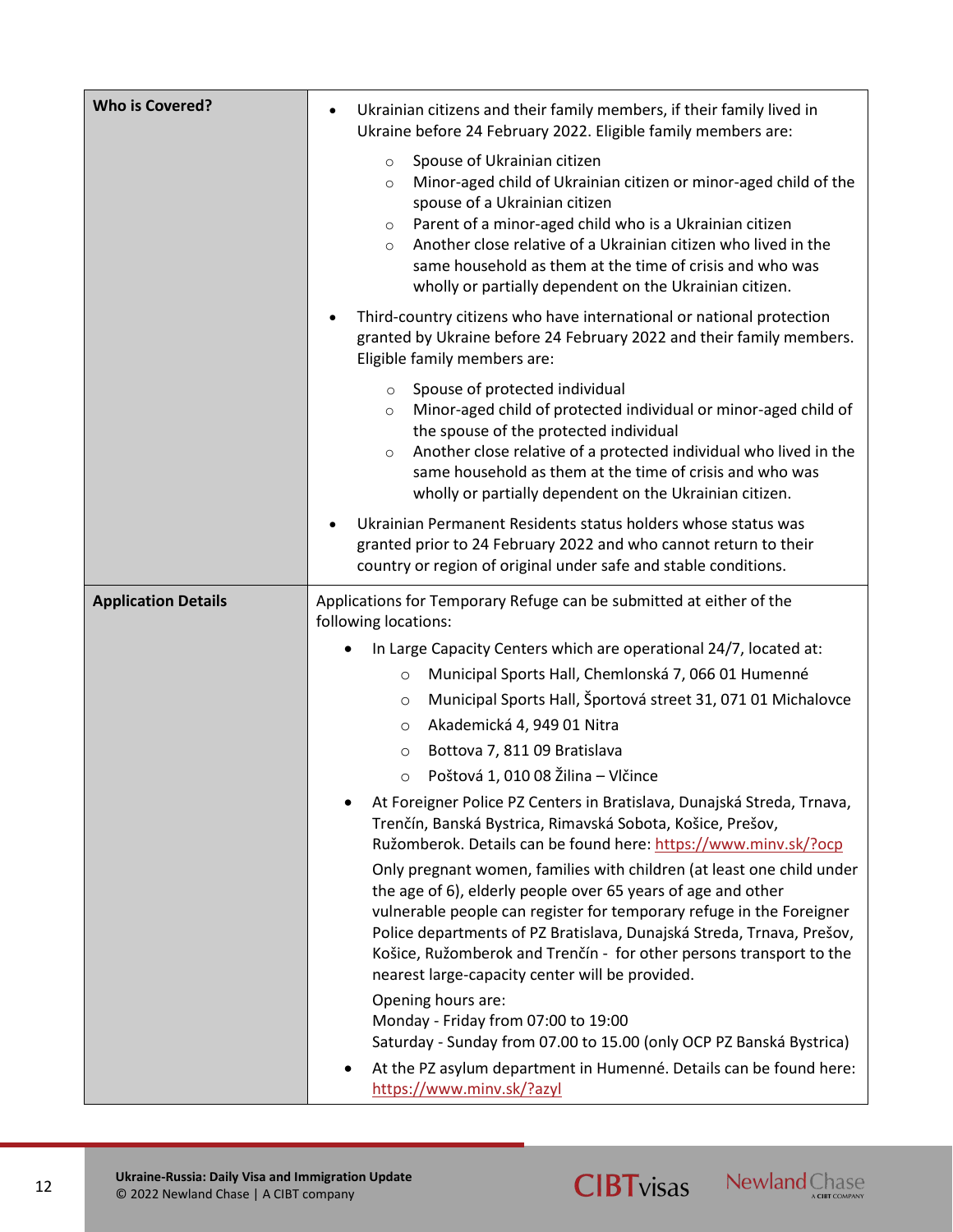|                           | After arriving at any of the above locations, the foreigner will fill in a form<br>called " Declaration of an alien ". This can also be completed in advance on<br>https://portal.minv.sk/wps/portal/domov/ecu/ecu elektronicke sluzby/ECU-<br>UA, which will then help speed up the in-person process at the Foreign<br>Police.<br>Subsequently, other administrative actions related to registration will be<br>performed, including capturing of biometric data.<br>If the applicant can prove their identity with a passport or ID card, Temporary<br>Refuge Status will be immediately approved. If the applicant cannot provide<br>acceptable proof of identification, their application will be decided within 30<br>days.<br>After being granted temporary refuge, the applicant will receive a paper<br>document in A4 format entitled "Certificate of Granted Tolered Residence in<br>the Territory of the Slovak Republic". |
|---------------------------|----------------------------------------------------------------------------------------------------------------------------------------------------------------------------------------------------------------------------------------------------------------------------------------------------------------------------------------------------------------------------------------------------------------------------------------------------------------------------------------------------------------------------------------------------------------------------------------------------------------------------------------------------------------------------------------------------------------------------------------------------------------------------------------------------------------------------------------------------------------------------------------------------------------------------------------|
| <b>Status Validity*</b>   | One (1) year                                                                                                                                                                                                                                                                                                                                                                                                                                                                                                                                                                                                                                                                                                                                                                                                                                                                                                                           |
| <b>Government Links</b>   | <b>Main Government Website for Ukrainian Refugees</b>                                                                                                                                                                                                                                                                                                                                                                                                                                                                                                                                                                                                                                                                                                                                                                                                                                                                                  |
|                           | <b>Online Registration for Temporary Refuge Status</b>                                                                                                                                                                                                                                                                                                                                                                                                                                                                                                                                                                                                                                                                                                                                                                                                                                                                                 |
|                           | <b>Slovakian Foreign Police</b>                                                                                                                                                                                                                                                                                                                                                                                                                                                                                                                                                                                                                                                                                                                                                                                                                                                                                                        |
| <b>Work Authorization</b> | Once approved, the holder of protected status will be allowed to work,<br>without needing an additional work permit.                                                                                                                                                                                                                                                                                                                                                                                                                                                                                                                                                                                                                                                                                                                                                                                                                   |
| <b>Additional Notes</b>   | All individuals will receive "accommodation, food, urgent medical care and<br>hygiene needs immediately."                                                                                                                                                                                                                                                                                                                                                                                                                                                                                                                                                                                                                                                                                                                                                                                                                              |
|                           | Once approved, the holder will be granted the following rights/access:                                                                                                                                                                                                                                                                                                                                                                                                                                                                                                                                                                                                                                                                                                                                                                                                                                                                 |
|                           | Accommodation<br>$\bullet$                                                                                                                                                                                                                                                                                                                                                                                                                                                                                                                                                                                                                                                                                                                                                                                                                                                                                                             |
|                           | <b>Social Security</b>                                                                                                                                                                                                                                                                                                                                                                                                                                                                                                                                                                                                                                                                                                                                                                                                                                                                                                                 |
|                           | Healthcare<br>$\bullet$                                                                                                                                                                                                                                                                                                                                                                                                                                                                                                                                                                                                                                                                                                                                                                                                                                                                                                                |
|                           | School/Study/Education - for school-aged children<br>$\bullet$<br>There is also an obligation to report their short-term stay, after staying at a<br>specific address in the form of the form "Residence report", which can be<br>downloaded from the website of the Ministry of the Interior of the Slovak<br>Republic: https://www.minv.sk/?hlasenie-pobytu-1. The original of the                                                                                                                                                                                                                                                                                                                                                                                                                                                                                                                                                   |

## **Miscellaneous Notes**

- Slovakia has cancelled all appointments at the Foreign Police as of 1 March 2022 and will only serve foreign nationals entering the country from Ukraine and their family members until further notice.
- In addition, the country will introduce new renewal regulations allowing non-Ukrainian foreign nationals needing to renew their Slovakian residence permits, but who are unable to complete this process due to the department closure, to receive an automatic status extension.

*[Return to Top of Section](#page-4-2)* | *[Return to Table of Contents](#page-2-0)*



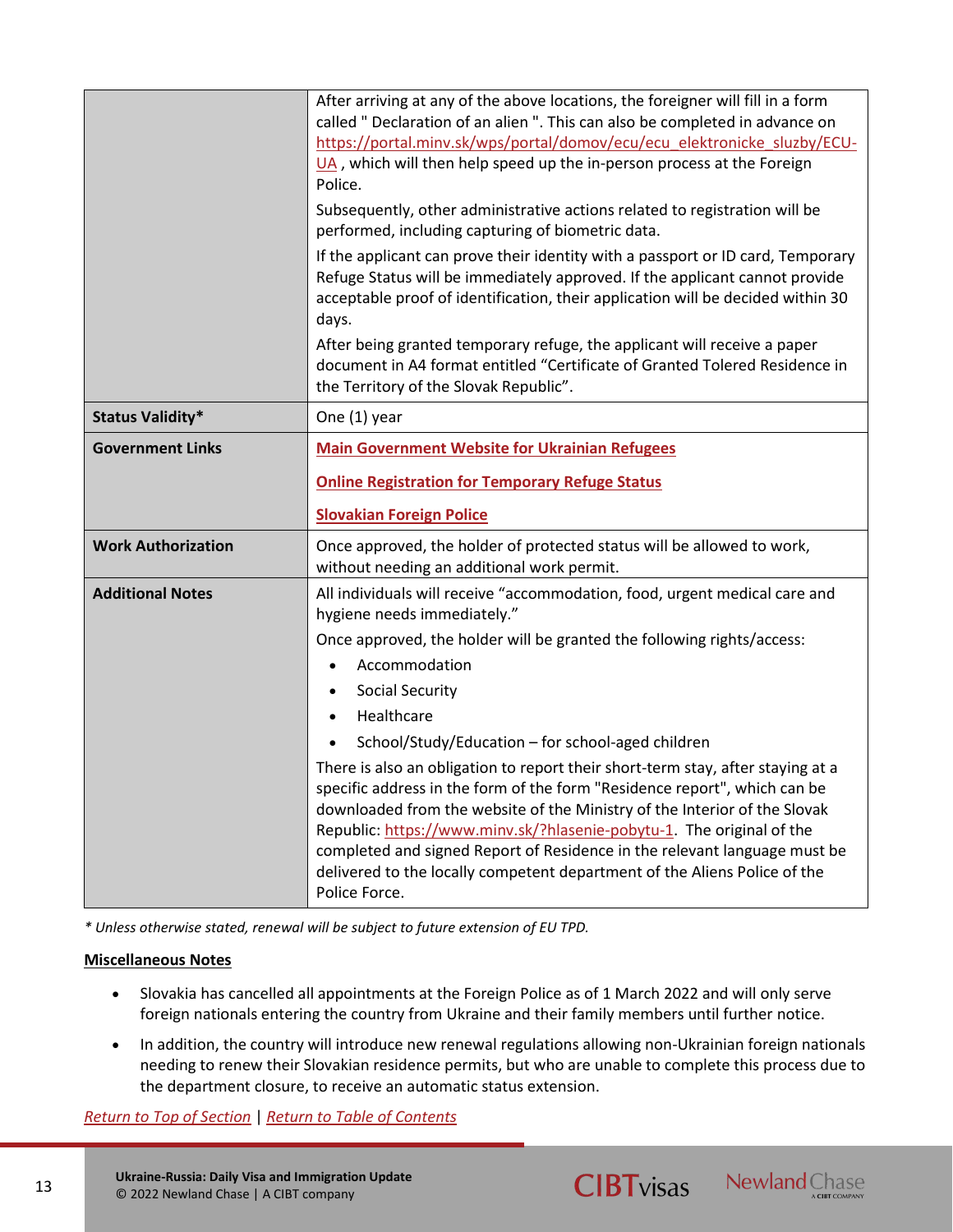## <span id="page-13-0"></span>**Global Immigration Concessions for Ukrainian Refugees**

The following countries have officially announced immigration concessions for Ukrainian refugees:

| Albania          | <b>Cyprus</b>         | Iceland        | Malta              | Sweden                |
|------------------|-----------------------|----------------|--------------------|-----------------------|
| <b>Australia</b> | Croatia               | Greece         | Luxembourg         | Spain                 |
| <b>Argentina</b> | <b>Czech Republic</b> | <b>Ireland</b> | <b>Netherlands</b> | Switzerland           |
| <b>Austria</b>   | <b>Denmark</b>        | <b>Israel</b>  | <b>New Zealand</b> | Taiwan                |
| <b>Belgium</b>   | Estonia               | <b>Italy</b>   | <b>Norway</b>      | <b>United Kingdom</b> |
| <b>Brazil</b>    | Finland               | Japan          | Portugal           | <b>United States</b>  |
| <b>Bulgaria</b>  | France                | Latvia         | Slovenia           | United Arab Emirates* |
| Canada           | Germany               | Lithuania      | South Korea        |                       |
|                  |                       |                |                    |                       |

## <span id="page-13-2"></span><span id="page-13-1"></span>**Albania**

Effective 18 March 2022, the Albanian Council of Ministers confirmed that Ukrainian citizens are permitted to reside in Albania for one (1) year without requiring a Residence Permit. Please reach out to Newland Chase for case-specific assessments and advice.

*[Return to Top of Section](#page-13-0)* | *[Return to Table of Contents](#page-2-0)*

## <span id="page-13-3"></span>**Argentina**

A visa has been made available for Ukrainian citizens and their relatives, regardless of citizenship, who are fleeing the war and are outside of Argentina on the 8<sup>th</sup> of March 2022. The visa will allow them to reside and work in Argentina for a period of three (3) years. Applicants must file from an Argentinean consulate and there will be no visa fees to paid.

## *[Return to Top of Section](#page-13-0)* | *[Return to Table of Contents](#page-2-0)*

## **Australia**

| <b>Implementation Status</b><br><b>Protection</b> | Implemented                                                                                                                                     |  |
|---------------------------------------------------|-------------------------------------------------------------------------------------------------------------------------------------------------|--|
| <b>Local Name of Status/Permit</b>                | Temporary Humanitarian (Subclass 786) visa                                                                                                      |  |
| <b>Who is Covered?</b>                            | A person is only eligible to accept the Australian Government offer of a<br>temporary stay in Australia if they:                                |  |
|                                                   | are a citizen of Ukraine;<br>$\bullet$                                                                                                          |  |
|                                                   | • are in Australia when they accept the offer;                                                                                                  |  |
|                                                   | hold a temporary visa other than a Maritime Crew (subclass 988) visa.<br>$\bullet$                                                              |  |
|                                                   | If a person is granted a Subclass 449 visa when they were outside of Australia<br>and have since travelled to Australia they are also eligible. |  |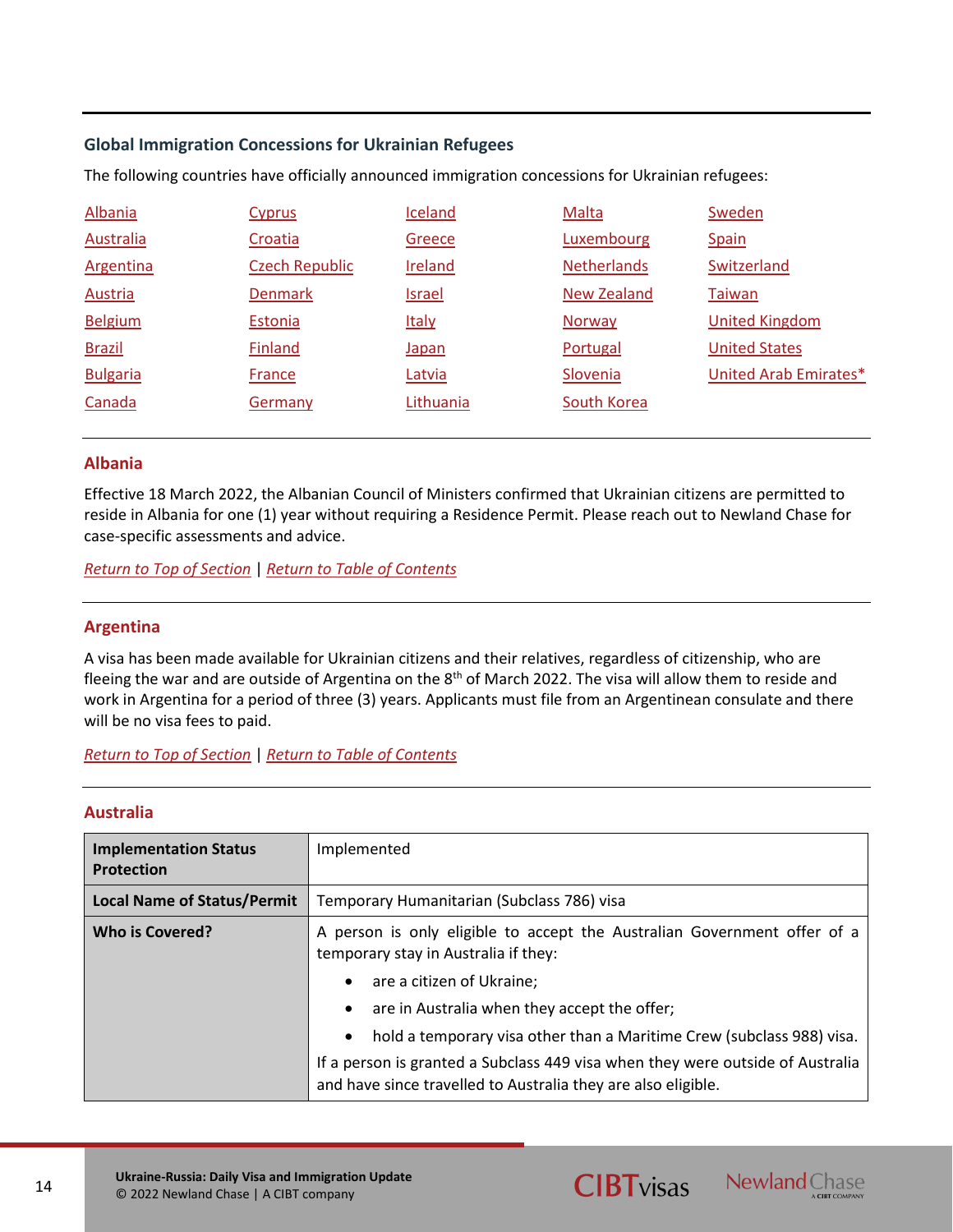| <b>Application Details</b>  | This is a two-step process which involves issuing a Humanitarian Stay<br>(Temporary) (subclass 449) visa followed by a Temporary (Humanitarian<br>Concern) (subclass 786) visa.                                                                                                                                                                                                                                                                                                                                                                                                                                                                         |
|-----------------------------|---------------------------------------------------------------------------------------------------------------------------------------------------------------------------------------------------------------------------------------------------------------------------------------------------------------------------------------------------------------------------------------------------------------------------------------------------------------------------------------------------------------------------------------------------------------------------------------------------------------------------------------------------------|
|                             | Each person accepts their Australian Government offer by completing all<br>details on the webform. Individual forms need to be submitted for each<br>member of a family unit.                                                                                                                                                                                                                                                                                                                                                                                                                                                                           |
|                             | Once the web form has been submitted, the Department will receive the<br>information. The applicant does not have to do anything else until the<br>Department contacts them.                                                                                                                                                                                                                                                                                                                                                                                                                                                                            |
|                             | Once the applicant has completed the form accepting the offer for temporary<br>stay from the Australian Government, the Department of Home Affairs will<br>complete security checks for each person. Once completed, the subclass 449<br>visa will be granted and the applicant will be informed by email.                                                                                                                                                                                                                                                                                                                                              |
|                             | While the 449 visa will be granted for a six-month period, the Department<br>intends to transition Ukrainian nationals to a subclass 786 visa as soon as<br>possible, pending health checks, where required. The 449 notification letter<br>will outline any further information required from the 449 holder in order to<br>process the subclass 786 visa. This may include completing health and<br>character checks and/or completing a character declaration if the<br>Government cannot rely on checks completed as part of another visa<br>application. Once all required details have been received, the Subclass 786<br>visa will be processed. |
| <b>Status Validity*</b>     | 449 visa: valid for 6 months.                                                                                                                                                                                                                                                                                                                                                                                                                                                                                                                                                                                                                           |
|                             | 786 visa: valid for three (3) years; there are discussions to provide a path to<br>permanent residence (however these talks are only in the initial stages).                                                                                                                                                                                                                                                                                                                                                                                                                                                                                            |
| <b>Government Links</b>     | <b>Main Government Website for Ukrainian Refugees</b>                                                                                                                                                                                                                                                                                                                                                                                                                                                                                                                                                                                                   |
|                             | <b>Australian Government offer for Temporary Humanitarian Stay in Australia</b>                                                                                                                                                                                                                                                                                                                                                                                                                                                                                                                                                                         |
| <b>Work Authorization</b>   | Both the Subclass 449 and Subclass 786 visas will allow holders to work in<br>Australia.                                                                                                                                                                                                                                                                                                                                                                                                                                                                                                                                                                |
| <b>Information on Other</b> | Subclass 449 visa holders:                                                                                                                                                                                                                                                                                                                                                                                                                                                                                                                                                                                                                              |
| <b>Benefits</b>             | are allowed to reside in Australia;                                                                                                                                                                                                                                                                                                                                                                                                                                                                                                                                                                                                                     |
|                             | are eligible to receive Special Benefit payments;                                                                                                                                                                                                                                                                                                                                                                                                                                                                                                                                                                                                       |
|                             | may be eligible for free English language tuition under the Adult<br>Migrant English Program (AMEP);                                                                                                                                                                                                                                                                                                                                                                                                                                                                                                                                                    |
|                             | can receive full support under the Government funded Humanitarian<br>Settlement Program.                                                                                                                                                                                                                                                                                                                                                                                                                                                                                                                                                                |
|                             | Subclass 449 holders are not eligible to access Medicare.                                                                                                                                                                                                                                                                                                                                                                                                                                                                                                                                                                                               |
|                             | The Subclass 786 visa will also allow holders:                                                                                                                                                                                                                                                                                                                                                                                                                                                                                                                                                                                                          |
|                             | to study;<br>$\bullet$                                                                                                                                                                                                                                                                                                                                                                                                                                                                                                                                                                                                                                  |
|                             | to access Medicare;                                                                                                                                                                                                                                                                                                                                                                                                                                                                                                                                                                                                                                     |
|                             | to access social services;                                                                                                                                                                                                                                                                                                                                                                                                                                                                                                                                                                                                                              |
|                             | (for school-aged children) to continue their education in Australia                                                                                                                                                                                                                                                                                                                                                                                                                                                                                                                                                                                     |
|                             | potentially to receive a subsidy towards childcare expenses<br>(depending on income and activities).                                                                                                                                                                                                                                                                                                                                                                                                                                                                                                                                                    |

15



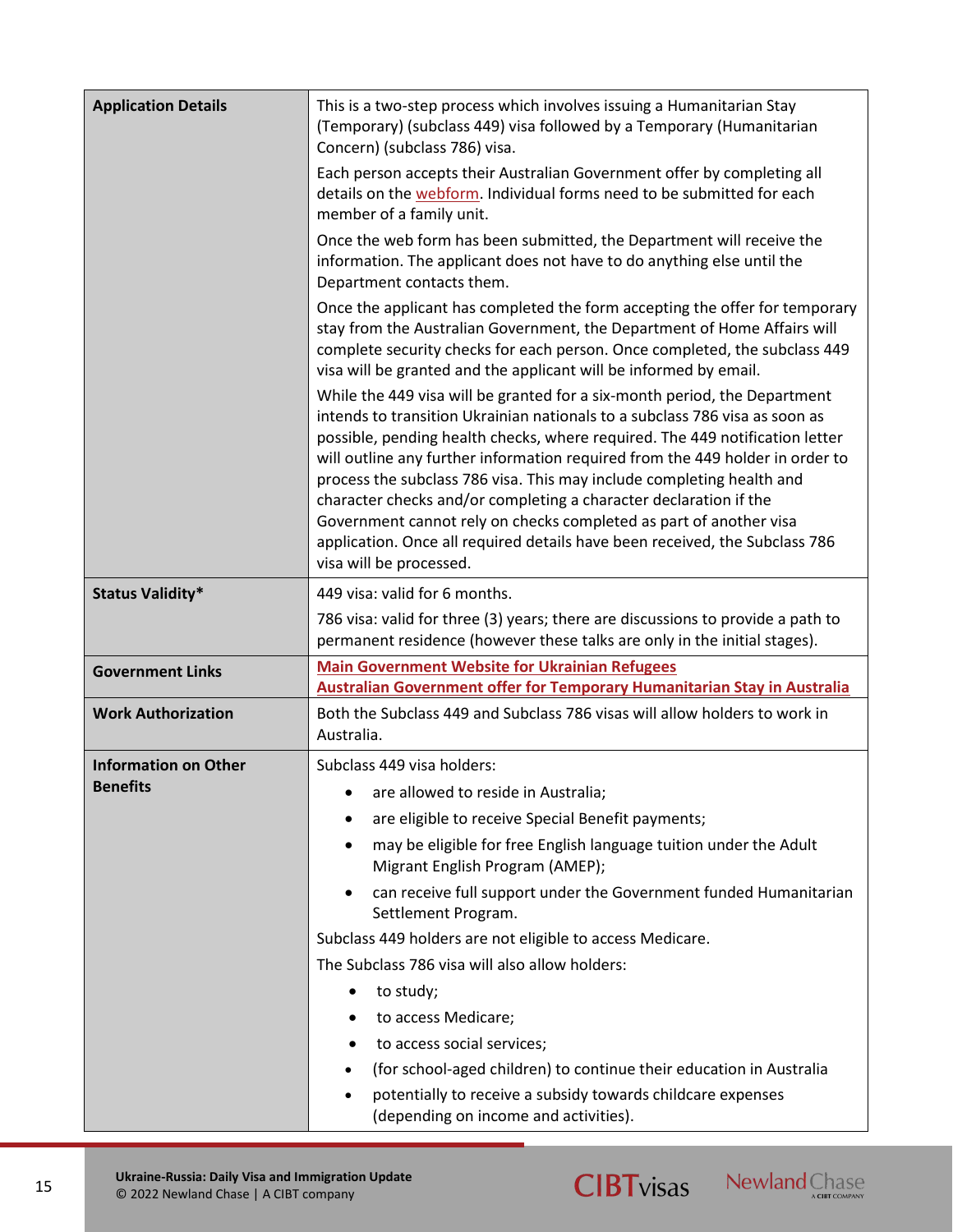| <b>Additional Notes</b> | Australia will prioritize and fast-track visa applications for Ukrainian<br>citizens across all visa categories and will allow close family members<br>to apply on behalf of their family members in Ukraine. |
|-------------------------|---------------------------------------------------------------------------------------------------------------------------------------------------------------------------------------------------------------|
|                         | Ukrainian nationals already in Australia who hold a visa expiring<br>before 30 June 2022 will be granted an automatic visa extension for<br>six (6) months.                                                   |

*[Return to Top of Section](#page-13-0)* | *[Return to Table of Contents](#page-2-0)*

## <span id="page-15-0"></span>**Austria**

## **Temporary Protection Directive**

| <b>TPD Status</b>                  | Announced, but not implemented                                                                                                                                                                                                                                    |
|------------------------------------|-------------------------------------------------------------------------------------------------------------------------------------------------------------------------------------------------------------------------------------------------------------------|
| <b>Local Name of Status/Permit</b> | <b>Temporary Protection Status</b>                                                                                                                                                                                                                                |
| <b>Who is Covered?</b>             | Ukrainian citizens who were already in Austria before 14 February 2022<br>- and family members (spouses, minor aged children, close relatives in<br>the same household).                                                                                          |
|                                    | Third-country nationals with international protection in Ukraine – and<br>family members.                                                                                                                                                                         |
|                                    | For those third-country nationals who cannot safely return to their<br>$\bullet$<br>home country, but who were not under a protected status in Ukraine,<br>will be able to apply for international protection in Austria via the<br>traditional asylum procedure. |
| <b>Application Details</b>         | Beyond a required registration with the local townhall in Austria within three<br>(3) days of entering the country, the procedure to apply for Temporary<br>Protection Status in Austria is still pending from the authorities.                                   |
| <b>Status Validity*</b>            | Valid until 3 March 2023                                                                                                                                                                                                                                          |
| <b>Government Links</b>            | <b>Frequently Asked Questions</b><br><b>Austrian Government Website - Information for Ukrainian citizens</b>                                                                                                                                                      |
| <b>Work Authorization</b>          | Details remain scarce, but it is anticipated that Temporary Protection Status<br>holders who wish to work in Austria will require an additional work permit.                                                                                                      |
| <b>Additional Notes</b>            | Further details to be confirmed.                                                                                                                                                                                                                                  |

*\* Unless otherwise stated, renewal will be subject to future extension of EU TPD.*

## *[Return to Top of Section](#page-13-0)* | *[Return to Table of Contents](#page-2-0)*

## <span id="page-15-1"></span>**Belgium**

## **Temporary Protection Directive**

| <b>TPD Status</b>                                         | Implemented |
|-----------------------------------------------------------|-------------|
| Local Name of Status/Permit   Temporary Protection Status |             |

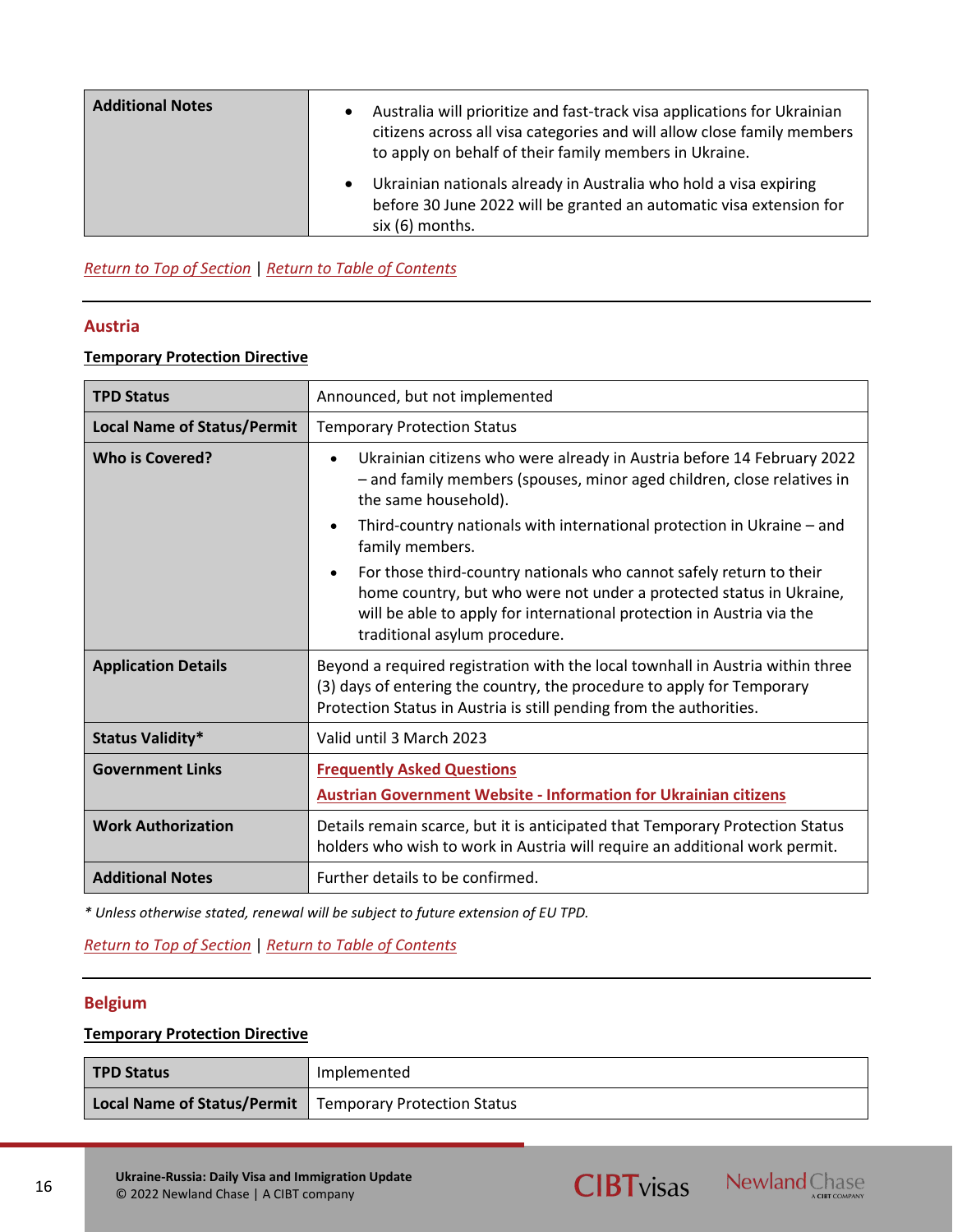| <b>Who is Covered?</b>     | Ukrainian nationals residing in Ukraine and their family members<br>$\bullet$<br>Third country nationals or stateless persons enjoying protection in<br>Ukraine and their family members.                                                                                                                                                                                                                                                                                                                                                                        |
|----------------------------|------------------------------------------------------------------------------------------------------------------------------------------------------------------------------------------------------------------------------------------------------------------------------------------------------------------------------------------------------------------------------------------------------------------------------------------------------------------------------------------------------------------------------------------------------------------|
| <b>Application Details</b> | Individuals seeking Temporary Protection Status can apply in-person at the<br>Registration Center in Brussels. If the individual meets the requisite<br>conditions, they will be issued a Temporary Protection Certificate and will be<br>able to convert this into an A Card valid until 4 March 2023. Registration at<br>Fedasil required; no requirement to apply for asylum in order to receive TPD.                                                                                                                                                         |
| <b>Status Validity*</b>    | Valid until 4 March 2023                                                                                                                                                                                                                                                                                                                                                                                                                                                                                                                                         |
| <b>Government Links</b>    | <b>Main Government Website for Ukrainian Refugees</b><br><b>Online Appointment Booking for Registration Center</b><br><b>Registration Center - Brussels</b>                                                                                                                                                                                                                                                                                                                                                                                                      |
| <b>Work Authorization</b>  | Persons authorized to stay as beneficiaries of temporary protection are<br>authorized to work on the condition they are in possession of their residence<br>permit (above-mentioned A card) or the Annex 15, while waiting for the Carte<br>A to be issued.                                                                                                                                                                                                                                                                                                      |
| <b>Additional Notes</b>    | The Belgian authorities have requested that individuals who are eligible for<br>the Temporary Protection Status, but who already have shelter/living<br>accommodations in Belgium allow those without shelter to register first.<br>Ukrainian citizens can stay in Belgium for up to three (3) months on their<br>passport alone. This will give those who do not have shelter in Belgium the<br>opportunity to utilize residential assistance as soon as possible and allow the<br>Belgian authorities time to increase their capacity to process applications. |

*[Return to Top of Section](#page-13-0)* | *[Return to Table of Contents](#page-2-0)*

## <span id="page-16-0"></span>**Brazil**

| <b>Implementation Status</b><br><b>Protection</b> | Implemented                                                                                                                                                                        |
|---------------------------------------------------|------------------------------------------------------------------------------------------------------------------------------------------------------------------------------------|
| <b>Local Name of Status/Permit</b>                | Humanitarian Visa                                                                                                                                                                  |
| Who is Covered?                                   | Ukrainian citizens and stateless persons affected by the ongoing crisis in<br>Ukraine                                                                                              |
| <b>Application Details</b>                        | Applicants will need to obtain a Temporary Visa for Humanitarian Reception,<br>which will be issued with a six (6) month validity in order to allow the holder<br>to enter Brazil. |
|                                                   | Upon entry, the holder will have 90 days to apply for temporary residence<br>status.                                                                                               |
| <b>Status Validity*</b>                           | Humanitarian Visa: two (2) year validity                                                                                                                                           |
| <b>Government Links</b>                           | Inter-ministerial Ordinance MJSP/MRE No. 28, of March 3, 2022                                                                                                                      |
| <b>Work Authorization</b>                         | Holders of the Humanitarian Visa are allowed to work.                                                                                                                              |



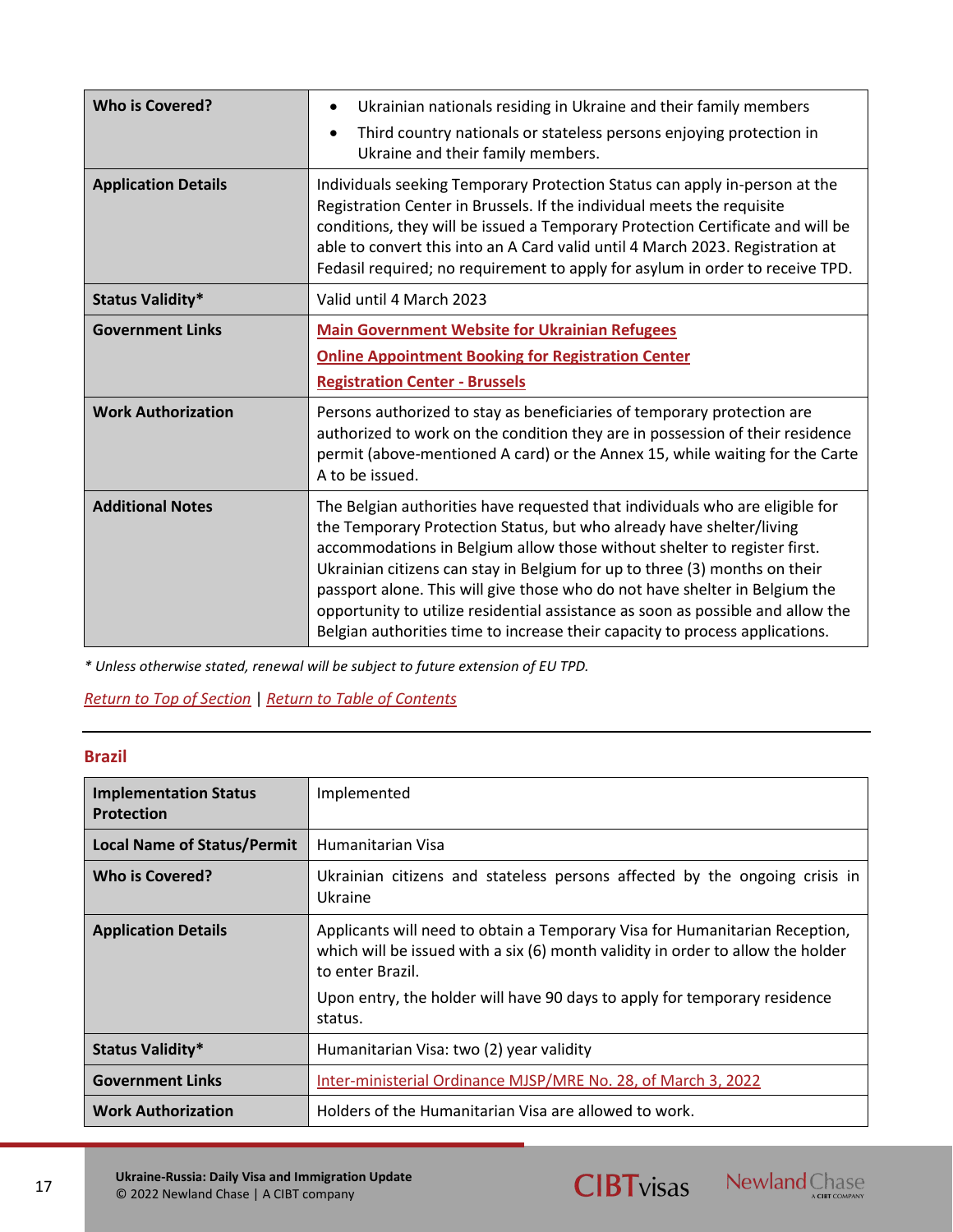| <b>Additional Notes</b> | The visa scheme will be open for new applications until 31 August 2022,<br>but may be subject to further extension by the Brazilian authorities. |
|-------------------------|--------------------------------------------------------------------------------------------------------------------------------------------------|
|                         | Full text of official announcement can be found in the link above (in<br>Portuguese language only).                                              |

## *[Return to Top of Section](#page-13-0)* | *[Return to Table of Contents](#page-2-0)*

## <span id="page-17-0"></span>**Bulgaria**

## **Temporary Protection Directive**

| <b>TPD Status</b>                  | Implemented                                                                                                                                                                                                                                                                                              |
|------------------------------------|----------------------------------------------------------------------------------------------------------------------------------------------------------------------------------------------------------------------------------------------------------------------------------------------------------|
| <b>Local Name of Status/Permit</b> | Registration Card of a Foreigner who has been Granted Temporary Protection                                                                                                                                                                                                                               |
| <b>Who is Covered?</b>             | Ukrainian citizens residing in Ukraine before February 24, 2022 and<br>$\bullet$<br>members of their families;                                                                                                                                                                                           |
|                                    | Nationals of other third countries (other than Ukraine) and stateless<br>people who have used their right to international protection or another<br>equivalent type of national protection in Ukraine before 24 February<br>2022, and members of their families;                                         |
|                                    | Persons with foreign citizenship or statelessness who left the territory<br>of Ukraine as a result of hostilities and entered and remained on the<br>territory of the Republic of Bulgaria, if they explicitly state that they<br>want to enjoy the status of temporary protection until March 31, 2022. |
| <b>Application Details</b>         | Applications can be submitted in-person to the Bulgarian Border Police, State<br>Agency for Refugees, or other departments of the Ministry of the Interior<br>(e.g. migration or police). Applications will be processed immediately and<br>usually only take up to 15 minutes to process.               |
| <b>Status Validity*</b>            | One (1) year                                                                                                                                                                                                                                                                                             |
| <b>Government Links</b>            | <b>Single Information Portal for Ukrainian Refugees</b>                                                                                                                                                                                                                                                  |
|                                    | Temporary Protection Overview - includes list of Ministry of Interior offices<br>and other locations where applications can be filed.                                                                                                                                                                    |
| <b>Work Authorization</b>          | Temporary Protection Status holders have the right to work and to receive<br>professional training - details on the applicable procedures to hire an<br>Ukrainian national can be found here.                                                                                                            |
| <b>Information on Other</b>        | Temporary Protection Status holders will also receive:                                                                                                                                                                                                                                                   |
| <b>Benefits</b>                    | Right to stay on the territory of the Republic of Bulgaria;<br>$\bullet$                                                                                                                                                                                                                                 |
|                                    | Right to registration card of a foreigner who has been granted<br>$\bullet$<br>temporary protection - for the term of protection;                                                                                                                                                                        |
|                                    | Right to reunite with one's family;<br>$\bullet$                                                                                                                                                                                                                                                         |
|                                    | The right to education for students and the right to access kindergarten<br>$\bullet$<br>for children under 6 years of age;                                                                                                                                                                              |
|                                    | The right to appropriate accommodation or means of accommodation if<br>necessary;                                                                                                                                                                                                                        |



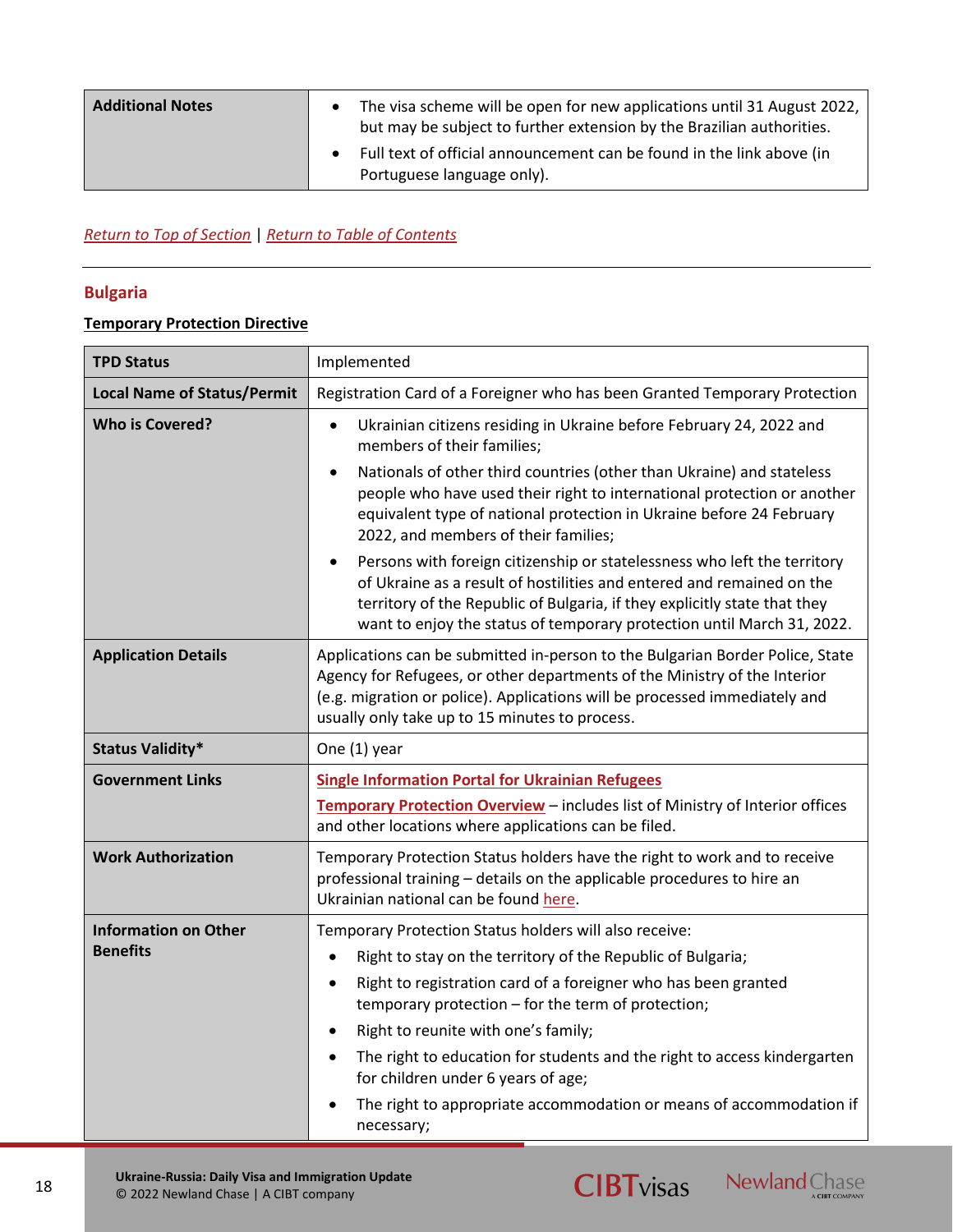| Right to assistance for accommodation and meals in accommodation<br>places registered in the National Tourist Register, in the total amount of<br>BGN 40 without VAT per person per night and food / breakfast, lunch<br>and dinner /, incl. tourist tax, which is paid to the service provider. The<br>aid will be provided for a period of up to 3 months. The same rights will<br>have the persons who have expressed a desire to access the labor<br>market in the country and this assistance will be provided for up to 1<br>month from the date of application. The period of validity of the<br>program is expected to be from 24.02.2022 to 31.05.2022. |
|------------------------------------------------------------------------------------------------------------------------------------------------------------------------------------------------------------------------------------------------------------------------------------------------------------------------------------------------------------------------------------------------------------------------------------------------------------------------------------------------------------------------------------------------------------------------------------------------------------------------------------------------------------------|
| Right to social assistance;                                                                                                                                                                                                                                                                                                                                                                                                                                                                                                                                                                                                                                      |
| Right to medical care in emergencies                                                                                                                                                                                                                                                                                                                                                                                                                                                                                                                                                                                                                             |
| People from vulnerable groups – children under 18, unaccompanied<br>children, pregnant women, single parents with minors, the elderly and<br>people with disabilities, serious health problems, mental disorders<br>victims of trafficking or suffering torture, rape or other severe forms of<br>violence have the right to full medical care as Bulgarian citizens.                                                                                                                                                                                                                                                                                            |

## *[Return to Top of Section](#page-13-0)* | *[Return to Table of Contents](#page-2-0)*

## <span id="page-18-0"></span>**Canada**

| <b>Implementation Status</b><br><b>Protection</b> | Implemented, effective 17 March 2022                                                                                                                                                                                                                                                                                                                                                                                                                                         |
|---------------------------------------------------|------------------------------------------------------------------------------------------------------------------------------------------------------------------------------------------------------------------------------------------------------------------------------------------------------------------------------------------------------------------------------------------------------------------------------------------------------------------------------|
| <b>Local Name of Status/Permit</b>                | Canada-Ukraine Authorization for Emergency Travel (CUAET) Temporary<br>Residence Pathway                                                                                                                                                                                                                                                                                                                                                                                     |
| <b>Who is Covered?</b>                            | Ukrainians and their immediate family members of any nationality                                                                                                                                                                                                                                                                                                                                                                                                             |
| <b>Application Details</b>                        | Applicants who are overseas must apply online for a Canadian visitor visa and<br>provide their biometrics. Applicants who are already in Canada may extend<br>their visitor status or work permit for 3 years, apply for a new work or<br>student permit, or extend their existing permit. Applications will be free of<br>charge.<br>Under this special program, many of the regular requirements associated<br>with a normal visitor visa or work permit have been waived. |
| <b>Status Validity*</b>                           | Valid for up to three (3) years.                                                                                                                                                                                                                                                                                                                                                                                                                                             |
| <b>Government Links</b>                           | <b>Main Government Website for Ukrainian Refugees</b><br><b>Full CUAET Announcement</b>                                                                                                                                                                                                                                                                                                                                                                                      |
| <b>Work Authorization</b>                         | Applicants who wish to work in Canada will need to file a 3-year open work<br>permit application alongside their visitor visa application, which will then<br>allow them to work.                                                                                                                                                                                                                                                                                            |
| <b>Information on Other</b><br><b>Benefits</b>    | Elementary and high school students can register for and start<br>attending school as soon as they arrive in Canada.<br>Anyone looking to study at the post-secondary level can apply for a<br>study permit once on Canadian soil.                                                                                                                                                                                                                                           |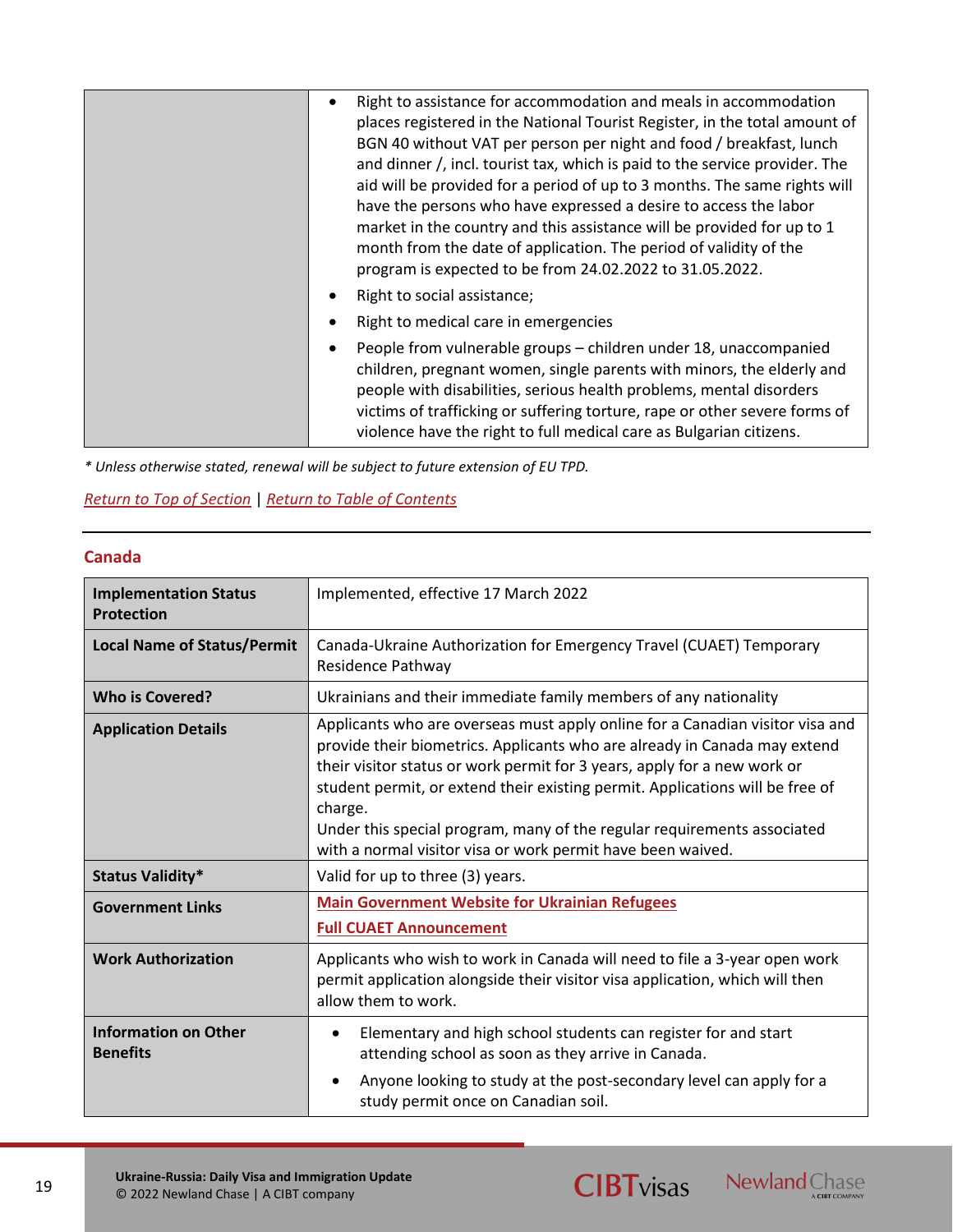| <b>Additional Notes</b> | Canada will continue to prioritize immigration applications filed by<br>Ukrainian residents.                                                                                                                       |
|-------------------------|--------------------------------------------------------------------------------------------------------------------------------------------------------------------------------------------------------------------|
|                         | Ukrainian citizens currently in Canada can apply to extend their visa,<br>student, or work status.                                                                                                                 |
|                         | Applicants who do not have a valid passport may still apply, and<br>Immigration, Refugees and Citizenship Canada (IRCC) will issue a single<br>journey travel document on a case-by-case basis, where appropriate. |

## *[Return to Top of Section](#page-13-0)* | *[Return to Table of Contents](#page-2-0)*

## <span id="page-19-0"></span>**Croatia**

## **Temporary Protection Directive**

| <b>TPD Status</b>                  | Implemented                                                                                                                                                                                                                                                                                                                                                                                                                                                                                                                                                                                                  |
|------------------------------------|--------------------------------------------------------------------------------------------------------------------------------------------------------------------------------------------------------------------------------------------------------------------------------------------------------------------------------------------------------------------------------------------------------------------------------------------------------------------------------------------------------------------------------------------------------------------------------------------------------------|
| <b>Local Name of Status/Permit</b> | Alien Under Temporary Protection                                                                                                                                                                                                                                                                                                                                                                                                                                                                                                                                                                             |
| <b>Who is Covered?</b>             | Citizens of Ukraine and family members residing in Ukraine on February<br>$\bullet$<br>24, 2022,                                                                                                                                                                                                                                                                                                                                                                                                                                                                                                             |
|                                    | Stateless persons and third-country nationals who enjoyed<br>international or equivalent national protection in Ukraine on 24<br>February 2022 and members of their families who had been granted<br>residence in Ukraine on 24 February 2022,                                                                                                                                                                                                                                                                                                                                                               |
|                                    | Third-country nationals who had a valid permanent residence in<br>$\bullet$<br>Ukraine on 24 February 2022 in accordance with Ukrainian regulations<br>and who cannot return to their country or region of origin in safe and<br>permanent conditions, and                                                                                                                                                                                                                                                                                                                                                   |
|                                    | Displaced citizens of Ukraine and members of their families who fled<br>$\bullet$<br>Ukraine just before 24 February 2022 due to the security situation and<br>cannot return to Ukraine due to the armed conflict.                                                                                                                                                                                                                                                                                                                                                                                           |
|                                    | Note that a family member is a spouse or common-law partner, minor<br>children, regardless of whether they were born in a marital or extramarital<br>union or adopted and other close relatives who lived in a joint household at<br>the time of the circumstances related to the displacement of persons from<br>Ukraine (who at the time were wholly or mostly dependent on these<br>persons). The right to temporary protection belongs to the life partner /<br>informal life partner of a citizen of Ukraine or persons who have enjoyed<br>international or equivalent national protection in Ukraine. |
| <b>Application Details</b>         | Applications can be submitted online or in-person at to officers at the nearest<br>Police Station in Croatia.                                                                                                                                                                                                                                                                                                                                                                                                                                                                                                |
| <b>Status Validity*</b>            | Valid until 4 March 2023                                                                                                                                                                                                                                                                                                                                                                                                                                                                                                                                                                                     |
| <b>Government Links</b>            | <b>Croatia for Ukraine</b><br><b>Online Application</b>                                                                                                                                                                                                                                                                                                                                                                                                                                                                                                                                                      |
| <b>Work Authorization</b>          | Upon approval the holder will be allowed to work without a residence and<br>work permit or a certificate of registration of work.                                                                                                                                                                                                                                                                                                                                                                                                                                                                            |



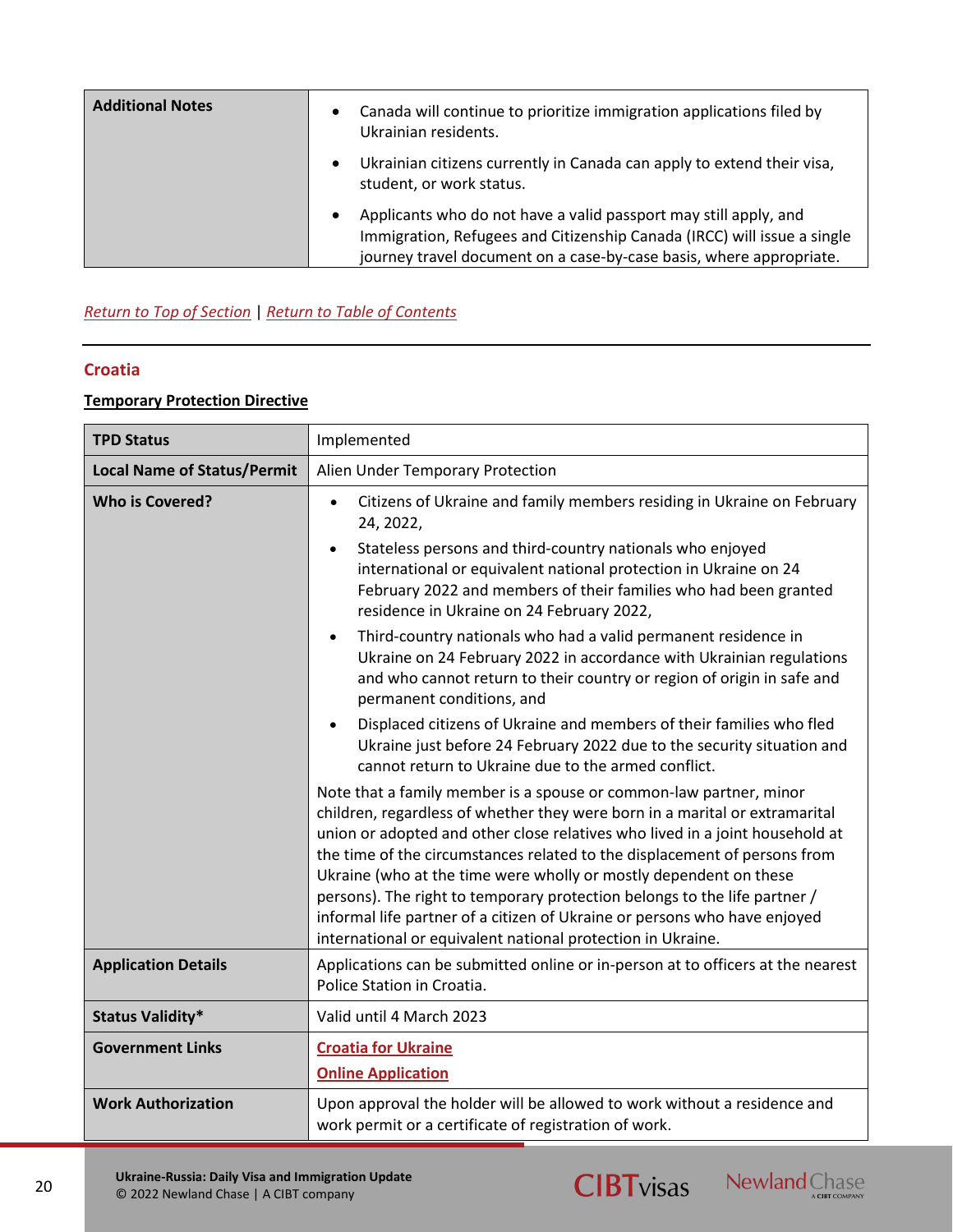| <b>Information on Other</b><br><b>Benefits</b> | Once approved, the holder will also be granted/able to:<br>stay for the duration of temporary protection;<br>$\bullet$<br>a residence permit (alien's card under temporary protection);                                                                                            |
|------------------------------------------------|------------------------------------------------------------------------------------------------------------------------------------------------------------------------------------------------------------------------------------------------------------------------------------|
|                                                | the right to health care $-$ by presenting the Card of a foreigner under<br>$\bullet$<br>temporary protection, the holder can exercise all rights from the<br>compulsory health insurance, and if the holder gets a job, they will<br>receive the Card of a health insured person; |
|                                                | fixed assets for living and accommodation;<br>$\bullet$                                                                                                                                                                                                                            |
|                                                | primary and secondary education as well as Croatian citizens;                                                                                                                                                                                                                      |
|                                                | family reunification; and<br>$\bullet$                                                                                                                                                                                                                                             |
|                                                | receive information on rights and obligations.<br>٠                                                                                                                                                                                                                                |

*[Return to Top of Section](#page-13-0)* | *[Return to Table of Contents](#page-2-0)*

## <span id="page-20-0"></span>**Cyprus**

## **Temporary Protection Directive**

| <b>TPD Status</b>                              | Implemented                                                                                                                                                                                                    |
|------------------------------------------------|----------------------------------------------------------------------------------------------------------------------------------------------------------------------------------------------------------------|
| <b>Local Name of Status/Permit</b>             | <b>Temporary Protection Status</b>                                                                                                                                                                             |
| <b>Who is Covered?</b>                         | Ukrainian nationals, Ukrainian refugees and family members residing in<br>Ukraine before 24 February 2022;                                                                                                     |
|                                                | Stateless person, and national of third country other than Ukraine, who<br>benefited from international protection or equivalent national<br>protection in Ukraine before 24 February 2022 and family members. |
| <b>Application Details</b>                     | Applications can be submitted online www.moi.gov.cy/asylum or at the<br>Asylum Service offices located in Nicosia, Larnaka, Limassol, Paphos or<br>Famagusta                                                   |
|                                                | Process steps:                                                                                                                                                                                                 |
|                                                | Complete and submit application form, and attach copy of passport or<br>ID;                                                                                                                                    |
|                                                | Within 48 hours, attend the Immigration Department to request the<br>biometric residence permit                                                                                                                |
| <b>Status Validity*</b>                        | One (1) year                                                                                                                                                                                                   |
| <b>Government Links</b>                        | <b>Main Government Website for Ukrainian Refugees</b>                                                                                                                                                          |
|                                                | <b>Frequently Asked Questions of Applicants for Temporary Protection</b>                                                                                                                                       |
| <b>Work Authorization</b>                      | Once approved, the status holder has access to labour market to engage in<br>employed or self-employed activities.                                                                                             |
| <b>Information on Other</b><br><b>Benefits</b> | Holders of the status have the following additional rights:<br>residency rights;                                                                                                                               |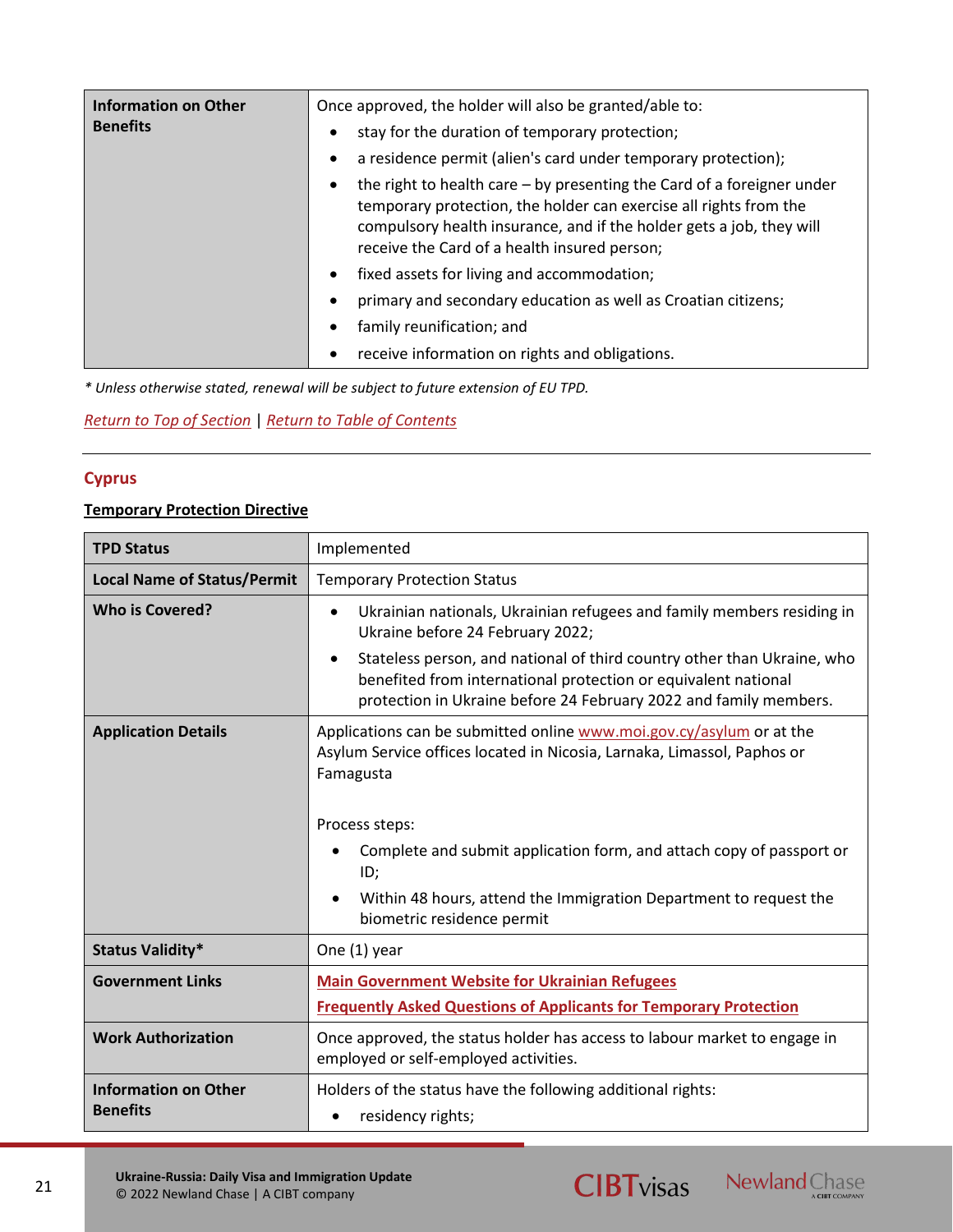|  | suitable accommodation;                                     |
|--|-------------------------------------------------------------|
|  | social welfare and means of subsistence if needed;          |
|  | medical care;                                               |
|  | medical or other assistance in case you have special needs; |
|  | access to education for children under 18.                  |

*[Return to Top of Section](#page-13-0)* | *[Return to Table of Contents](#page-2-0)*

## **The Czech Republic**

## **Temporary Protection Directive**

| <b>TPD Status</b>                              | Implemented                                                                                                                                                                                                                                                                                  |
|------------------------------------------------|----------------------------------------------------------------------------------------------------------------------------------------------------------------------------------------------------------------------------------------------------------------------------------------------|
| <b>Local Name of Status/Permit</b>             | Special Long-Term Visa                                                                                                                                                                                                                                                                       |
| <b>Who is Covered?</b>                         | Citizens of Ukraine who resided in Ukraine before February 24, 2022<br>and subsequently left Ukraine.                                                                                                                                                                                        |
|                                                | Citizens of Ukraine who entered the territory of the Czech Republic<br>legally without a visa or on the basis of a short-stay visa and on 24<br>February 2022 still resided in the territory of the Czech Republic on the<br>basis of this short-stay visa or without a visa.                |
|                                                | Stateless persons and foreigners who have been granted some form of<br>$\bullet$<br>international protection in Ukraine and who resided in Ukraine before<br>24 February 2022 and subsequently left it.                                                                                      |
|                                                | Family members of the persons mentioned in points 1-3 who stayed<br>with them in Ukraine before 24 February 2022 and subsequently left<br>Ukraine. Eligible family members are spouses, registered partners,<br>unmarried minor and relatives dependent on care and living in the<br>family. |
|                                                | Temporary protection may also be granted due to family reunification with<br>the holder of temporary protection, or exceptionally in other cases.                                                                                                                                            |
| <b>Application Details</b>                     | Most applications can be filed in-person at either the Regional Assistance<br>Centers; however, depending on case specifics, some applicants may be filed<br>to file with the OAMP Workplace of the Ministry of the Interior.                                                                |
| <b>Status Validity*</b>                        | One (1) year or until 23 March 2023 at the latest.                                                                                                                                                                                                                                           |
| <b>Government Links</b>                        | <b>Main Government Website for Ukrainian Refugees</b>                                                                                                                                                                                                                                        |
|                                                | <b>List of Regional Assistance Centers</b>                                                                                                                                                                                                                                                   |
|                                                | <b>List of Ministry of the Interior Centers</b>                                                                                                                                                                                                                                              |
| <b>Work Authorization</b>                      | Temporary Protection Status holders will have free market access to work.                                                                                                                                                                                                                    |
| <b>Information on Other</b><br><b>Benefits</b> | Temporary Protection Status holders will also have access/the right to:<br>public health insurance;<br>education;<br>$\bullet$                                                                                                                                                               |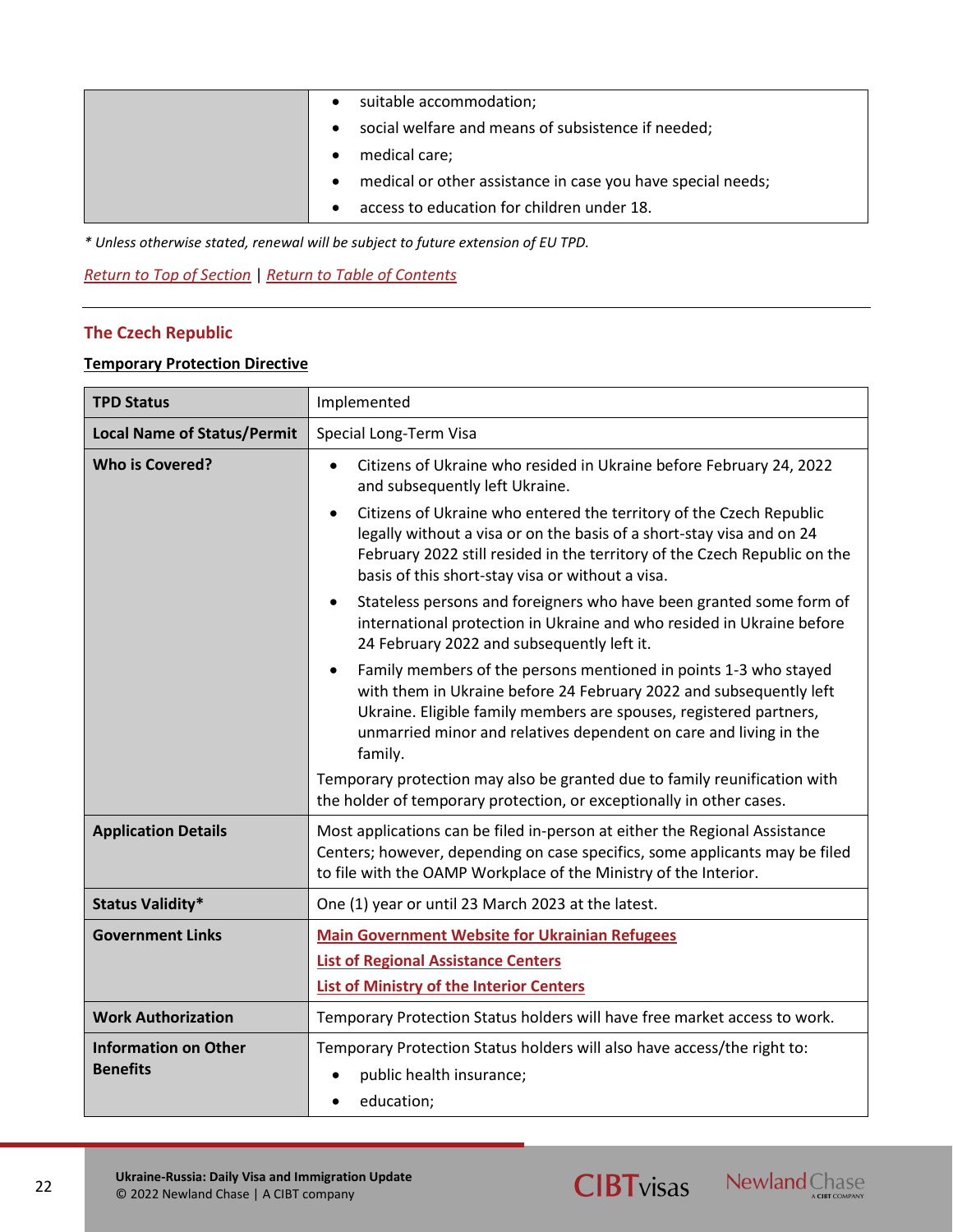|                         | additional assistance, for example during accommodation.                                                                                                                                                                                                                                                                                                                                                                                                               |
|-------------------------|------------------------------------------------------------------------------------------------------------------------------------------------------------------------------------------------------------------------------------------------------------------------------------------------------------------------------------------------------------------------------------------------------------------------------------------------------------------------|
| <b>Additional Notes</b> | Effective 22 March 2022, eligible refugees are granted a Visa for<br>Temporary Protection. Individual who already obtained the previously-<br>issued special long-stay visa will automatically be transferred to the<br>temporary protection system without any action needed.                                                                                                                                                                                         |
|                         | Effective 9 March 2022, the Czech Ministry of the Interior has extended<br>$\bullet$<br>the deadline for Ukrainian refugees to register with the Czech<br>authorities from the previous three (3) days to a 30 day period. The<br>impetus behind this extended deadline was to both allow refugees<br>more time and flexibility once they arrive in the Czech Republic and to<br>give the Czech regional assistance centers relief from the influx of<br>applications. |

## *[Return to Top of Section](#page-13-0)* | *[Return to Table of Contents](#page-2-0)*

## <span id="page-22-0"></span>**Denmark**

| <b>Implementation Status</b><br><b>Protection</b> | Implemented                                                                                                                                                                                       |
|---------------------------------------------------|---------------------------------------------------------------------------------------------------------------------------------------------------------------------------------------------------|
| <b>Local Name of Status/Permit</b>                | Residence Permit Under the Special Act on Displaced Persons from Ukraine                                                                                                                          |
| <b>Who is Covered?</b>                            | The following individuals will be covered under Denmark's Special Act on<br>displaced persons from Ukraine:<br>Are a Ukrainian citizen and have left Ukraine on 24 February 2022 or               |
|                                                   | later, where they have resided when they departed,                                                                                                                                                |
|                                                   | Were a recognized refugee in Ukraine as of 24 February 2022 and left<br>$\bullet$<br>Ukraine on 24 February 2022 or later, or                                                                     |
|                                                   | Are a Ukrainian citizen or on 24 February 2022 were recognized as a<br>$\bullet$<br>refugee in Ukraine have resided or have had another residence permit<br>in Denmark on 24 February 2022, or    |
|                                                   | Are a closer family member of a person who have been granted a<br>$\bullet$<br>residence permit under the above mentioned categories. Close family<br>members are:                                |
|                                                   | Cohabitating spouse<br>$\circ$<br>Cohabitating partner<br>$\circ$<br>Unmarried child under the age of 18<br>$\circ$                                                                               |
|                                                   | Another close family member who has resided with, and<br>$\circ$<br>supported by, the person.                                                                                                     |
| <b>Application Details</b>                        | Eligible applicants can begin applying for the Residence Permit under the<br>Special Act on Displaced Persons from Ukraine. Denmark will have two<br>different application routes:                |
|                                                   | <b>Special Act Section 1 (SL1)</b> – for individuals applying as a Ukrainian or<br>recognized refugee from Ukraine who is in Denmark. Online application<br>submission available and recommended. |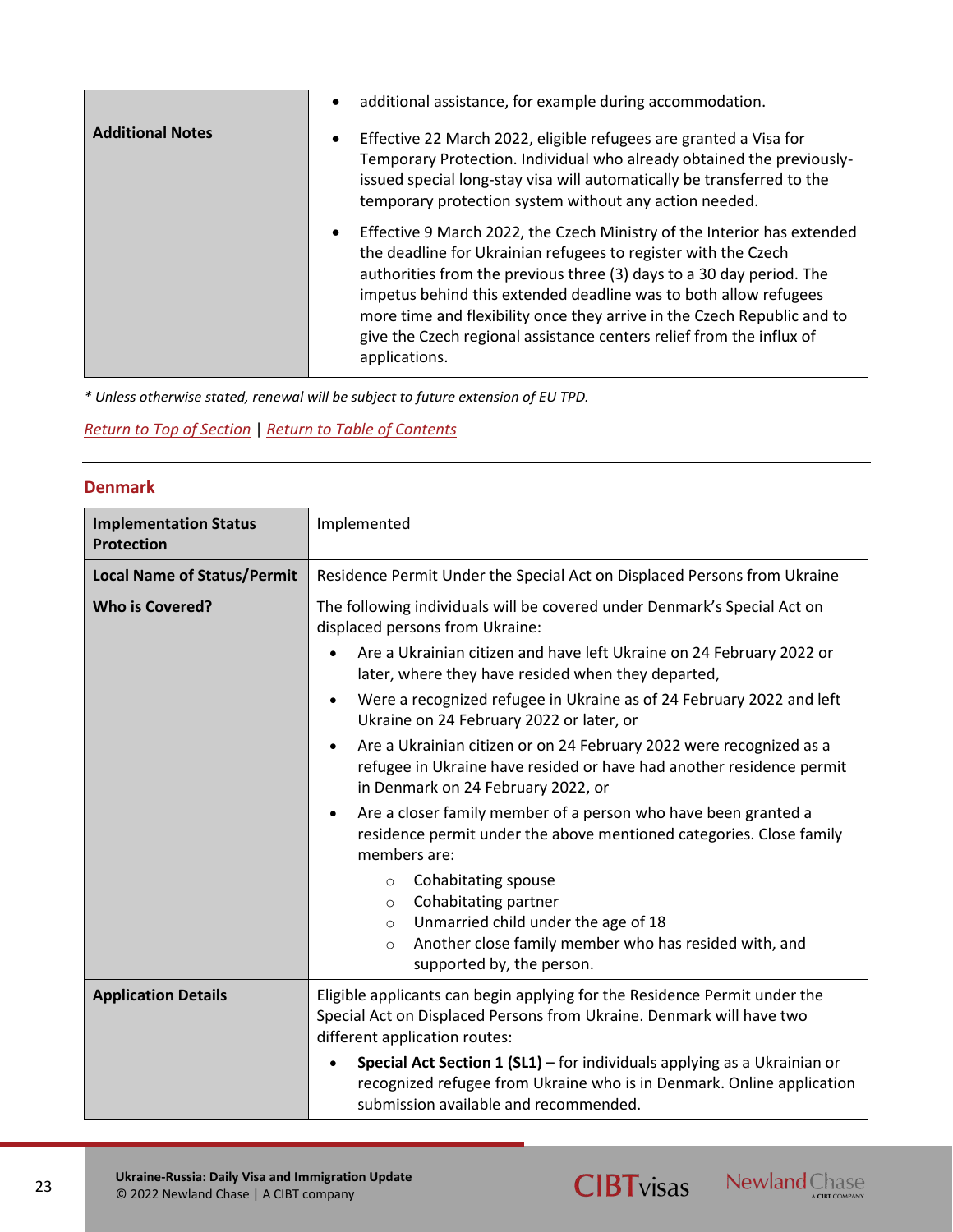|                           | <b>Special Act Section 2 (SL2)</b> $-$ for individuals applying as a family<br>$\bullet$<br>member of a Ukrainian or family member of a recognized refugee from<br>Ukraine who is in Denmark.<br>Applicants in Denmark must submit their biometric data at an in-person<br>appointment at the Immigration Service's Citizen Service. Online appointment<br>booking available. |
|---------------------------|-------------------------------------------------------------------------------------------------------------------------------------------------------------------------------------------------------------------------------------------------------------------------------------------------------------------------------------------------------------------------------|
| <b>Status Validity</b>    | Residence until 17 March 2024 with possibility for a one-year extension.                                                                                                                                                                                                                                                                                                      |
| <b>Government Links</b>   | <b>Main Government Website for Ukrainian Refugees</b><br><b>SL1 Online Application Platform</b>                                                                                                                                                                                                                                                                               |
|                           | <b>Online Appointment Booking System - Immigration Service's Citizen Service</b>                                                                                                                                                                                                                                                                                              |
| <b>Work Authorization</b> | If the applicant is offered a job while the case is being processed, they must<br>send the Danish Immigration Service a copy of their employment contract, as<br>it may have an impact on where they will live, should their Residence Permit<br>application be approved.                                                                                                     |
|                           | Once the applicant has received a Residence Permit from the Immigration<br>Service they can begin work in Denmark.                                                                                                                                                                                                                                                            |
| <b>Additional Notes</b>   | Although in the EU, Denmark is not bound by the TPD and technically will not<br>implement it into national legislation. However, the Special Act that was<br>adopted on 16 March 2022 and came into force on 17 March 2022 is very<br>similar to the provisions of the EU Temporary Protection Directive (TPD)<br>(2001/55/EC).                                               |

## *[Return to Top of Section](#page-13-0)* | *[Return to Table of Contents](#page-2-0)*

## <span id="page-23-0"></span>**Estonia**

## **Temporary Protection Directive**

| <b>TPD Status</b>                  | Implemented                                                                                                                                                                                                                                                                                                                                                        |
|------------------------------------|--------------------------------------------------------------------------------------------------------------------------------------------------------------------------------------------------------------------------------------------------------------------------------------------------------------------------------------------------------------------|
| <b>Local Name of Status/Permit</b> | <b>Temporary Protection Status</b>                                                                                                                                                                                                                                                                                                                                 |
| Who is Covered?                    | Ukrainian citizens and their family members who arrived in Estonia<br>٠<br>starting from February 24, 2022.                                                                                                                                                                                                                                                        |
|                                    | Stateless persons and third country citizens who lived in Ukraine before<br>$\bullet$<br>February 24, 2022 and arrived in Estonia starting from February 24,<br>2022, as who had international protection in Ukraine, as well as their<br>family members                                                                                                           |
|                                    | A family member of a war refugee is their spouse or partner, underage<br>٠<br>unmarried child and other close relatives who lived in the same<br>household and were the dependents of the war refugee. Family<br>members are deemed to be family if the family was staying and the<br>family's place of residence was in Ukraine even before February 24,<br>2022. |
|                                    | Note that temporary protection does not extend to Ukrainian citizens or their<br>family members who lived or stayed in Estonia before February 24, 2022.<br>Ukrainian citizens and their family members who were in Estonia before                                                                                                                                 |



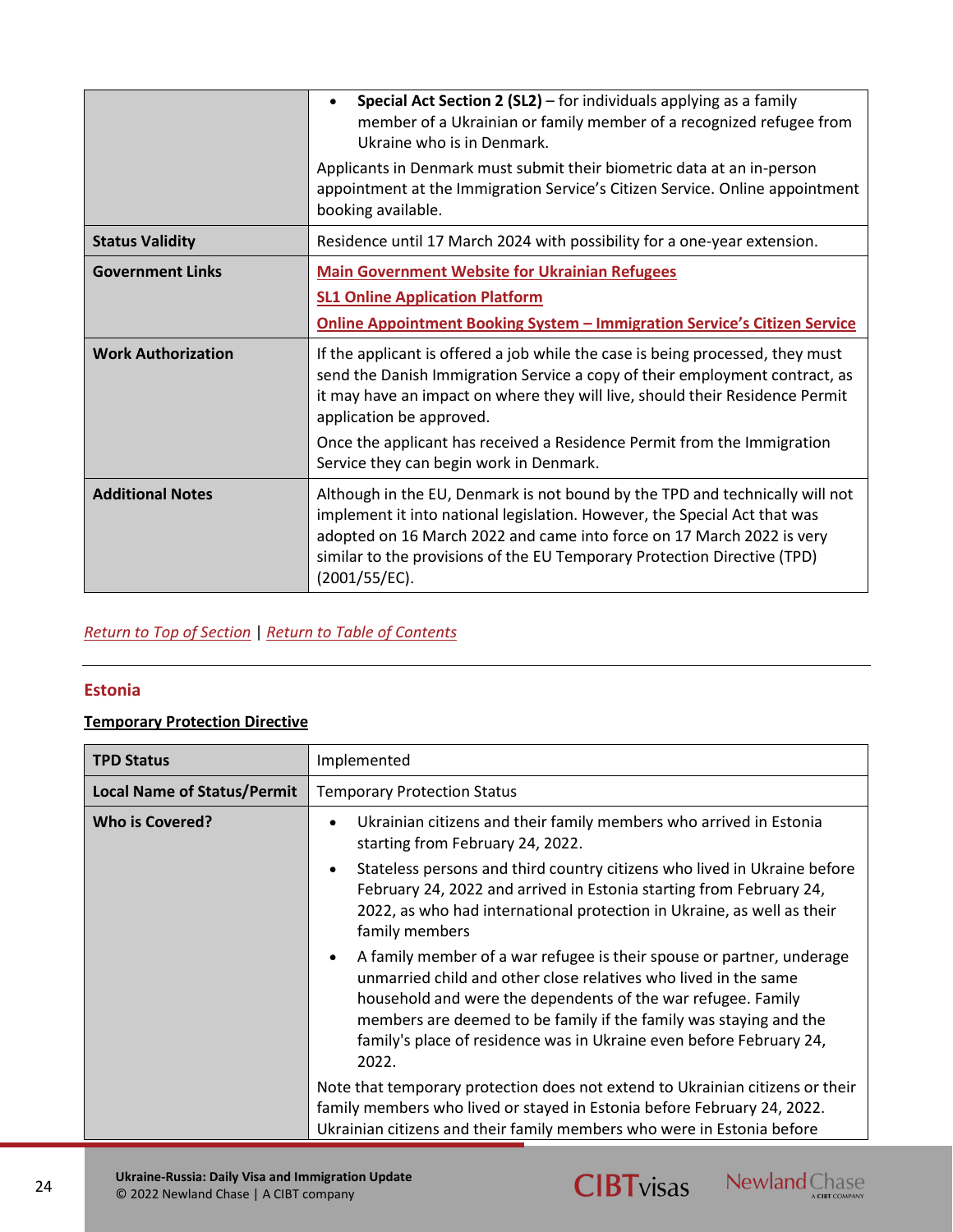|                                                | February 24 will be able to temporarily remain in Estonia even if their visa<br>free period or their visa have expired.                                                                                                                                                                                                                                                                                                                                                                                                                                                                                                                                                                                                                          |
|------------------------------------------------|--------------------------------------------------------------------------------------------------------------------------------------------------------------------------------------------------------------------------------------------------------------------------------------------------------------------------------------------------------------------------------------------------------------------------------------------------------------------------------------------------------------------------------------------------------------------------------------------------------------------------------------------------------------------------------------------------------------------------------------------------|
| <b>Application Details</b>                     | Applications are filed in-person at the Estonian Police and Border Guard<br>Board service offices in Tallinn, Tartu, Pärnu, Rakvere or Jõhvi. Appointments<br>are required and can be booked via the Police's online appointment system.<br>Decisions will be made immediately and a personal identification code will<br>also be issued on the spot. Applicants will then be informed of when they can<br>collect their residence permits (may take up to 30 days).                                                                                                                                                                                                                                                                             |
| <b>Status Validity*</b>                        | One (1) year                                                                                                                                                                                                                                                                                                                                                                                                                                                                                                                                                                                                                                                                                                                                     |
| <b>Government Links</b>                        | <b>Overview of Temporary Protection in Estonia</b><br><b>Police and Border Guard Online Appointment Booking</b><br><b>Coming to Estonia for Ukrainian Refugees</b><br><b>Staying in Estonia for Ukrainian Refugees</b><br><b>Working in Estonia for Ukrainian Refugees</b>                                                                                                                                                                                                                                                                                                                                                                                                                                                                       |
| <b>Work Authorization</b>                      | Temporary Protection holders are allowed to work.                                                                                                                                                                                                                                                                                                                                                                                                                                                                                                                                                                                                                                                                                                |
| <b>Information on Other</b><br><b>Benefits</b> | Temporary protection grants Ukrainian citizens and their family members<br>rights similar to those of Estonian residents. For instance, in addition to the<br>right to work, access to social services and the right to education. It also<br>entails the right of free movement within the European Union.                                                                                                                                                                                                                                                                                                                                                                                                                                      |
| <b>Additional Notes</b>                        | There is no obligation to apply for temporary protection in Estonia. All<br>Ukrainian citizens have the right to stay in Estonia without applying for<br>temporary protection.<br>Estonia will automatically provide temporary extension of Estonian<br>residence permits for Ukrainian citizens whose current Estonian<br>residence permit will expire shortly. This includes Ukrainian citizens<br>who obtained short-term employment in Estonia prior to 24 February<br>2022. These individuals will now be allowed to continue residing and<br>working in Estonia until 31 May 2022 and, in the meantime, the<br>Estonian authorities are working on amending the current laws to allow<br>them to remain in Estonia on a longer-term basis. |

*[Return to Top of Section](#page-13-0)* | *[Return to Table of Contents](#page-2-0)*

## <span id="page-24-0"></span>**Finland**

## **Temporary Protection Directive**

| <b>TPD Status</b>                  | Implemented                                                                                                                                      |
|------------------------------------|--------------------------------------------------------------------------------------------------------------------------------------------------|
| <b>Local Name of Status/Permit</b> | <b>Temporary Protection Status</b>                                                                                                               |
| Who is Covered?                    | In all Member States, the decision applies to the following categories of<br>people:<br>Ukrainian citizens and their family members<br>$\bullet$ |
|                                    |                                                                                                                                                  |



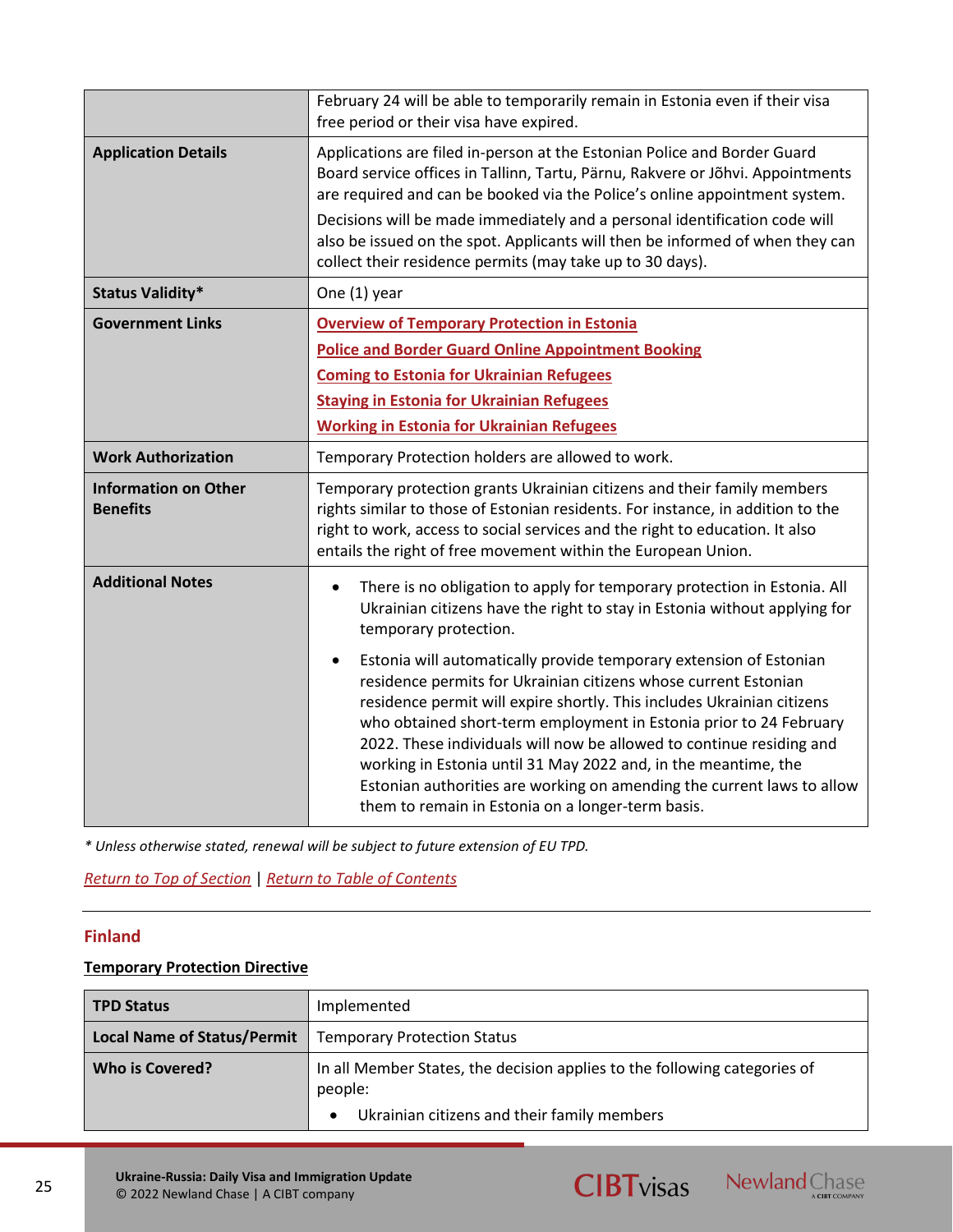|                            | Beneficiaries of international protection in Ukraine and their family<br>$\bullet$<br>members                                                                                                                                                                                                                                                                                                                                                                                                           |
|----------------------------|---------------------------------------------------------------------------------------------------------------------------------------------------------------------------------------------------------------------------------------------------------------------------------------------------------------------------------------------------------------------------------------------------------------------------------------------------------------------------------------------------------|
|                            | Other permanent residents of Ukraine who cannot return to their<br>$\bullet$<br>country of origin                                                                                                                                                                                                                                                                                                                                                                                                       |
|                            | The requirement is that the person must have been resident in Ukraine<br>$\bullet$<br>and fled when Russia's invasion began, i.e. on 24 February or<br>thereafter.                                                                                                                                                                                                                                                                                                                                      |
|                            | Finland will also grant temporary protection to the following persons:                                                                                                                                                                                                                                                                                                                                                                                                                                  |
|                            | Ukrainian citizens and their family members who fled Ukraine shortly<br>before 24 February and cannot return home as a result of the conflict.<br>The Commission has urged the Member States to be flexible with<br>regard to these persons.                                                                                                                                                                                                                                                            |
|                            | Other Ukrainian citizens and their family members who are already<br>$\bullet$<br>living or have arrived in Finland.                                                                                                                                                                                                                                                                                                                                                                                    |
|                            | Third-country nationals who have resided legally (including on a short-<br>$\bullet$<br>term basis) in Ukraine and cannot return to their home countries. This<br>group is mentioned as an optional group for Member States in the EU<br>decision.                                                                                                                                                                                                                                                      |
| <b>Application Details</b> | Applications are filed in-person with the Finnish police or border authorities.<br>The officer will take their biometric data and will explain the applicant's<br>options. It currently takes around 2 weeks for a decision to be made, and<br>another 1 week to have this sent by post to the applicant. If the decision is<br>positive, then upon approval a residence card will be ordered to be printed,<br>which can take 2 weeks to be printed and sent to the applicant's address in<br>Finland. |
| <b>Status Validity*</b>    | Up to one (1) year, until 4 March 2023.                                                                                                                                                                                                                                                                                                                                                                                                                                                                 |
| <b>Government Links</b>    | <b>Main Government Website for Ukrainian Refugees</b>                                                                                                                                                                                                                                                                                                                                                                                                                                                   |
|                            | <b>Instructions on Arriving in Finland from Ukraine</b>                                                                                                                                                                                                                                                                                                                                                                                                                                                 |
|                            | <b>Frequently Asked Questions</b>                                                                                                                                                                                                                                                                                                                                                                                                                                                                       |
| <b>Additional Notes</b>    | Based on a new policy, an applicant for temporary protection now has the<br>right to work without restriction as soon as they submit their application.<br>They therefore do no longer need to wait for a residence permit or a<br>residence card to work. A certificate of registration of the application is<br>sufficient.                                                                                                                                                                           |
|                            | Going forward, the police or the border authority will issue such certificate of<br>registration to the applicants for temporary protection. If necessary, previous<br>applicants for temporary protection can, if necessary, apply for a certificate<br>from the Finnish Immigration Service.                                                                                                                                                                                                          |
|                            | In case of rejection of the application the work authorisation will be revoked.                                                                                                                                                                                                                                                                                                                                                                                                                         |
|                            | If the application for temporary protection is still in process and the applicant<br>wants to travel abroad for a short time, the authorities will need to be<br>notified, as not to have the temporary departure cancel the application.                                                                                                                                                                                                                                                               |

**CIBTvisas** Newland Chase

*\* Unless otherwise stated, renewal will be subject to future extension of EU TPD.*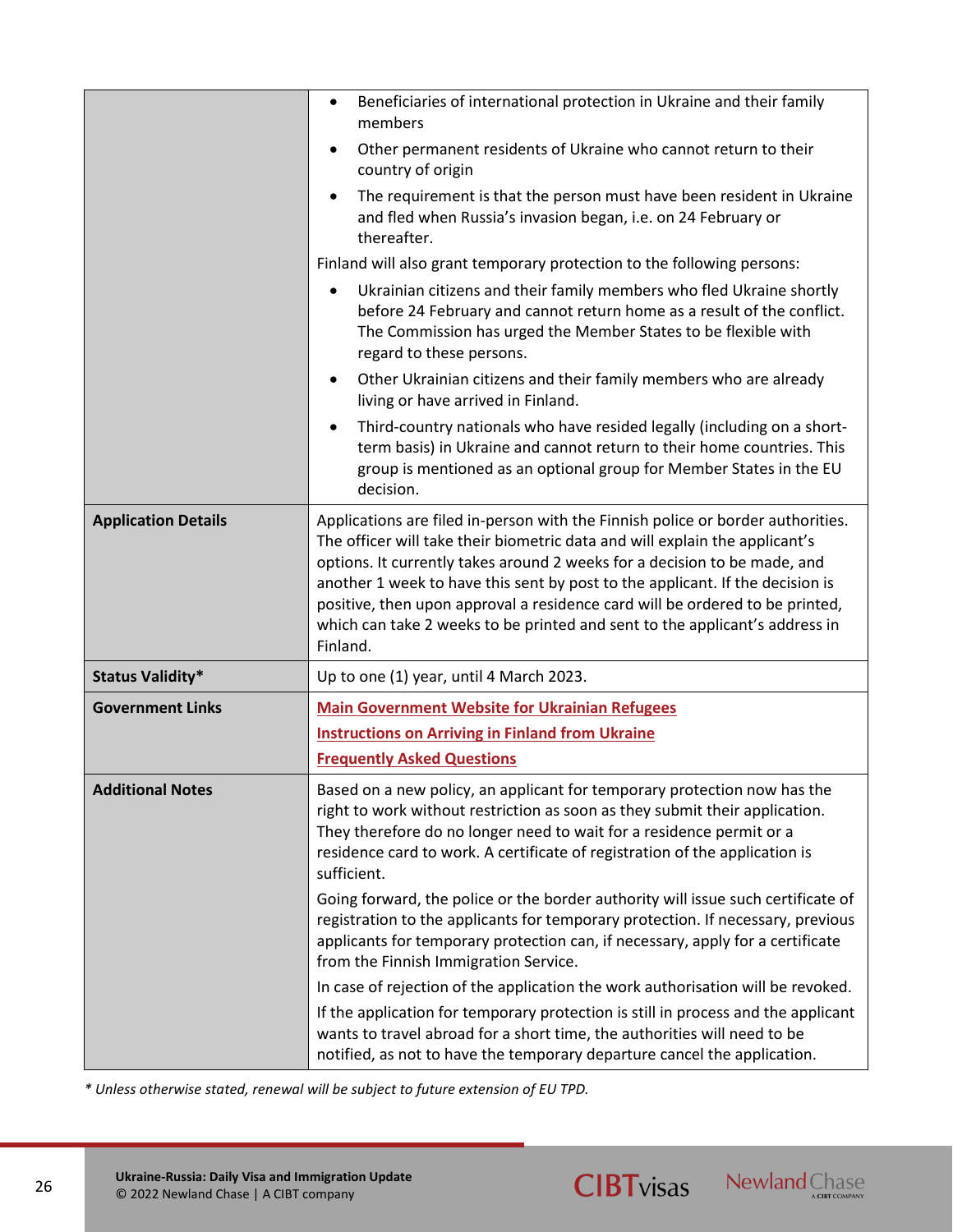## **France**

## **Temporary Protection Directive**

| <b>TPD Status</b>                  | Implemented                                                                                                                                                                                                                                                                                                                                                                                                                                               |
|------------------------------------|-----------------------------------------------------------------------------------------------------------------------------------------------------------------------------------------------------------------------------------------------------------------------------------------------------------------------------------------------------------------------------------------------------------------------------------------------------------|
| <b>Local Name of Status/Permit</b> | <b>Temporary Protection Status</b>                                                                                                                                                                                                                                                                                                                                                                                                                        |
| <b>Who is Covered?</b>             | Ukrainian citizen who resided in Ukraine before 24 February 2022 - and<br>their family members (eligible family members are: spouse, unmarried<br>minor children, and dependent parents).<br>Third-country citizen who benefited from international or national<br>protection status granted by the Ukrainian authorities - and their family<br>members (see above definition of "family members").                                                       |
|                                    | Third-country citizens who are Permanent Residents of Ukraine and<br>unable to return to their country of origin.                                                                                                                                                                                                                                                                                                                                         |
| <b>Application Details</b>         | Applicants can file their request for temporary protection at the Préfecture<br>for their place of residence in France. Applications must be made in-person<br>by all applicants and the applicants will be asked to provide documentation<br>justifying their situation and proving their identity. If approved, individuals<br>will be issued a Temporary Residence Permit and referred to the French<br>Office for Immigration and Integration (OFII). |
| <b>Status Validity*</b>            | Initial validity of 6 months.                                                                                                                                                                                                                                                                                                                                                                                                                             |
| <b>Government Links</b>            | <b>Ukrainian Refugees Entering France</b><br><b>Temporary Protection Application Details</b>                                                                                                                                                                                                                                                                                                                                                              |
| <b>Additional Notes</b>            | Temporary Protection Status holders will receive:<br>Residence authorization - valid for an initial six (6) months;<br>Authorisation to exercise a professional activity;<br>Access to medical care;<br>Access to school for minor aged children;<br>Housing assistance.                                                                                                                                                                                  |

*\* Unless otherwise stated, renewal will be subject to future extension of EU TPD.*

*[Return to Top of Section](#page-13-0)* | *[Return to Table of Contents](#page-2-0)*

## <span id="page-26-0"></span>**Germany**

### **Temporary Protection Directive**

| <b>TPD Status</b>                  | Implemented                                                                                                                |
|------------------------------------|----------------------------------------------------------------------------------------------------------------------------|
| <b>Local Name of Status/Permit</b> | Residence Permit for Temporary Protection (Aufenthaltserlaubnis zum<br>vorübergehenden Schutz nach § 24 Aufenthaltsgesetz) |

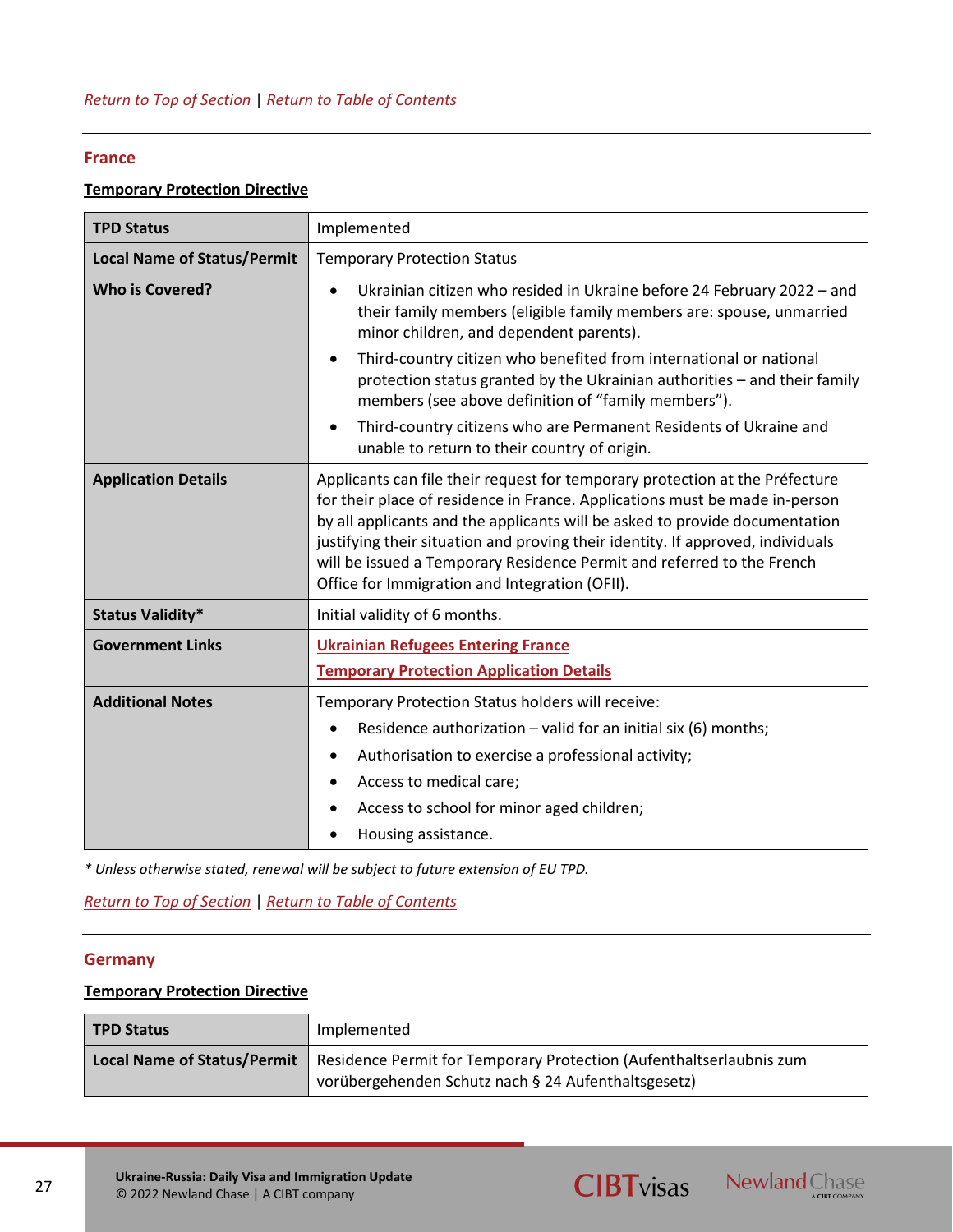| <b>Who is Covered?</b>     | On this basis, Germany will grant temporary protection pursuant to section<br>24 of the Residence Act to nationals of third countries other than Ukraine, but<br>not to stateless persons, if                                                                                                                                                                                        |
|----------------------------|--------------------------------------------------------------------------------------------------------------------------------------------------------------------------------------------------------------------------------------------------------------------------------------------------------------------------------------------------------------------------------------|
|                            | they can prove that they were legally residing in Ukraine on 24 February<br>2022;                                                                                                                                                                                                                                                                                                    |
|                            | they cannot return safely and permanently to their country or region of<br>origin; and if                                                                                                                                                                                                                                                                                            |
|                            | they were residing in Ukraine not only for a temporary short stay.                                                                                                                                                                                                                                                                                                                   |
|                            | This applies in particular to students and persons who were residing in<br>Ukraine for more than a visit or temporary employment.                                                                                                                                                                                                                                                    |
|                            | In addition, Germany will grant protection to the following individuals:                                                                                                                                                                                                                                                                                                             |
|                            | Ukrainian nationals who were already residing in Germany on the basis<br>$\bullet$<br>of a residence title that will soon expire, irrespective of the date of<br>entry (subsection 4 of the circular); and                                                                                                                                                                           |
|                            | Persons who fled Ukraine shortly before 24 February 2022 or who were<br>staying in the territory of the EU shortly before that date (for example<br>on vacation or for business) and who are unable to return to Ukraine<br>due to the armed conflict (subsection 5 of the circular).                                                                                                |
| <b>Application Details</b> | Details of the application process, requirements, and processing times remain<br>scarce and is likely to depend on the Foreigners Office/Police Authority that<br>processes the application. Newland Chase will provide further details as soon<br>as they are made available; however, readers can reference the Federal<br>Ministry of the Interior and Community FAQ page.        |
| <b>Status Validity*</b>    | One (1) year, can be extended if current situation continues                                                                                                                                                                                                                                                                                                                         |
| <b>Government Links</b>    | <b>Rights and Duties of Temporary Protection</b>                                                                                                                                                                                                                                                                                                                                     |
|                            | <b>Federal Ministry dedicated website</b>                                                                                                                                                                                                                                                                                                                                            |
|                            | <b>Federal Ministry FAQs</b>                                                                                                                                                                                                                                                                                                                                                         |
| <b>Additional Notes</b>    | Temporary Protection Status holders will receive the following rights and<br>obligations:                                                                                                                                                                                                                                                                                            |
|                            | Holders do not have to go through an asylum procedure, but will<br>٠<br>receive the residence permit regardless of their individual situation.<br>They do not have to prove German language skills or their own income.                                                                                                                                                              |
|                            | They will get a residence permit for 1 year. If the situation in Ukraine<br>٠<br>does not change, this residence permit can be extended gradually up to<br>3 years.                                                                                                                                                                                                                  |
|                            | If the holder does not have an income of their own, they will receive<br>financial support from the state through the so-called "Asylum Seekers<br>Benefits Act". This includes accommodation and money for food,<br>clothing, etc. They will also receive a small amount of pocket money.                                                                                           |
|                            | They cannot choose their place of residence themselves, but will be<br>٠<br>assigned to a certain federal state and then to a certain municipality.<br>However, according to the Federal Ministry of the Interior, people who<br>have stayed privately with friends or family are expected to be allowed<br>to stay there. Important: If the holder has family or friends in Germany |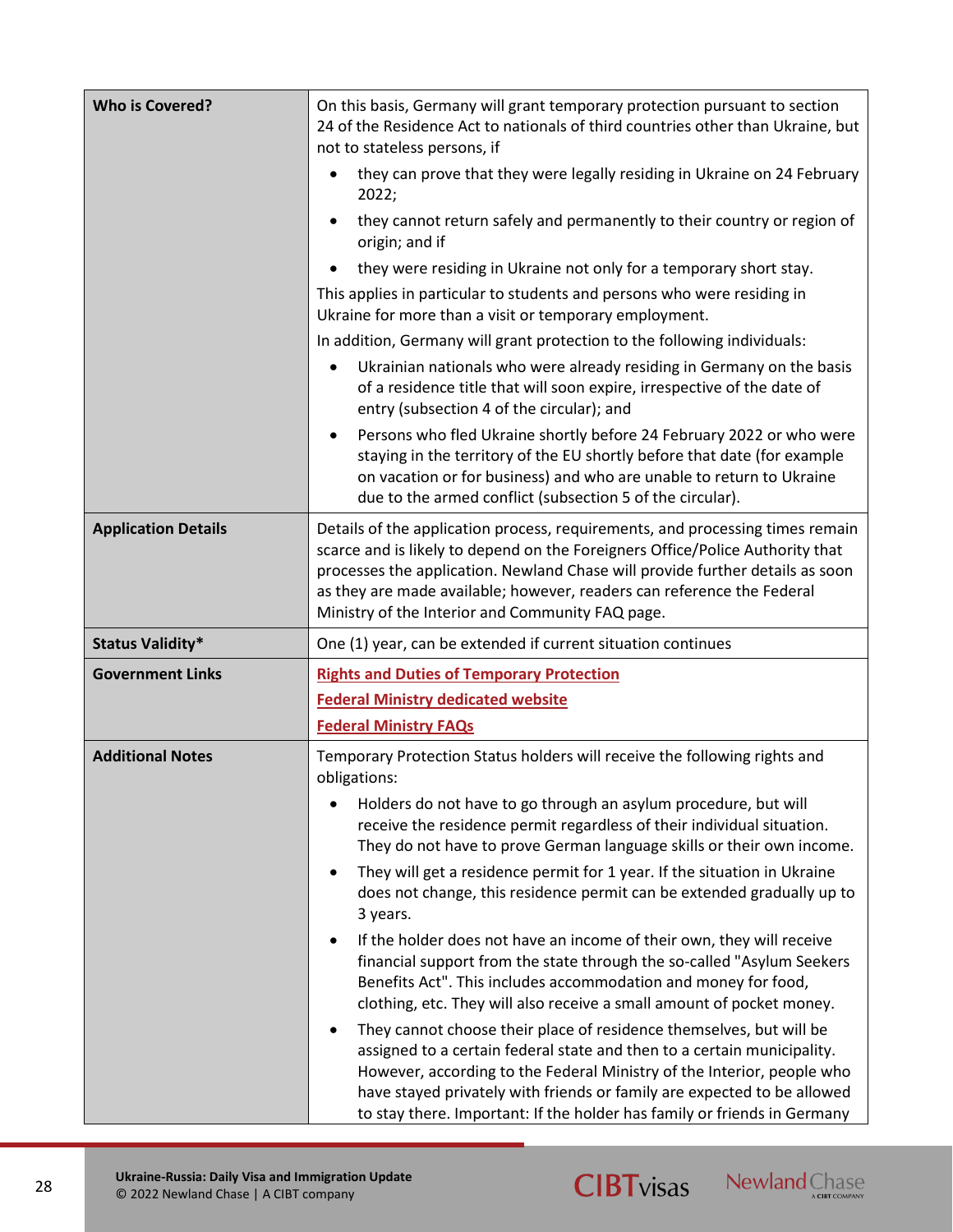| and want to live near them, they should therefore first travel to the<br>place where they expect to live. Only then register with the authorities.                                                                                                                                                                                                                                                                                                                                                                                      |
|-----------------------------------------------------------------------------------------------------------------------------------------------------------------------------------------------------------------------------------------------------------------------------------------------------------------------------------------------------------------------------------------------------------------------------------------------------------------------------------------------------------------------------------------|
| They are subsequently allowed to bring their nuclear family to<br>Germany. These are spouses and minor children or parents of minor<br>children. They can read more about this in the "Family reunification"<br>chapter. The usual requirements (securing one's livelihood, passport<br>obligation, etc.) do not have to be fulfilled. Their family also does not<br>have to apply for a visa at the embassy, but can apply for a residence<br>permit directly at the Immigration Office at their new place of residence<br>in Germany. |
| They will presumably have no entitlement to attend an integration<br>course, but they may attend an integration course if there are free<br>places. An integration course is a place where people learn German. At<br>the end there is an examination.                                                                                                                                                                                                                                                                                  |
| They are allowed to work in Germany. They do not need to apply for a<br>work permit, but there may be access restrictions to some professions<br>e.g. doctors, teachers.                                                                                                                                                                                                                                                                                                                                                                |
| Children must go to school.                                                                                                                                                                                                                                                                                                                                                                                                                                                                                                             |
| It will be possible for Temporary Protection holders to work in Germany;<br>however, paid employment must first be approved by the foreigner's<br>authority. When issuing the temporary residence permit, the foreigner's<br>authority will already note on the residence permit that paid employment is<br>permitted ("Erwerbstätigkeit erlaubt"), even if the permit holder does not yet<br>have a concrete offer of employment. This means that there is no need to<br>apply for another work permit at another authority.           |
| Holders of the Temporary Residence Permit under the Temporary Protection<br>will be able to work remotely for a company outside of Germany.                                                                                                                                                                                                                                                                                                                                                                                             |

*[Return to Top of Section](#page-13-0)* | *[Return to Table of Contents](#page-2-0)*

## <span id="page-28-0"></span>**Greece**

## **Temporary Protection Directive**

| <b>TPD Status</b>                  | Implemented                                                                                                                                                                                                                             |
|------------------------------------|-----------------------------------------------------------------------------------------------------------------------------------------------------------------------------------------------------------------------------------------|
| <b>Local Name of Status/Permit</b> | <b>Temporary Protection Status</b>                                                                                                                                                                                                      |
| <b>Who is Covered?</b>             | Pending confirmation from Greek authorities but anticipated to be in line<br>with framework of the EU TPD.                                                                                                                              |
| <b>Application Details</b>         | Within 90 days of entering Greece, eligible refugees will be provided with<br>Temporary Protection Status by the Asylum Service of the Ministry of<br>Immigration and Asylum.                                                           |
|                                    | Greece is processing Temporary Protection Status applications at the Regional<br>Asylum Offices in Crete, Patras, Athens, and Thessaloniki. In addition, the<br>Ministry of Migration has launched a pre-registration online portal for |

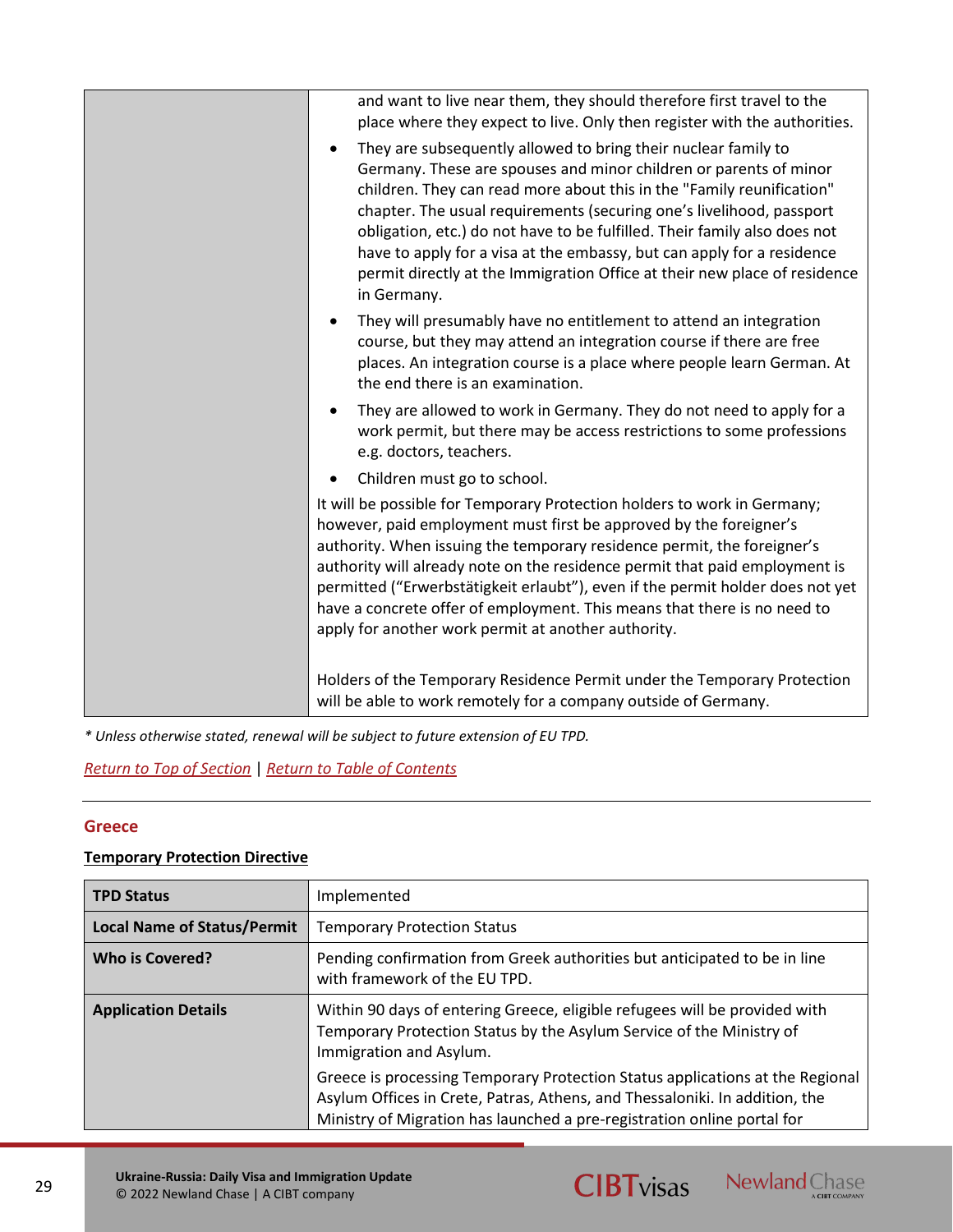|                         | applicants to submit their preliminary personal information and schedule an<br>appointment to submit their Temporary Protection Status application at one<br>of the aforementioned offices.                                                                                                                |
|-------------------------|------------------------------------------------------------------------------------------------------------------------------------------------------------------------------------------------------------------------------------------------------------------------------------------------------------|
| <b>Status Validity*</b> | Valid until 4 March 2023                                                                                                                                                                                                                                                                                   |
| <b>Government Links</b> | <b>Main Government Website for Ukrainian Refugees</b>                                                                                                                                                                                                                                                      |
|                         | <b>Pre-Registration for Temporary Protection Status Online Portal</b>                                                                                                                                                                                                                                      |
| <b>Additional Notes</b> | Upon approval, Temporary Protection Status holders will receive an ID Card<br>which will include:                                                                                                                                                                                                          |
|                         | <b>Temporary Residence Permit</b>                                                                                                                                                                                                                                                                          |
|                         | Social Security Registration Number (AMKA)<br>٠                                                                                                                                                                                                                                                            |
|                         | Tax Registration Number (TAX)                                                                                                                                                                                                                                                                              |
|                         | In addition, holders will also be entitled to the following rights in Greece:                                                                                                                                                                                                                              |
|                         | Right to work                                                                                                                                                                                                                                                                                              |
|                         | Access to National Health System and medical care                                                                                                                                                                                                                                                          |
|                         | Additional rights, still to be confirmed but anticipated to be in line with<br>framework of the EU TPD                                                                                                                                                                                                     |
|                         | Ukrainian citizens residing in Greece who will receive and provide care for<br>their minor relatives arriving from the Ukraine will need to provide evidence<br>of the family relationship with the minor and consent from their minor's<br>parents confirming grant of custody to the relative in Greece. |

#### **Miscellaneous Notes**

• Greece will no longer require Ukrainian citizens to complete the COVID-19 related Passenger Locator Form (PLF).

*[Return to Top of Section](#page-13-0)* | *[Return to Table of Contents](#page-2-0)*

## <span id="page-29-0"></span>**Iceland**

Iceland has enacted a law to provide collective temporary protection to Ukrainian citizens that aligns with the EU Temporary Protection Directive (TPD) (2001/55/EC).

*Article 44 states that 'A foreign national who is a member of a group which flees a specified region and arrives in Iceland, or is in Iceland when the provisions of the article are applied, may upon application for international protection be granted protection on the basis of a group assessment', i.e. collective protection. This means that foreign nationals will be granted a residence permit on humanitarian grounds under Article 74 of the Foreign Nationals Act No 80/2016.*

These Residence Permits will be issued for one (1) year with the possibility to renew or extend the permit for up to three (3) years in total. Currently, holders will receive conditional access to the Icelandic labor market (employer still required to apply for a work permit for the individual); however, a bill is currently being proposed to amend the law to allow for full work authorization for these individuals.

## **Government Links**



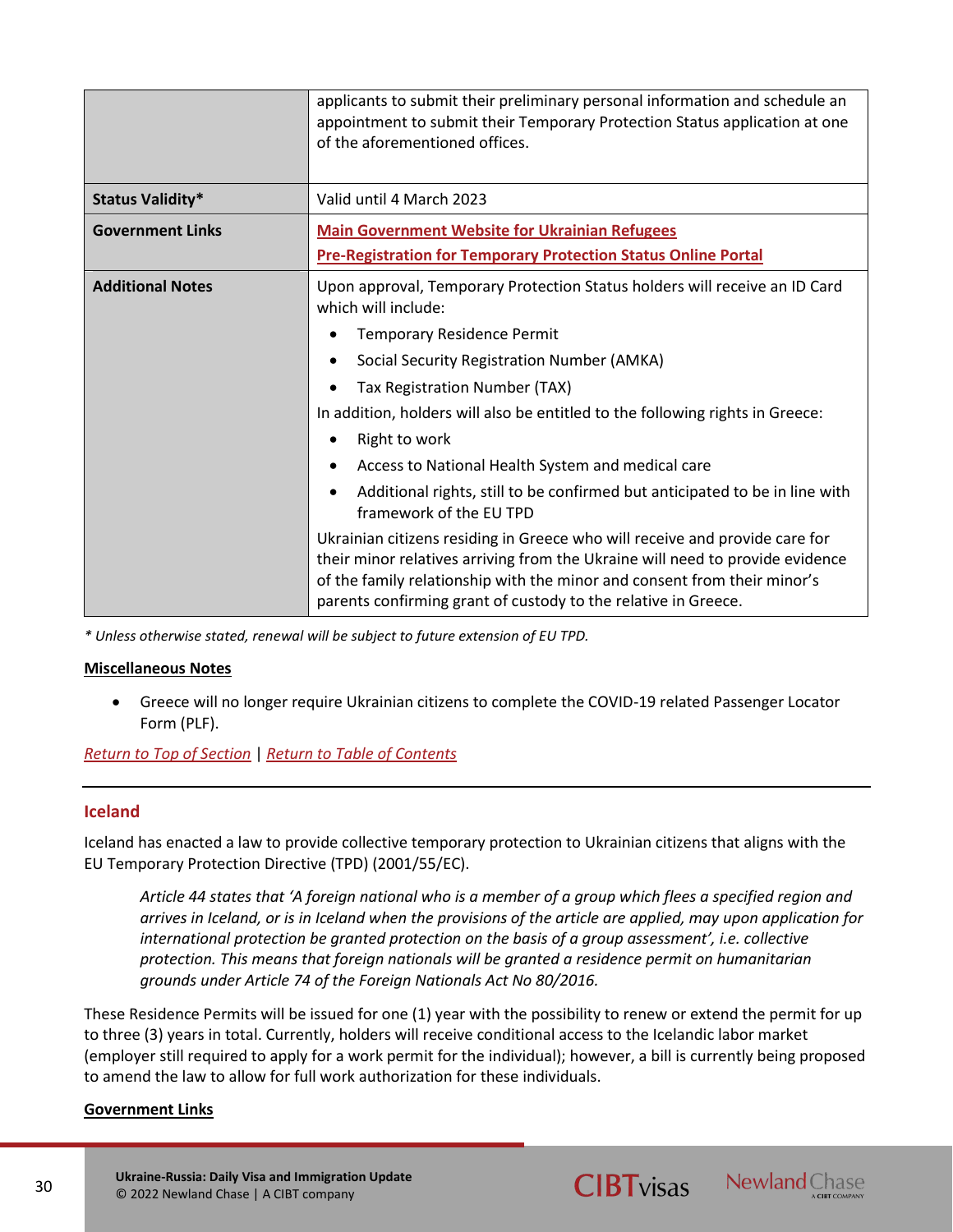## • **[Main Government Website for Ukrainian Refugees](https://island.is/en/information-for-ukrainian-citizens)**

*[Return to Top of Section](#page-13-0)* | *[Return to Table of Contents](#page-2-0)*

## <span id="page-30-0"></span>**Ireland**

## **Temporary Protection Directive**

| <b>TPD Status</b>                  | Implemented                                                                                                                                                                                                                                                                                                                                                                                                                                                                     |
|------------------------------------|---------------------------------------------------------------------------------------------------------------------------------------------------------------------------------------------------------------------------------------------------------------------------------------------------------------------------------------------------------------------------------------------------------------------------------------------------------------------------------|
| <b>Local Name of Status/Permit</b> | <b>Temporary Protection Status</b>                                                                                                                                                                                                                                                                                                                                                                                                                                              |
| <b>Who is Covered?</b>             | The following people who have fled Ukraine, are eligible for temporary<br>protection to reside in Ireland:                                                                                                                                                                                                                                                                                                                                                                      |
|                                    | Ukrainian nationals who were residing in Ukraine before 24 February<br>2022;                                                                                                                                                                                                                                                                                                                                                                                                    |
|                                    | Nationals of a third country (other than Ukraine) or stateless persons<br>who would have benefited from international protection (e.g. Refugee<br>status) or an equivalent national protection status in Ukraine and have<br>been residing there before 24 February 2022,                                                                                                                                                                                                       |
|                                    | Family members of persons covered by a) and b) where the family<br>already existed in Ukraine at the time of events leading to the mass<br>influx prior to 24 February.                                                                                                                                                                                                                                                                                                         |
|                                    | Those family members include a spouse or partner, unmarried minor<br>children of either of them, and their other close dependent family<br>relatives who have been living with them as part of the family unit.                                                                                                                                                                                                                                                                 |
|                                    | It will also apply to people who had been residing in Ukraine before 24<br>February 2022 with a permanent Ukrainian residence permit, who cannot<br>safely return to their country of origin.                                                                                                                                                                                                                                                                                   |
|                                    | Temporary protection may also be extended to other people who were<br>legally residing in Ukraine who cannot safely return to their country of origin,<br>including nationals from non-EU countries or stateless persons. People who<br>can safely return to their country of origin will be assisted to do so.                                                                                                                                                                 |
| <b>Application Details</b>         | When eligible individuals arrive in Ireland via Dublin Airport, they will be<br>brought to a designated area in the airport to be processed for Temporary<br>Protection status. Once approved, the individuals will be granted a<br>permission letter by the Department of Justice confirming their status and<br>legal residence of an initial one (1) year. Additional instructions with next<br>steps and getting settled into Ireland will be contained within that letter. |
| <b>Status Validity*</b>            | One (1) year                                                                                                                                                                                                                                                                                                                                                                                                                                                                    |
| <b>Government Links</b>            | <b>Government Frequently Asked Questions</b>                                                                                                                                                                                                                                                                                                                                                                                                                                    |
|                                    | <b>Social Welfare Supports for Ukrainian Refugees</b>                                                                                                                                                                                                                                                                                                                                                                                                                           |
| <b>Additional Notes</b>            | Temporary Protection Status holders will receive:                                                                                                                                                                                                                                                                                                                                                                                                                               |
|                                    | Accommodation and Housing - The State will ensure holders have<br>access to suitable accommodation, or if necessary help them to receive<br>assistance to obtain housing. The State can provide them with                                                                                                                                                                                                                                                                       |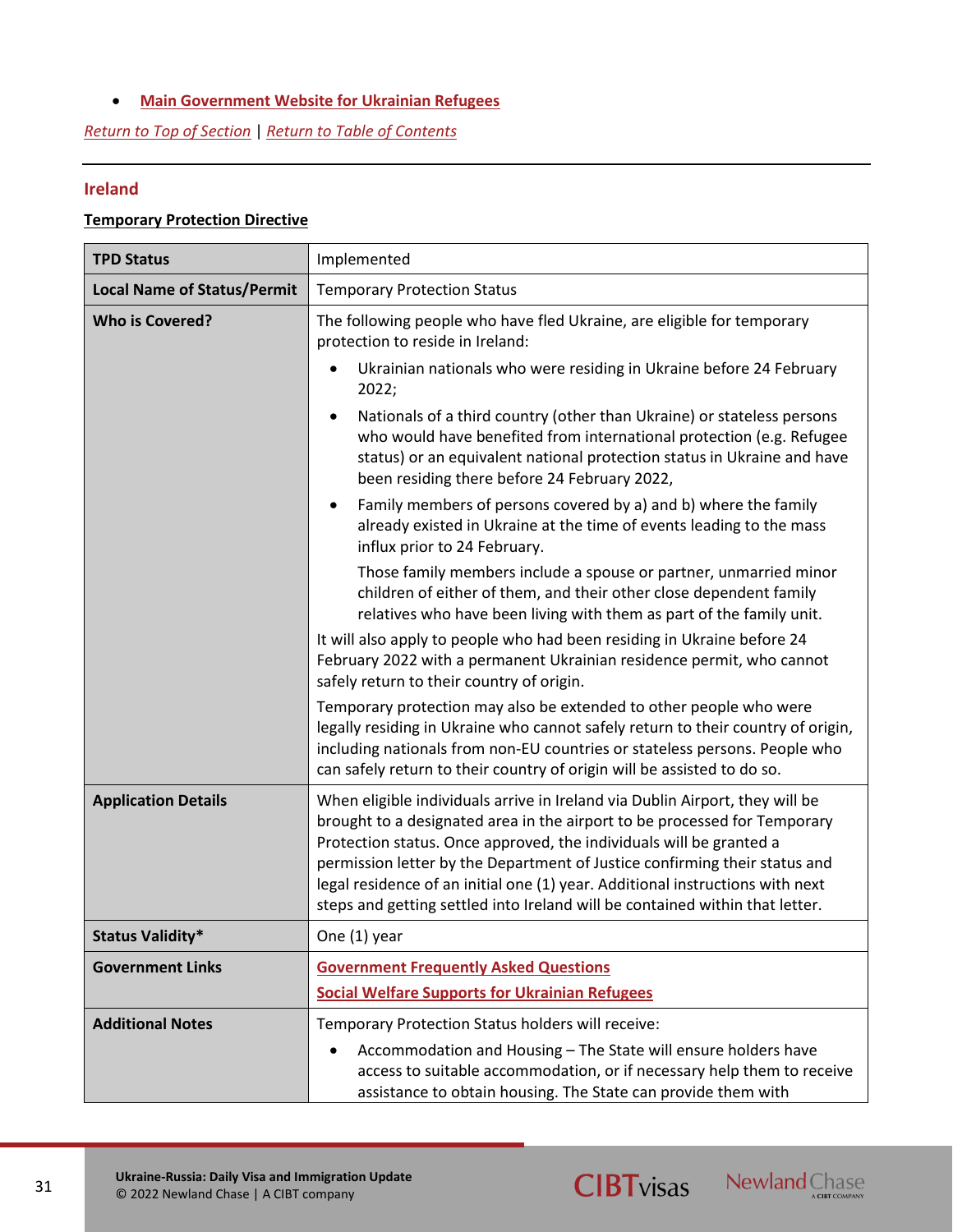| accommodation on arrival, or afterwards if their circumstances change<br>and they need it                                                                                                                                                |
|------------------------------------------------------------------------------------------------------------------------------------------------------------------------------------------------------------------------------------------|
| The Department of Housing, Local Government and Heritage, is<br>responsible for housing matters in Ireland and housing supports are<br>administered by the Local Authorities.                                                            |
| Employment - holders are entitled to seek employment or self-<br>employment and vocational training education activities in Ireland.                                                                                                     |
| Education – holder's children under age 18 will be supported to access<br>$\bullet$<br>public primary or post-primary education provided by the State as<br>appropriate.                                                                 |
| Social Welfare Income Supports - holders are entitled to receive social<br>welfare income supports. Where they have children in their care, under<br>the age of 18 they will also be able to make a claim for Child Benefit<br>Payments. |
| Additional income supports are available to help with accommodation<br>costs. You may also be entitled to rent supplement, which is also a<br>social welfare support.                                                                    |
| Medical Care – they are also entitled to access health care services from<br>the State, on the same basis as an Irish citizen.                                                                                                           |

### **Miscellaneous Notes**

• Ireland has temporarily lifted all visa requirements between Ukraine and Ireland. Individuals who are considering leaving Ukraine and traveling to Ireland may for the coming period do so without a visa if they judge it safe to travel. Those who travel to Ireland without a visa during this period will then have 90 days after arrival to regularize their status.

## *[Return to Top of Section](#page-13-0)* | *[Return to Table of Contents](#page-2-0)*

## <span id="page-31-0"></span>**Israel**

Due to the war in Ukraine, on March 30<sup>th</sup> Israel has launched a pilot, based on which hi-tech companies can bring in high-tech workers from Ukraine on a local Israeli employment contract through a fast track process.

The pilot makes a distinction between those eligible under the Law of Return for decendents of Jewish, and those ineligible under said law:

- Those eligible for the Law of Return and their family members will receive an entry permit within four days. They will be allowed to start working upon arrival, while their Aliyah process continues in Israel.
- Those non-eligible under the Law of Return and their families will also receive an entry permit within four days and will subsequently receive an (extendable) 90-day work permit. It has been announced that their spouses will also receive a work permit at a later stage, but this has not been clearly defined yet.

In addition, the Israeli Interior Ministry announced in the last week of May that it will automatically extend the tourist visas of Ukrainian citizens currently in Israel through June 30 and allow them to work. The decision does not apply to Ukrainian nationals who arrived in Israel before the Russian invasion.

*[Return to Top of Section](#page-13-0)* | *[Return to Table of Contents](#page-2-0)*

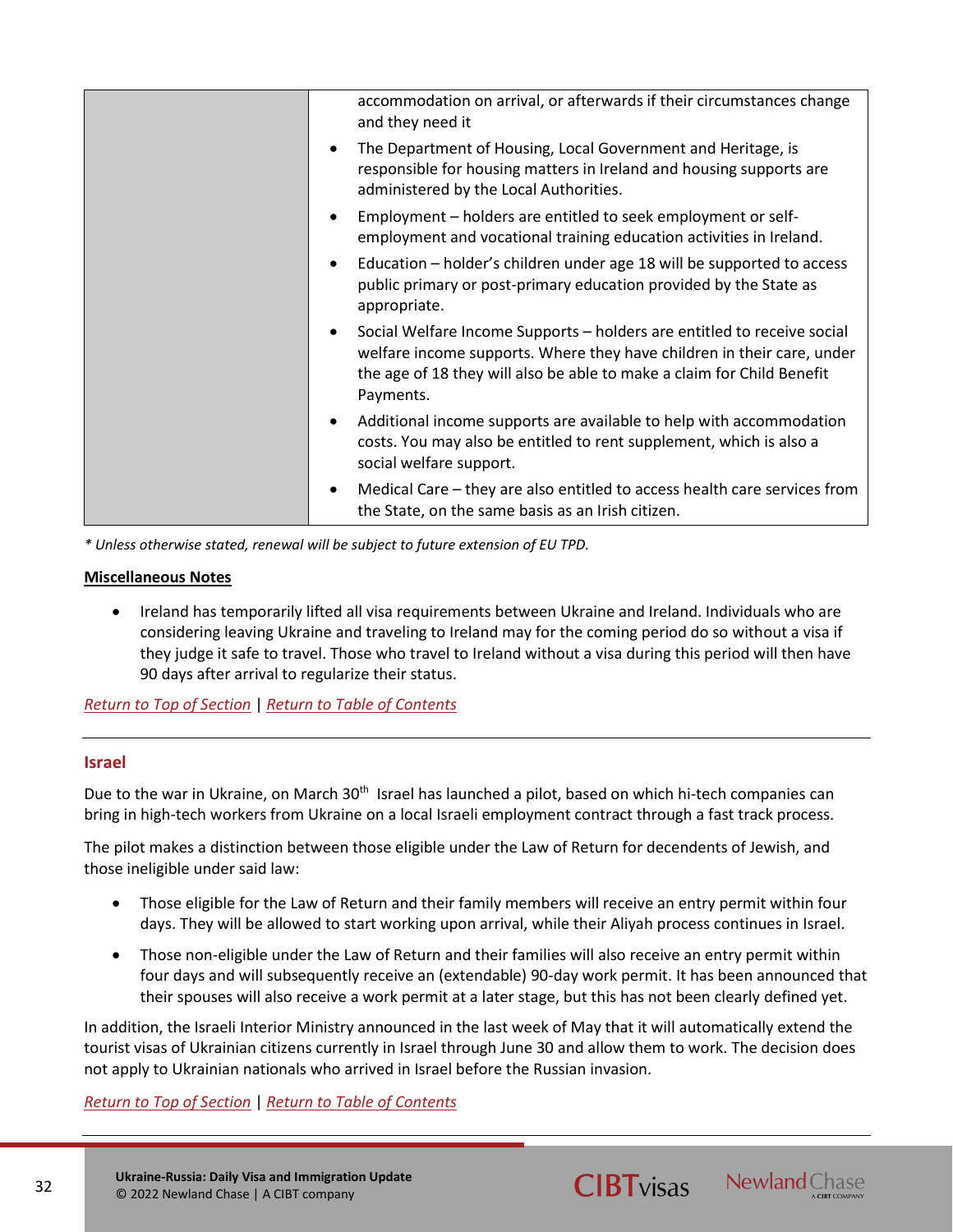## <span id="page-32-0"></span>**Italy**

## **Temporary Protection Directive**

| <b>TPD Status</b>                  | Implemented                                                                                                                                                                                                                                                                                                                                                                                                                                                                                                                                                                                                                                                                                                                                       |
|------------------------------------|---------------------------------------------------------------------------------------------------------------------------------------------------------------------------------------------------------------------------------------------------------------------------------------------------------------------------------------------------------------------------------------------------------------------------------------------------------------------------------------------------------------------------------------------------------------------------------------------------------------------------------------------------------------------------------------------------------------------------------------------------|
| <b>Local Name of Status/Permit</b> | <b>Temporary Protection</b>                                                                                                                                                                                                                                                                                                                                                                                                                                                                                                                                                                                                                                                                                                                       |
| <b>Who is Covered?</b>             | Ukrainian nationals residing in Ukraine who have been displaced on or<br>$\bullet$<br>after 24 February 2022 and their family members;                                                                                                                                                                                                                                                                                                                                                                                                                                                                                                                                                                                                            |
|                                    | Stateless persons, and nationals of third countries other than Ukraine,<br>$\bullet$<br>who benefitted from international protection or equivalent national<br>protection in Ukraine before 24 February 2022 and who have been<br>displaced from Ukraine on or after 24 February 2022, and their family<br>members;                                                                                                                                                                                                                                                                                                                                                                                                                               |
|                                    | Temporary protection applies to stateless persons and nationals of third<br>$\bullet$<br>countries other than Ukraine who can prove that they were legally<br>residing in Ukraine before 24 February 2022 on the basis of a valid<br>permanent residence permit issued in accordance with Ukrainian law,<br>and who are unable to return in safe and durable conditions to their<br>country [of origin] or region [within their country] of origin.                                                                                                                                                                                                                                                                                               |
|                                    | Family members are defined as follows - provided that were resident in<br>Ukraine before 24 February 2022 and if third country nationals in possess of a<br>valid Ukrainian resident permit, able to prove the relationship by means of<br>documentation duly attested by the foreign consular office:                                                                                                                                                                                                                                                                                                                                                                                                                                            |
|                                    | Spouse of the person covered by temporary protection as well as<br>$\bullet$<br>unmarried partner in a stable relationship with the main applicant before<br>24 February 2022;                                                                                                                                                                                                                                                                                                                                                                                                                                                                                                                                                                    |
|                                    | Minor-aged unmarried children of the person covered by temporary<br>$\bullet$<br>protection or of his/her spouse, without distinction as to whether they<br>were born in or out of wedlock or adopted.                                                                                                                                                                                                                                                                                                                                                                                                                                                                                                                                            |
|                                    | Other close relatives who lived together as part of the family unit at the<br>$\bullet$<br>time of the circumstances surrounding the mass arrivals of displaced<br>persons, and who were wholly or mainly dependent on the person<br>covered by temporary protection (adult children and parents fully<br>dependents on the main applicant that do not have other children in the<br>country of origin/provenance are dependent on the main applicant due<br>to documented serious health reasons as well as economically; the family<br>dependent condition applies also to parents over 65 years old, if the<br>other children in the country of origin/provenance are unable to support<br>the parents for documented, serious health reasons) |
| <b>Application Details</b>         | Italian authorities have confirmed that Ukrainian refugees who wish to stay in<br>Italy for more than 3 months, must apply -within 90 days from their arrival in<br>Italy-for the temporary protection at the local police station of the city where<br>they are staying. The steps would be the following:<br>within 8 days from arrival in Italy must declare their presence to the local<br>1)<br>Immigration Authorities of domicile;                                                                                                                                                                                                                                                                                                         |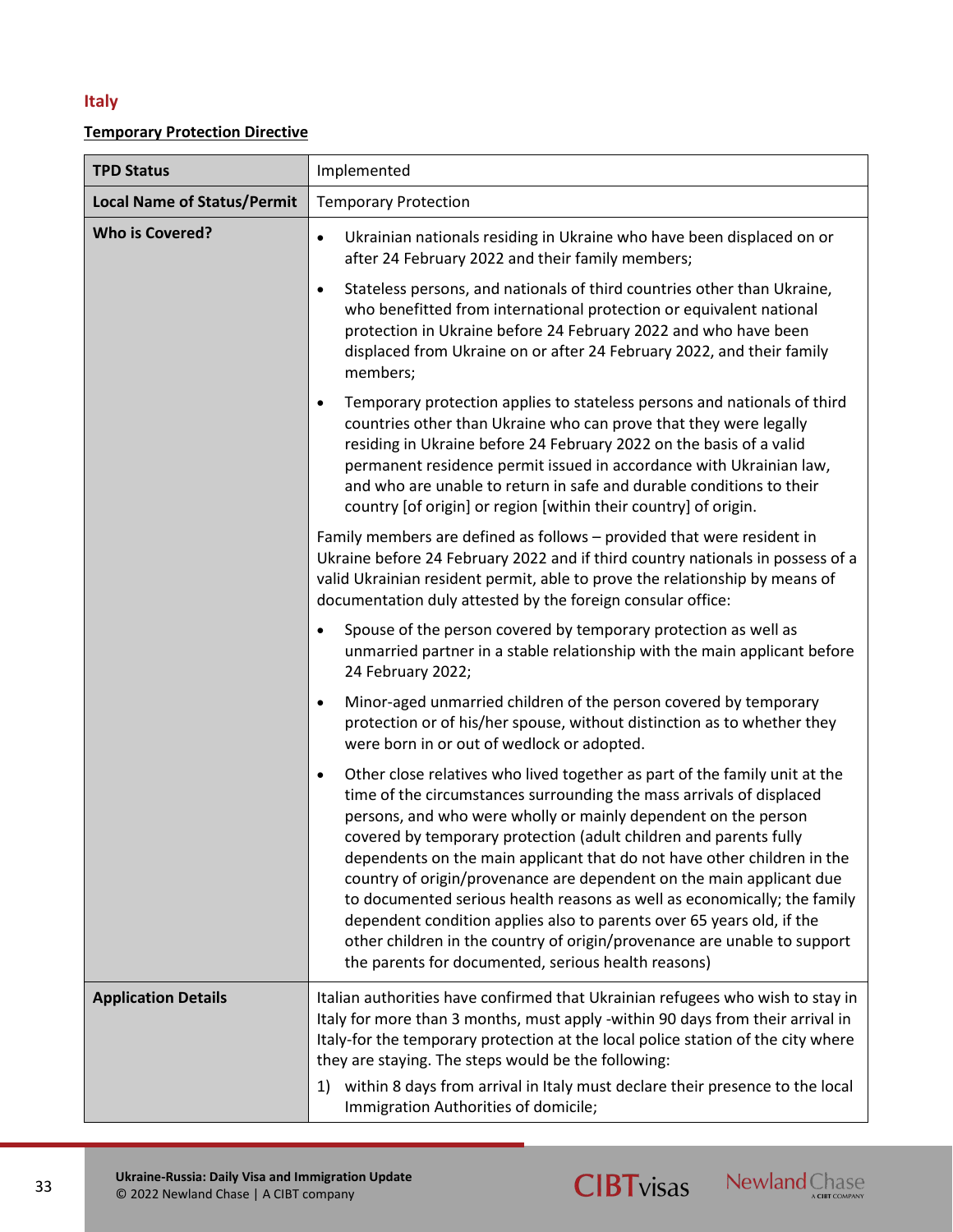|                         | within 48 hours must send the declaration of hospitality to the<br>2)<br>competent authority;<br>within 90 days apply for the temporary protection at the competent<br>3)<br>Immigration police Authorities.      |
|-------------------------|-------------------------------------------------------------------------------------------------------------------------------------------------------------------------------------------------------------------|
| <b>Status Validity*</b> | One (1) year starting from March 1st, 2022, extendable up to one other year<br>(6+6 months). However, Italy and/or the EU can interrupt this scheme in case<br>the Ukrainian situation changes in a positive way. |
| <b>Government Links</b> | Ministry of the Interior Overview for Ukrainian Refugees<br><b>Ministry of Labour and Social Politics for Ukrainian Refugees</b>                                                                                  |

| <b>Additional Notes</b> | <b>Standard Documentation Requirements</b>                                                                                                                                                  |
|-------------------------|---------------------------------------------------------------------------------------------------------------------------------------------------------------------------------------------|
|                         | Applicants will only have to present evidence to demonstrate their                                                                                                                          |
|                         | nationality, their international protection or equivalent protection status,<br>residence in Ukraine, or family link as appropriate. In absence of such                                     |
|                         | documentation it will be necessary to refer to the Diplomatic Representative                                                                                                                |
|                         | in Italy to get the proper documents and move ahead the procedure among                                                                                                                     |
|                         | the local Police Headquarters.                                                                                                                                                              |
|                         | The following documents are considered to prove Ukrainian nationality:                                                                                                                      |
|                         | Passports or Identification Document (also issued by the Country of<br>٠<br>Origin's Diplomatic Representative in Italy)                                                                    |
|                         | <b>Rights Obtained</b>                                                                                                                                                                      |
|                         | The Italian TPD implementation has fully adopted the EU guidelines on which<br>rights will be conferred to Temporary Protection Status holders, as listed in<br>the General Overview above. |

*[Return to Top of Section](#page-13-0)* | *[Return to Table of Contents](#page-2-0)*

## <span id="page-33-0"></span>**Japan**

Japan has announced they will accept Ukrainian refugees. Details of the program will be announced in the upcoming days.

*[Return to Top of Section](#page-13-0)* | *[Return to Table of Contents](#page-2-0)*

## <span id="page-33-1"></span>**Latvia**

## **Temporary Protection Directive**

**TPD Status** Implemented

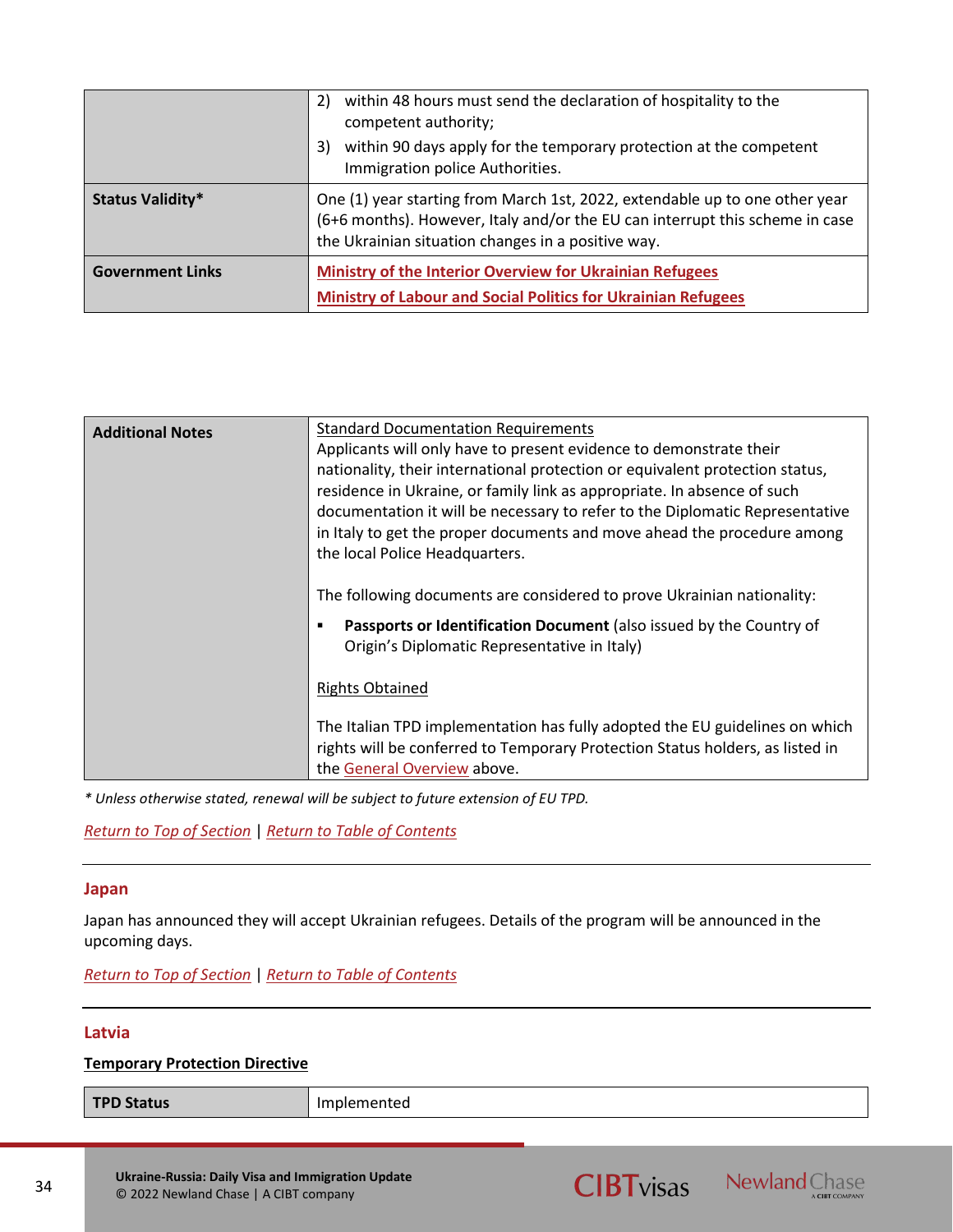| <b>Local Name of Status/Permit</b> | Long-Stay Visa with Work Authorization                                                                                                                                                                                                                                                                                                                                                                                                                                                                 |
|------------------------------------|--------------------------------------------------------------------------------------------------------------------------------------------------------------------------------------------------------------------------------------------------------------------------------------------------------------------------------------------------------------------------------------------------------------------------------------------------------------------------------------------------------|
| <b>Who is Covered?</b>             | Pending confirmation from Latvian authorities if they will have any country-<br>specific categories of refugees eligible for their TPD route.                                                                                                                                                                                                                                                                                                                                                          |
| <b>Application Details</b>         | Upon arrival in Latvia through border crossing points, persons entering with<br>biometric passports will be subject to a border check.<br>Citizens of Ukraine who come to Latvia from another European Union country<br>and have other travel documents but do not have a valid visa to enter the<br>Schengen area will be issued visas.<br>If the person arrives without travel documents, the identity of the person will<br>be determined in cooperation with the competent authorities of Ukraine. |
|                                    | The visa can be applied:                                                                                                                                                                                                                                                                                                                                                                                                                                                                               |
|                                    | In the Central Support Center for the Residents of Ukraine, Kalku<br>Street 1, Riga                                                                                                                                                                                                                                                                                                                                                                                                                    |
|                                    | OCMA territorial offices outside Riga                                                                                                                                                                                                                                                                                                                                                                                                                                                                  |
|                                    | by post or courier, sending documents to: OCMA Migration Division<br>in Riga, Čiekurkalna 1. līnija 1, k-3, LV-1026 or any territorial division<br>outside Riga                                                                                                                                                                                                                                                                                                                                        |
|                                    | Documents required for applying for a visa:                                                                                                                                                                                                                                                                                                                                                                                                                                                            |
|                                    | 1) Copy of passport (data sheet and pages with visas and / or border<br>crossing marks).                                                                                                                                                                                                                                                                                                                                                                                                               |
|                                    | 2) When sending documents by mail - a 35mm x 45mm photo is<br>required, when submitting documents in person, no photo is<br>required.                                                                                                                                                                                                                                                                                                                                                                  |
|                                    | Long - term visa application form<br>3)<br>https://www.pmlp.gov.lv/lv/ilgtermina-vizu-noformesana-ukrainas-<br>pilsoniem-0                                                                                                                                                                                                                                                                                                                                                                             |
|                                    | The visa will be issued in the same place where it was requested. Visa is free<br>of charge.                                                                                                                                                                                                                                                                                                                                                                                                           |
| <b>Status Validity*</b>            | One (1) year.                                                                                                                                                                                                                                                                                                                                                                                                                                                                                          |
| <b>Government Links</b>            | <b>Main Government Website for Ukrainian Refugees</b>                                                                                                                                                                                                                                                                                                                                                                                                                                                  |
|                                    | <b>Overview of Long-Term Visa Process for Ukrainian Refugees</b>                                                                                                                                                                                                                                                                                                                                                                                                                                       |
| <b>Additional Notes</b>            | Ukrainian civilians may start employment in Latvia if they have obtained a<br>long - term visa with the right to employment without restrictions for a<br>period of up to one year.                                                                                                                                                                                                                                                                                                                    |
|                                    | Upon entering into employment, a Ukrainian civilians are entitled to a one-<br>time employment allowance of EUR 500. The benefit must be claimed within<br>one month of taking up employment.                                                                                                                                                                                                                                                                                                          |
|                                    | The employment of Ukrainian citizen refugees will not require the registration<br>of an employer vacancy with the Latvian State Employment Agency.                                                                                                                                                                                                                                                                                                                                                     |
|                                    | Offered salaries are expected to be at market rate.                                                                                                                                                                                                                                                                                                                                                                                                                                                    |

**CIBTvisas** Newland Chase

*\* Unless otherwise stated, renewal will be subject to future extension of EU TPD.*

## **Miscellaneous Notes**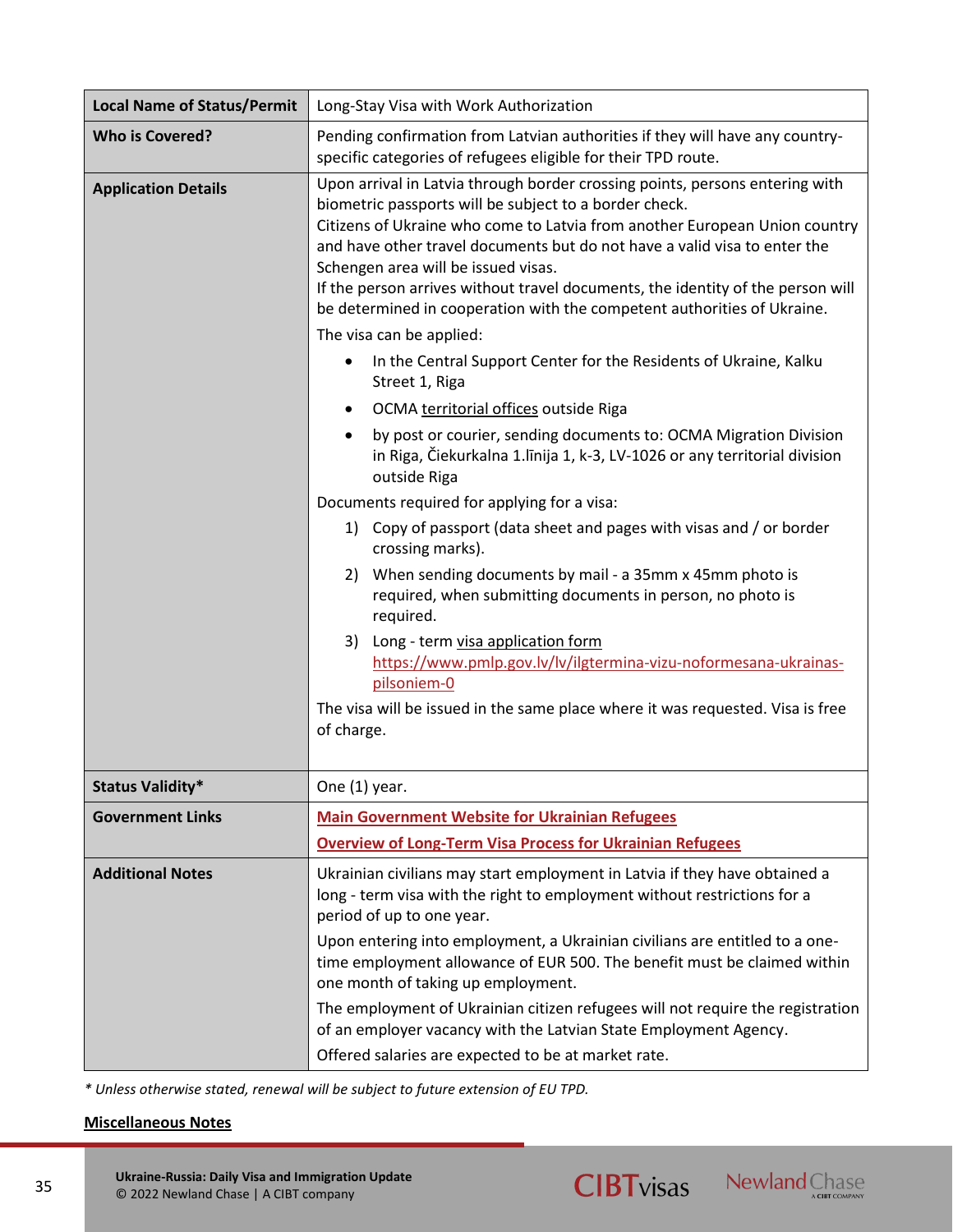• Ukrainian citizens who do not have the proper documentation will be allowed to obtain a visa, but may be asked to provide the documentation within the year. Expired travel documents issued in Ukraine are considered valid in Latvia until 28 February 2023.

*[Return to Top of Section](#page-13-0)* | *[Return to Table of Contents](#page-2-0)*

## <span id="page-35-1"></span>**Lithuania**

#### **Temporary Protection Directive**

| <b>TPD Status</b>                  | Implemented                                                                                                                                                                                                                                                                                                                                                                                                                                                                                             |
|------------------------------------|---------------------------------------------------------------------------------------------------------------------------------------------------------------------------------------------------------------------------------------------------------------------------------------------------------------------------------------------------------------------------------------------------------------------------------------------------------------------------------------------------------|
| <b>Local Name of Status/Permit</b> | <b>Temporary Residence Permit</b>                                                                                                                                                                                                                                                                                                                                                                                                                                                                       |
| <b>Who is Covered?</b>             | Ukrainian citizens and their family members who left Ukraine due to<br>$\bullet$<br>the crisis with Russia - this applies both to Ukrainians who left shortly<br>before and after 24 February 2022.<br>Third-country nationals and stateless individuals with international or<br>$\bullet$<br>national protected status from Ukraine and their family members.<br>Non-Ukrainian citizens who were legally resident in Ukraine but who<br>$\bullet$<br>cannot return safely to their country of origin. |
| <b>Application Details</b>         | Ukrainian citizen refugees will register at the registration centers located in<br>Alytus, Marijampolė, Klaipėda, Kaunas, Šiauliai, Panevezys and Vilnius. After<br>registration, eligible applicants will be able to apply for a temporary residence<br>permit and national visa for long-term stay in Lithuania.<br>If possible, Temporary Residence Permit applicants are requested to<br>complete the Residence Permit application form online here.                                                |
| <b>Status Validity*</b>            | One (1) year                                                                                                                                                                                                                                                                                                                                                                                                                                                                                            |
| <b>Government Links</b>            | <b>Migration Services for Ukrainian Refugees (Lithuanian only)</b><br><b>Services for Ukrainian Refugees</b>                                                                                                                                                                                                                                                                                                                                                                                            |
| <b>Additional notes</b>            | For the next two years, those arriving in Lithuania after fleeing the<br>Russian invasion of Ukraine will be exempt from language<br>requirements for certain jobs once granted temporary protection.                                                                                                                                                                                                                                                                                                   |

*\* Unless otherwise stated, renewal will be subject to future extension of EU TPD.*

*[Return to Top of Section](#page-13-0)* | *[Return to Table of Contents](#page-2-0)*

## <span id="page-35-0"></span>**Luxembourg**

#### **Temporary Protection Directive**

| <b>TPD Status</b>                  | Implemented                                                                    |
|------------------------------------|--------------------------------------------------------------------------------|
| <b>Local Name of Status/Permit</b> | <b>Temporary Protection Status</b>                                             |
| Who is Covered?                    | The following individuals are eligible for Temporary Protection Status:        |
|                                    | Ukrainian nationals residing in Ukraine before February 24, 2022;<br>$\bullet$ |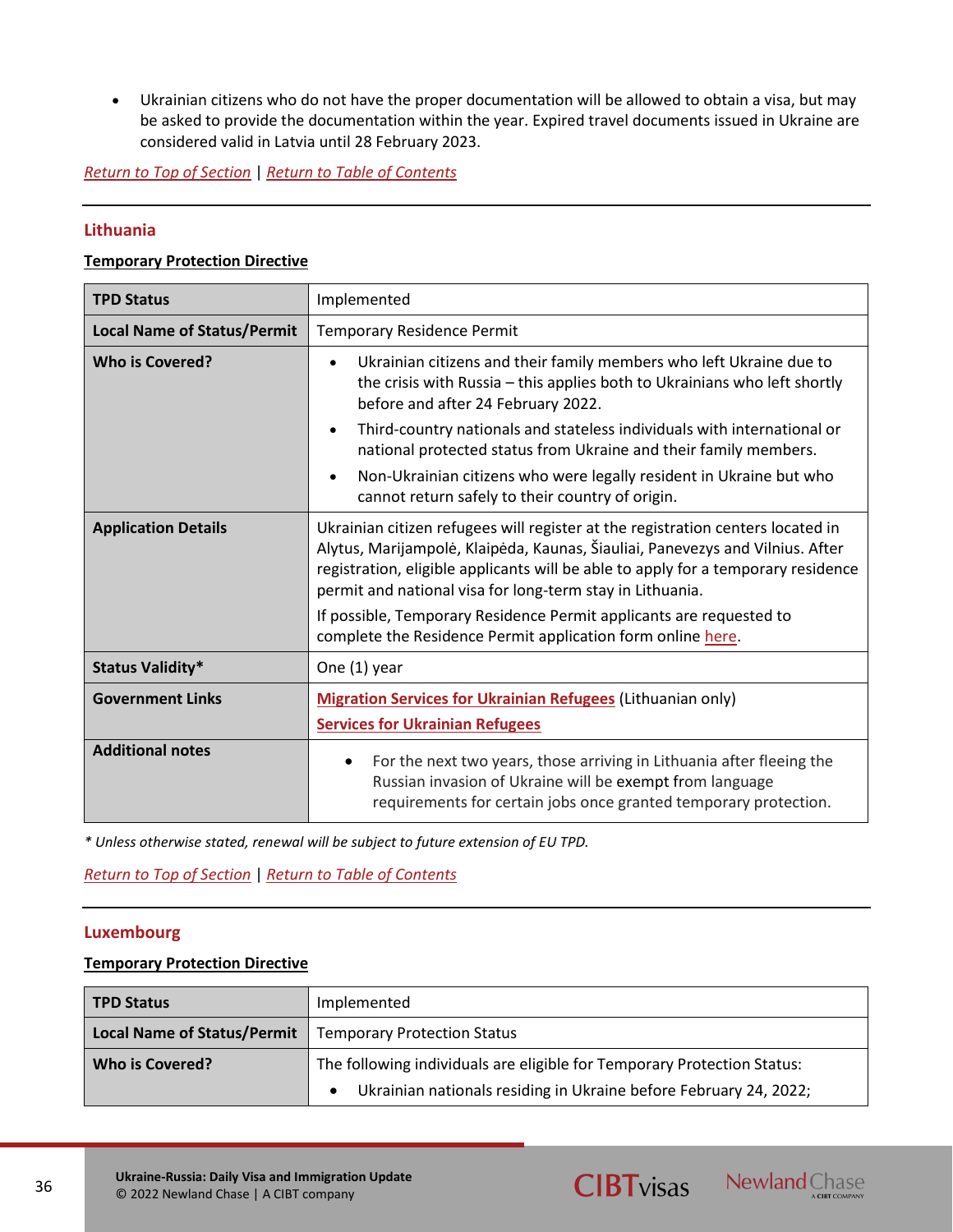|                            | Stateless persons, and nationals of third countries other than Ukraine,<br>$\bullet$<br>who received international protection or equivalent national protection<br>in Ukraine before 24 February 2022;<br>The family members of the persons referred to in points 1. and 2.,<br>$\bullet$<br>regardless of the nationality of the family members.<br>The following are considered as family members insofar as the family<br>was already present and resided in Ukraine before February 24, 2022: a<br>person's spouse; unmarried minor children of a person referred to in<br>points 1. or 2., or of his or her spouse, whether legitimate, born out of<br>wedlock or adopted; other close relatives who lived within the family<br>unit at the time of the circumstances surrounding the mass influx of<br>displaced persons and who were then wholly or mainly dependent on a<br>person referred to in points 1. or 2. |
|----------------------------|---------------------------------------------------------------------------------------------------------------------------------------------------------------------------------------------------------------------------------------------------------------------------------------------------------------------------------------------------------------------------------------------------------------------------------------------------------------------------------------------------------------------------------------------------------------------------------------------------------------------------------------------------------------------------------------------------------------------------------------------------------------------------------------------------------------------------------------------------------------------------------------------------------------------------|
|                            | Stateless persons and nationals of third countries other than Ukraine,<br>who can establish that they were legally staying in Ukraine before<br>February 24, 2022 on the basis of a valid residence permit issued in<br>accordance with Ukrainian law, and who are unable to return to their<br>country or region of origin in safe and sustainable conditions.                                                                                                                                                                                                                                                                                                                                                                                                                                                                                                                                                           |
|                            | Note that Luxembourg will allow individuals who fled Ukraine shortly before<br>24 February 2022 or were in the country for other reasons (including those<br>who were in Luxembourg for business and/or tourism) who, as a result of the<br>crisis, are unable to return to Ukraine to apply for Temporary Protection<br>Status.                                                                                                                                                                                                                                                                                                                                                                                                                                                                                                                                                                                          |
| <b>Application Details</b> | Luxembourg has announced that all Ukrainian refugees arriving in<br>Luxembourg report to the Immigration Department of the Ministry of Foreign<br>and European Affairs by emailing a registration form to<br>immigration.desk@mae.etat.lu. The form is available in French, English,<br>Ukrainian, and Russian here.                                                                                                                                                                                                                                                                                                                                                                                                                                                                                                                                                                                                      |
|                            | Once the form has been emailed, the authorities in Luxembourg will be able<br>to contact the individual with more instructions on how to apply for<br>Temporary Protection status, which will include an in-person interview and<br>submission of identity documentation.                                                                                                                                                                                                                                                                                                                                                                                                                                                                                                                                                                                                                                                 |
| <b>Status Validity*</b>    | Temporary Protection Status will be valid for one (1) year from the activation<br>date of the EU Temporary Protection Directive (TPD) (2001/55/EC) - i.e. until<br>4 March 2023.                                                                                                                                                                                                                                                                                                                                                                                                                                                                                                                                                                                                                                                                                                                                          |
| <b>Government Links</b>    | <b>Main Government Website for Ukrainian Refugees</b>                                                                                                                                                                                                                                                                                                                                                                                                                                                                                                                                                                                                                                                                                                                                                                                                                                                                     |
| <b>Additional Notes</b>    | Beneficiaries of temporary protection are exempted from applying for a<br>temporary work permit and can therefore freely access the<br>Luxembourg labour market without the need for a specific permit, for<br>as long as their temporary protection certificate is valid. The persons<br>concerned can also register as job seekers with the National<br>Employment Agency (Agence pour le développement de l'emploi -<br>ADEM).<br>Children also have the right to access the education system under the<br>٠<br>same conditions as Luxembourg nationals. School attendance is                                                                                                                                                                                                                                                                                                                                          |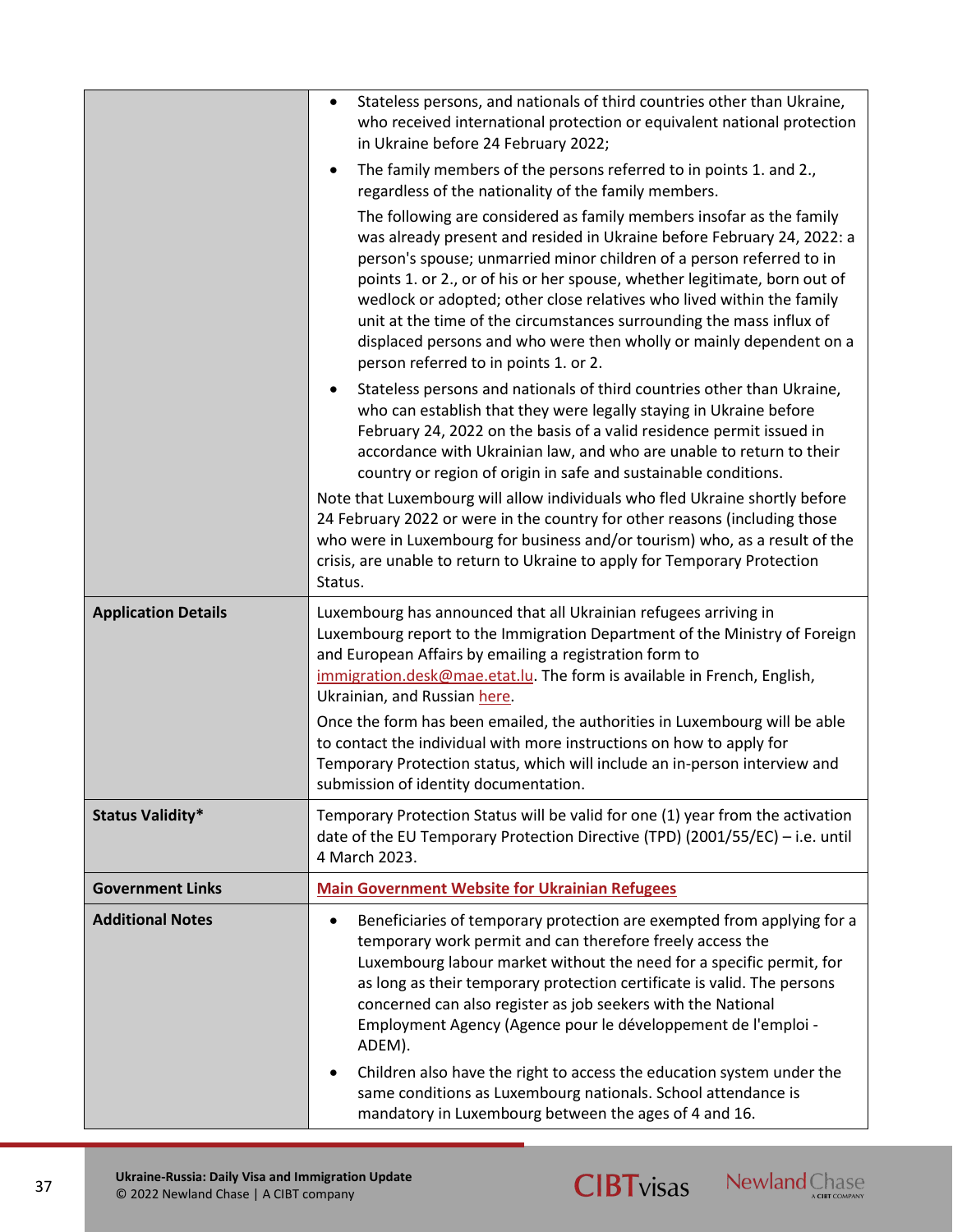| Beneficiaries of temporary protection have access to the material<br>$\bullet$<br>reception conditions of the National Reception Office (Office national<br>de l'accueil - ONA), including accommodation, food and clothing, as well<br>as a monthly allowance and access to medical care. |
|--------------------------------------------------------------------------------------------------------------------------------------------------------------------------------------------------------------------------------------------------------------------------------------------|
| Beneficiaries of temporary protection may apply for family reunification<br>٠<br>with their family members who were granted temporary protection in<br>another Member State as well as with their family members who have<br>not yet entered the territory of a Member State.              |
| Beneficiaries of temporary protection may renounce this protection at<br>$\bullet$<br>any time in order to return voluntarily to their country of origin. In this<br>case, the Grand Duchy of Luxembourg will take the necessary measures<br>to make this return possible.                 |
| Beneficiaries of temporary protection also have the possibility to apply<br>for international protection at any time.                                                                                                                                                                      |

## *[Return to Top of Section](#page-13-0)* | *[Return to Table of Contents](#page-2-0)*

## <span id="page-37-0"></span>**Malta**

38

### **Temporary Protection Directive**

| <b>TPD Status</b>                  | Implemented                                                                                                                                                                                                                                                                                                               |
|------------------------------------|---------------------------------------------------------------------------------------------------------------------------------------------------------------------------------------------------------------------------------------------------------------------------------------------------------------------------|
| <b>Local Name of Status/Permit</b> | <b>Temporary Protection Status</b>                                                                                                                                                                                                                                                                                        |
| <b>Who is Covered?</b>             | Ukrainian nationals residing in Ukraine before 24 February 2022;<br>$\bullet$<br>Stateless persons, and nationals of third countries other than Ukraine,<br>$\bullet$<br>who benefited from international protection or equivalent national<br>protection in Ukraine before 24 February 2022; and                         |
|                                    | Family members of the persons referred to in points above. The<br>$\bullet$<br>following persons shall be considered part of a family, insofar as the<br>family was already present and residing in Ukraine before 24 February<br>2022:                                                                                   |
|                                    | The spouse of a person referred to in point (a) or (b), or the<br>$\circ$<br>unmarried partner in a stable relationship;                                                                                                                                                                                                  |
|                                    | The minor unmarried children of a person referred to in point<br>$\circ$<br>(a) or (b), or of his or her spouse, without distinction as to<br>whether they were born in or out of wedlock or adopted;                                                                                                                     |
|                                    | Other close relatives who lived together as part of the family<br>$\circ$<br>unit at the time of the circumstances surrounding the mass<br>influx of displaced persons, and who were wholly or mainly<br>dependent on a person referred to in point (a) or (b) at the<br>time.                                            |
|                                    | In Malta, temporary protection shall also be granted to stateless persons, and<br>nationals of third countries other than Ukraine, who can prove that they were<br>legally residing in Ukraine before 24 February 2022 on the basis of a valid<br>permanent residence permit issued in accordance with Ukrainian law, and |

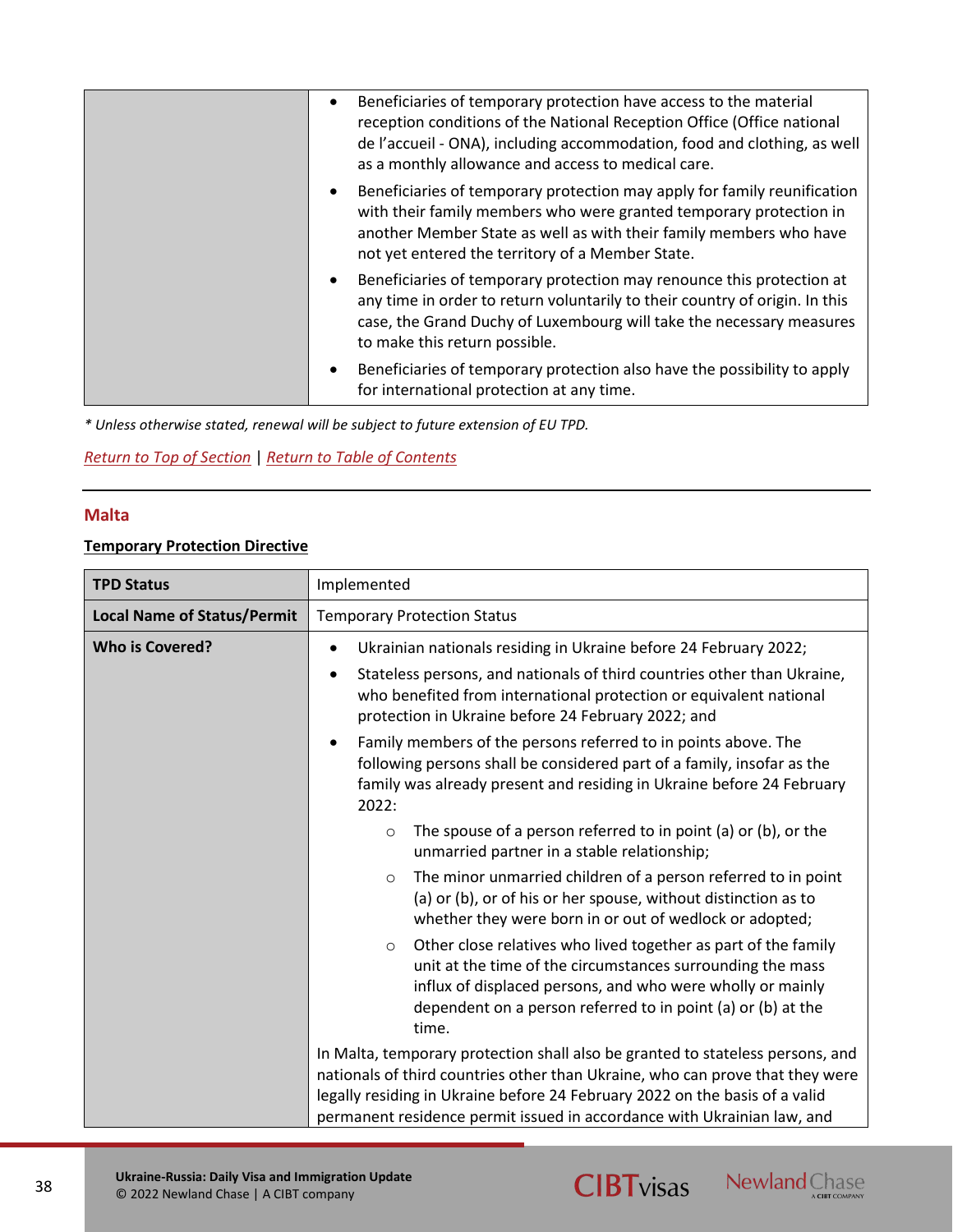|                            | who are unable to return in safe and durable conditions to their country or<br>region of origin.                                                                                                                                                                                  |
|----------------------------|-----------------------------------------------------------------------------------------------------------------------------------------------------------------------------------------------------------------------------------------------------------------------------------|
| <b>Application Details</b> | Applications for Temporary Protection Status can be submitted to Malta's<br>International Protection Agency (IPA). Temporary Protection Status holders<br>will be issued with a permit valid until 4 March 2023. Renewal will be<br>contingent on whether the EU extends the TPD. |
| <b>Status Validity*</b>    | Valid until 4 March 2023.                                                                                                                                                                                                                                                         |
| <b>Government Links</b>    | <b>Main Government Website for Ukrainian Refugees</b>                                                                                                                                                                                                                             |
| <b>Additional Notes</b>    | Temporary Protection Status holders will receive:                                                                                                                                                                                                                                 |
|                            | Residence permits;                                                                                                                                                                                                                                                                |
|                            | Access to the labor market and accommodation;                                                                                                                                                                                                                                     |
|                            | Social and welfare assistance;                                                                                                                                                                                                                                                    |
|                            | Medical care (including, as a minimum essential emergency care and<br>essential treatment of illness); and                                                                                                                                                                        |
|                            | Access to education for children and teenagers.                                                                                                                                                                                                                                   |

*[Return to Top of Section](#page-13-0)* | *[Return to Table of Contents](#page-2-0)*

## **The Netherlands**

## **Temporary Protection Directive**

| <b>TPD Status</b>                  | Implemented, but final details pending from Dutch authorities                                                                                                                                                                                                                                               |
|------------------------------------|-------------------------------------------------------------------------------------------------------------------------------------------------------------------------------------------------------------------------------------------------------------------------------------------------------------|
| <b>Local Name of Status/Permit</b> | <b>Temporary Protection Status</b>                                                                                                                                                                                                                                                                          |
| Who is Covered?                    | Applicant has Ukrainian nationality and:                                                                                                                                                                                                                                                                    |
|                                    | They left Ukraine after 26 November 2021; or                                                                                                                                                                                                                                                                |
|                                    | They left Ukraine before 27 November 2021. And at that time they had<br>been in the Netherlands for a longer period of time because they had a<br>residence permit or had applied for asylum. They can prove that they<br>were in the Netherlands before 27 November 2021 and not in another<br>EU country. |
|                                    | Applicant does not have Ukrainian nationality and:                                                                                                                                                                                                                                                          |
|                                    | On 23 February 2022, they were a refugee recognized by Ukraine; and                                                                                                                                                                                                                                         |
|                                    | On 23 February 2022, they had a valid Ukrainian residence permit.                                                                                                                                                                                                                                           |
|                                    | Applicant is a family member of someone covered by the provision and:                                                                                                                                                                                                                                       |
|                                    | They are a partner (married or unmarried) and they have a long-term<br>relationship;                                                                                                                                                                                                                        |
|                                    | They are a child under the age of 18 and they are not married; or                                                                                                                                                                                                                                           |
|                                    | They are a family member and they were living with your family. They<br>are (largely) dependent on this family.                                                                                                                                                                                             |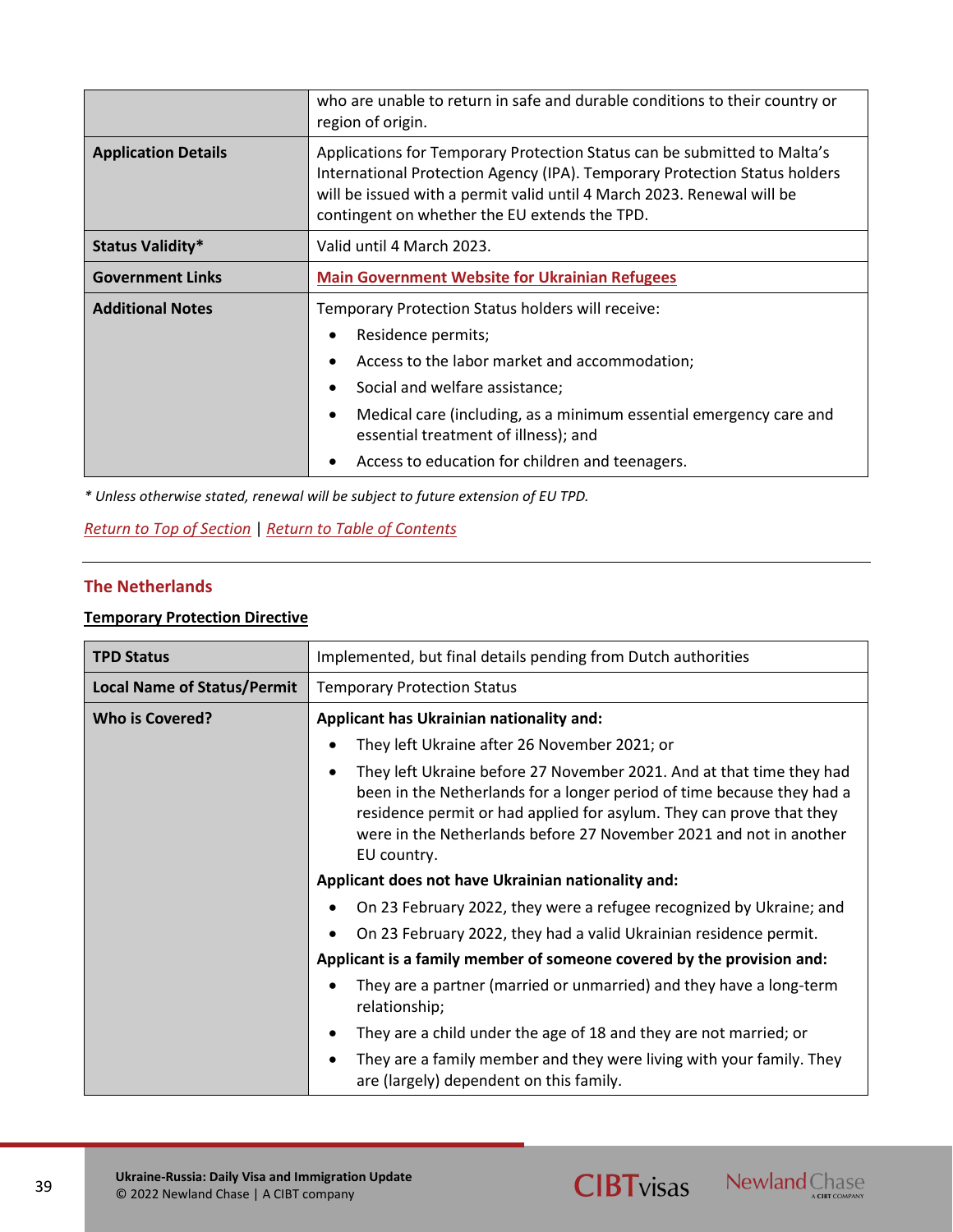| <b>Application Details</b> | Upon entry into the Netherlands, Ukrainian refugees should register in the<br>Personal Records Database (BRP) with the local town hall where they will<br>reside. The Immigration and Naturalisation Service (IND) will also receive the<br>submitted data.                                                                                                                                                                                                                                                                                                                                               |
|----------------------------|-----------------------------------------------------------------------------------------------------------------------------------------------------------------------------------------------------------------------------------------------------------------------------------------------------------------------------------------------------------------------------------------------------------------------------------------------------------------------------------------------------------------------------------------------------------------------------------------------------------|
|                            | It has now been confirmed that Ukrainian refugees will subsequently need to<br>submit a short application for the proof of residency rights to the IND - the<br>IND expects to have a special locations throughout the country opened for<br>this some time in June.                                                                                                                                                                                                                                                                                                                                      |
|                            | Once the special locations have been opened up, the applicant will need to<br>make an appointment online to collect their proof of residency. At this<br>moment, a system is being developed in which they can schedule an<br>appointment. Collecting the proof of residency will be possible by<br>appointment only. Until the appointment planner is ready, the IND invites<br>people in a few municipalities to collect proof of residency in advance. Those<br>this applies to will receive an invitation letter from the IND. This letter states<br>when and where the person can collect the proof. |
|                            | During the appointment refugees from the Ukraine will need to complete and<br>sign an application form (M35-H). Applicants over the age of 12 will also need<br>to complete and sign an antecedents form in which they will need to indicate<br>whether they have ever committed an offence or crime. The IND will enter<br>the details in their system and check whether the applicant is not a danger to<br>public order. If everything is in order, the applicant will immediately receive<br>proof that they are allowed to live and work in the Netherlands.                                         |
|                            | If the applicant has a valid passport, then the proof of legal residence will<br>usually be placed as a sticker in the passport. Otherwise the applicant will<br>need to have a photo taken at time of appointment and will then need to<br>return once the card has been printed to collect it.                                                                                                                                                                                                                                                                                                          |
|                            | Refugees covered by the Temporary scheme Ukraine can legally stay in the<br>Netherlands until this process has been put in place. They can also already<br>work (see Work Authorisation).                                                                                                                                                                                                                                                                                                                                                                                                                 |
| <b>Status Validity*</b>    | Initially up to 4 March 2023. Maximum period of stay on status, based on<br>currently regulation, would be for 3 years.                                                                                                                                                                                                                                                                                                                                                                                                                                                                                   |
| <b>Government Links</b>    | <b>Temporary Protection Status Overview for Ukrainian Refugees</b><br><b>Coming to the Netherlands</b>                                                                                                                                                                                                                                                                                                                                                                                                                                                                                                    |
| <b>Work Authorization</b>  | People covered by the Temporary scheme do not require a work permit<br>$\bullet$<br>to work in the Netherlands on local employment basis, as a volunteer or<br>as trainee. However, they do need to be registered in the Personal<br>Records Database (BRP). They also need to show that they are allowed to<br>be in The Netherlands.                                                                                                                                                                                                                                                                    |
|                            | For Ukrainian nationals, currently proof of their nationality (e.g. passport<br>٠<br>or Embassy statement, see below) is sufficient for this, until they have<br>obtained the special residence permit. For non-Ukrainians or Ukrainians<br>who cannot proof their nationality the authorities are still reviewing how<br>they can show potential employers their right to work.                                                                                                                                                                                                                          |

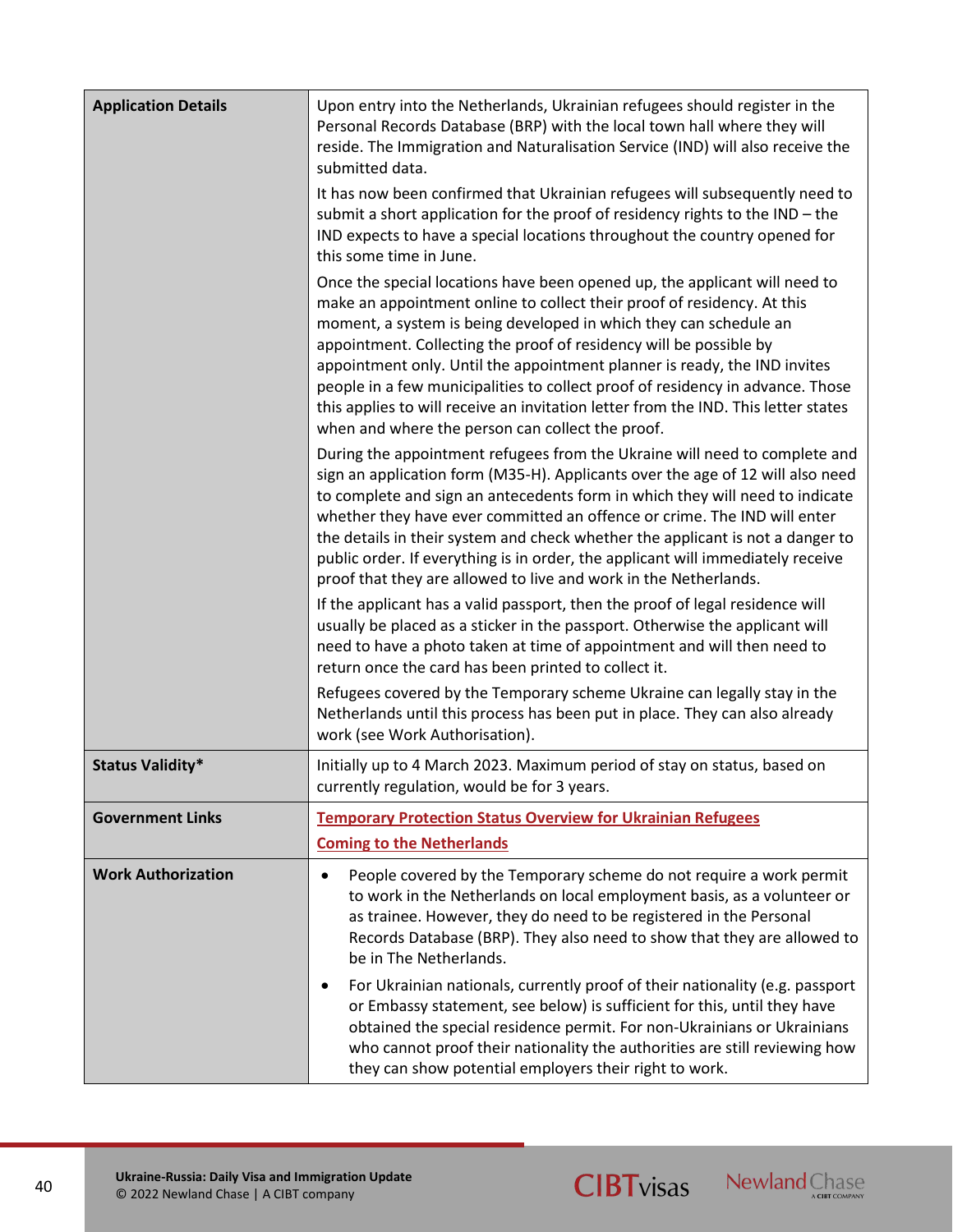|                                                | As of 1st April employers need to file a notification at the UWV in case<br>$\bullet$<br>they employ someone with protected status. This needs to be filed latest<br>2 days prior to start of work.<br>Work on self-employed basis is not (yet) allowed.    |
|------------------------------------------------|-------------------------------------------------------------------------------------------------------------------------------------------------------------------------------------------------------------------------------------------------------------|
| <b>Information on Other</b><br><b>Benefits</b> | In addition, the Temporary Regulation Ukraine gives the right to:<br>shelter;<br>medical care;<br>education for minor children in the Netherlands.                                                                                                          |
| <b>Additional Notes</b>                        | Ukrainians who do not hold proof of their Ukrainian citizenship can request<br>proof of their identity and nationality at the Ukrainian Embassy during walk-in<br>visiting hours from 9am-1pm at the following address: Zeestraat 78, 2518 AD<br>The Hague. |

## **Miscellaneous Notes**

- The IND has confirmed relaxed visa and residence procedures for Ukrainian citizens allowing for a more streamlined short-stay entry and renewal process. Furthermore, the Dutch authorities has confirmed they will be lenient in assessing renewal applications for Ukrainian citizens and will not impose negative consequences in the case of any overstay or incomplete renewal application. The IND has not confirmed how long this concession will be in place.
- Effective 28 February 2022, the IND has also confirmed they will not take decisions on asylum applications by Ukrainian citizens for the next six (6) months. This means Ukrainian asylum applicants "do not run the risk of having to return to their home country after a negative decision, and they maintain their right to reception during the process."

*[Return to Top of Section](#page-13-0)* | *[Return to Table of Contents](#page-2-0)*

## <span id="page-40-0"></span>**New Zealand**

New Zealand has announced the following concessions for Ukrainian citizens:

- Introduction of a new 2022 Special Ukraine Visa route will allow New Zealand citizens and residents who were born in Ukraine or are Ukrainian citizens to sponsor their parents, grandparents, adult siblings, adult children, and their immediate family. Approved individuals will be granted a two-year visa with work rights and study rights for those under 18-years-old. This policy will open on 15 March 2022 and will be available for one (1) year.
- Ukrainian nationals in New Zealand whose visa is set to expire before the end of 2022 can lawfully remain in New Zealand for a further 12 months.
- Ukrainian citizens who are currently outside of New Zealand, but who hold a New Zealand visa, will be allowed to enter the country without waiting for the borders to re-open as long as they meet the COVID-19 health requirements to travel.

If the crisis in Ukraine continues, further concessions from the New Zealand authorities are expected in the upcoming weeks.

#### **Government Links**

• **[Overview of Temporary Visa for Family of Ukrainians](https://www.immigration.govt.nz/new-zealand-visas/apply-for-a-visa/tools-and-information/support-family/new-temporary-visa-for-family-of-ukrainians-in-new-zealand)**

**Ukraine-Russia: Daily Visa and Immigration Update** © 2022 Newland Chase | A CIBT company



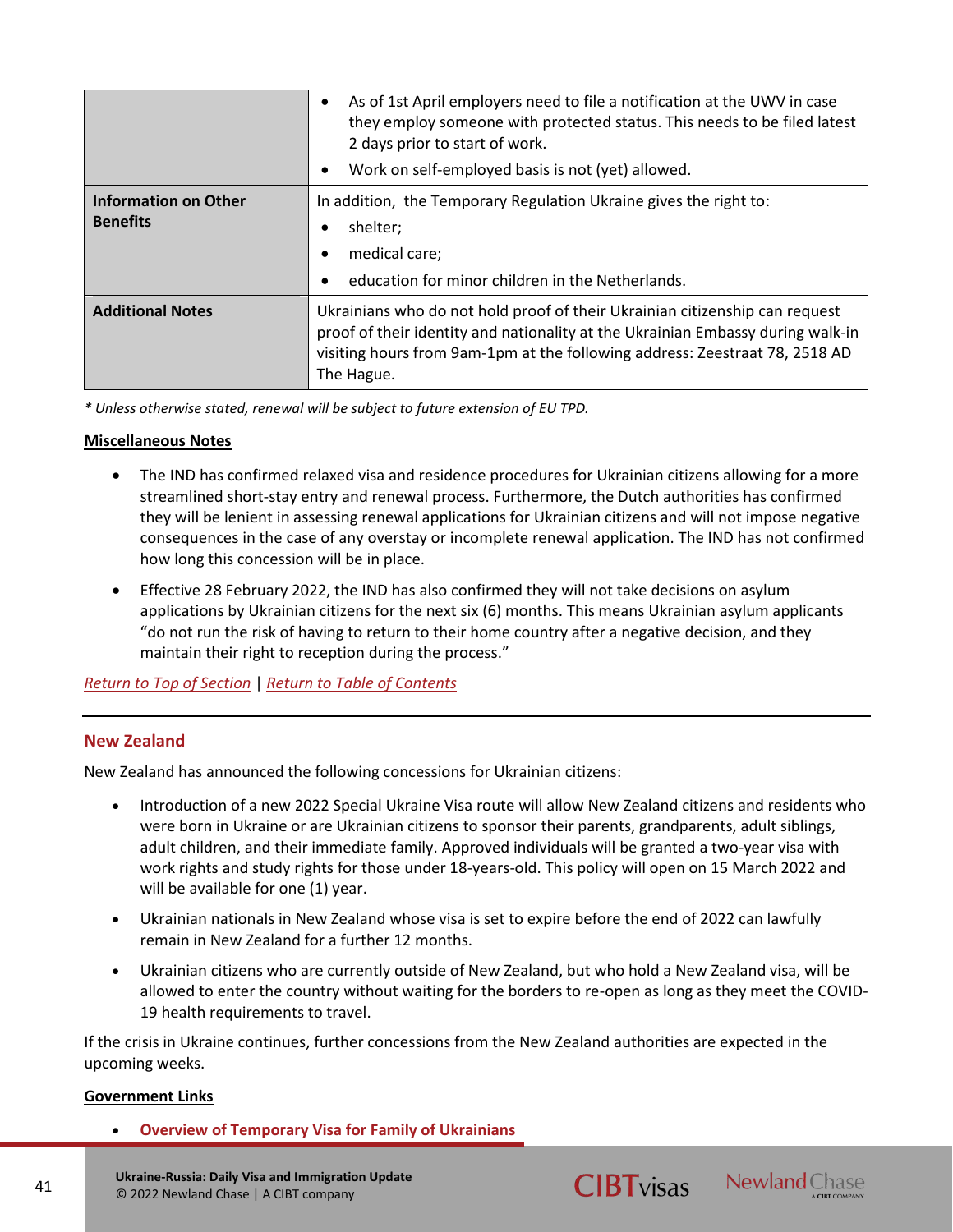## **Norway**

Norway has enacted a law to provide collective temporary protection.

#### **Who is covered**

The law provides collective protection to the following individuals:

- Ukrainian citizens that resided in Ukraine before 24 February 2022; Ukrainian nationals on holiday or visits outside Ukraine for up to 90 days before 24 February 2022 are also included. The same goes for those who fled Ukraine shortly before 24 February 2022;
- Individuals who have been granted protection in Ukraine before 24 February 2022;
- Close family members of a person receiving collective protection, regardless of nationality. Close family members may be a spouse, cohabitant, children under the age of 18 and other family members who, before 24 February 2022, were part of the same household as the person receiving collective protection.
- On 29 April 2022 it has been confirmed that, in addition to the above, also Ukrainian citizens who already had legal residence in Norway before 24 February 2022 may be eligible for collective temporary protection. This also applies to those who had been granted a residence permit in Norway before 24 February 2022 but entered the country later. The previous basis for being in Norway must have lapsed or lapse less than two months after applying for protection. This also applies even if the applicant has multiple citizenships.

Note that, if the list above does not apply to an individual, they can still apply for protection, but the application will be assessed individually.

#### **Application Details**

In most of Norway applicants need to contact the police in advance in order to schedule an appointment for registration. A full list of registration centers, their contact details and their location specific application details can be found [here.](https://www.politiet.no/en/services/residence-permits-and-protection/the-war-in-ukraine/applying-for-collective-protection-as-a-ukrainian-national/)

To proof their identity, applicants can provide their valid passport or a national ID card from Ukraine, or other documents, such as a birth certificate or expired passport. If no such documents are available, the police will conduct additional investigations to establish identity.

Those who want to apply based on having had protection in Ukraine must show documentation confirming that they had residency for protection, in addition to proof of identity.

Processing times for the Residence Permit vary, and applications are not always processed in order of application date.

#### **Status Validity**

Residence Permits granted under this status will be issued for one (1) year and will confer work and residence rights among other benefits. Under current regulation 1 year extensions may be possible for up to three years, but the collective protection scheme may be discontinued if and when Ukraine becomes a safe country again. Issued residence permits would in that case still remain valid until their expiration dates.

#### **Additional Notes**

Those who are covered by the collective protection receive the following rights:



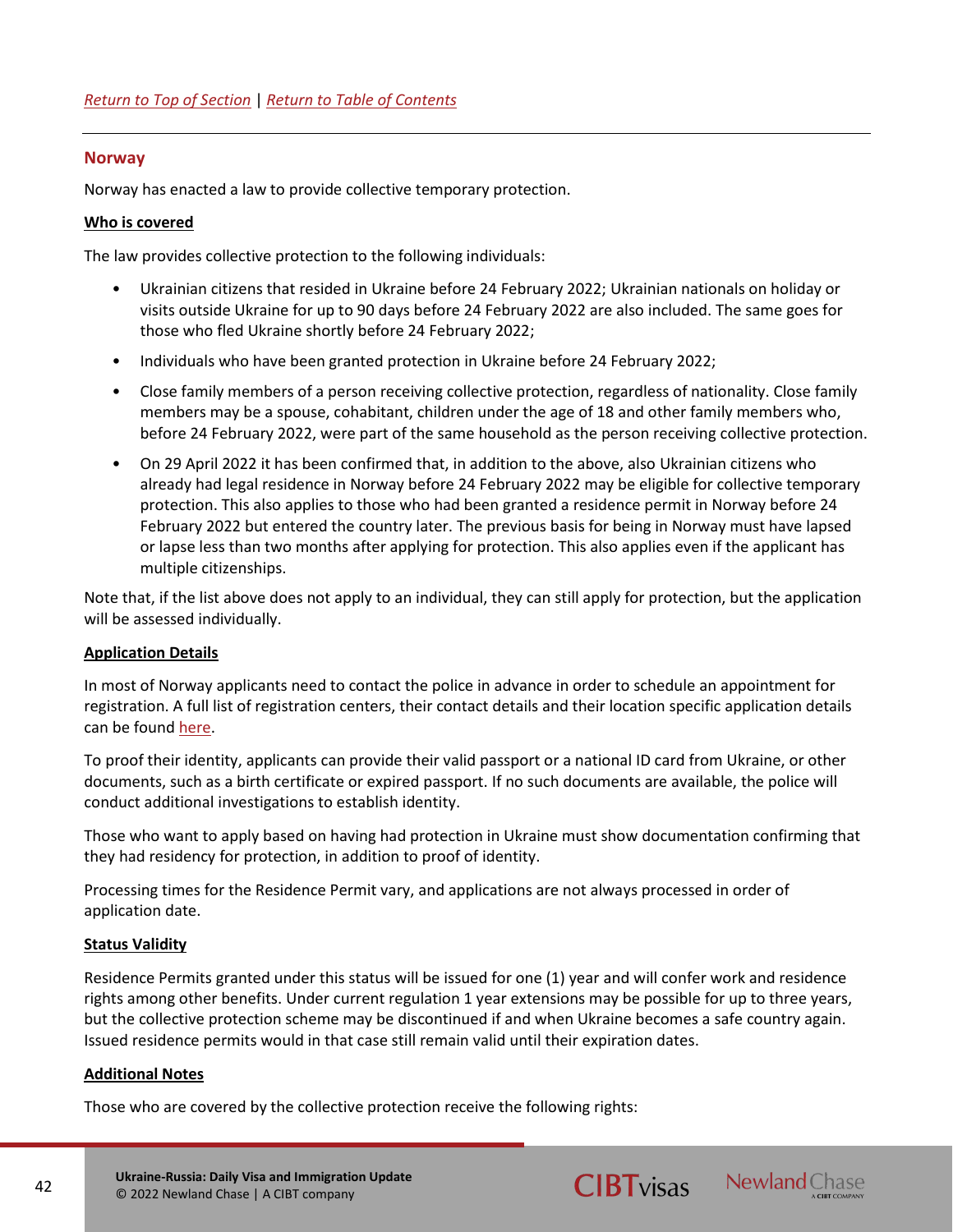- health care through public health services;
- right to work;
- right to attend school and kindergarten, for children;
- right to travel in and out of Norway, including to Ukraine, if in possession of a valid travel document.

Furthermore, if between 18 and 55 years old, those covered by the collective protection have the right and obligation to follow an introduction programme, including training in Norwegian and social studies. Those above 55 years of age may still have the right to participate in this. Details can be obtained from the municipality of place of residence in Norway.

Note that work can only commence once the protected status has been granted.

## **Government Links**

- **[Main Government Website for Ukrainian Refugees](https://www.udi.no/en/situation-in-ukraine/)**
- **[Details on how to apply for Collective Protection](https://www.udi.no/en/situation-in-ukraine/stay-in-norway/protection-asylum-in-norway/want-to-apply-rights-and-obligations/#link-30168)**

*[Return to Top of Section](#page-13-0)* | *[Return to Table of Contents](#page-2-0)*

## <span id="page-42-0"></span>**Portugal**

## **Temporary Protection Directive**

| <b>TPD Status</b>                  | Implemented                                                                                                                                                                                                                                                                                                                                                                                                                                                                                                                                                                                                      |
|------------------------------------|------------------------------------------------------------------------------------------------------------------------------------------------------------------------------------------------------------------------------------------------------------------------------------------------------------------------------------------------------------------------------------------------------------------------------------------------------------------------------------------------------------------------------------------------------------------------------------------------------------------|
| <b>Local Name of Status/Permit</b> | <b>Temporary Protection Status</b>                                                                                                                                                                                                                                                                                                                                                                                                                                                                                                                                                                               |
| <b>Who is Covered?</b>             | Ukrainian citizens and their relatives who cannot return to their country<br>due to the crisis.<br>Citizens of other nationalities who are relatives, relations, spouses or<br>$\bullet$<br>unmarried partners of citizens of Ukrainian nationality who are also<br>unable to return to Ukraine for the same reason.<br>Any third-country nationals or stateless persons and their family<br>$\bullet$<br>members enjoying international protection in Ukraine.<br>Any third country national or stateless person, residing in Ukraine, who<br>$\bullet$<br>is unable to return to his or her country of origin. |
| <b>Application Details</b>         | Status can be applied for online (for individuals over 18-years-old) or in-<br>person (required if any minor-aged children will apply) at the National<br>Centers for Support to Migrant Integration (CNAIM) offices.                                                                                                                                                                                                                                                                                                                                                                                            |
| <b>Status Validity*</b>            | One (1) year initially, and can be extended for additional one (1) year<br>provided conditions continue to prevent people from returning to their home<br>country                                                                                                                                                                                                                                                                                                                                                                                                                                                |
| <b>Government Links</b>            | <b>Main Government Website for Ukrainian Refugees</b><br><b>Information and Support Available in Portugal</b><br><b>Online Application for Temporary Protection Status</b>                                                                                                                                                                                                                                                                                                                                                                                                                                       |
| <b>Additional Notes</b>            | Temporary Protection Status holders will receive:<br><b>Residence Permit</b>                                                                                                                                                                                                                                                                                                                                                                                                                                                                                                                                     |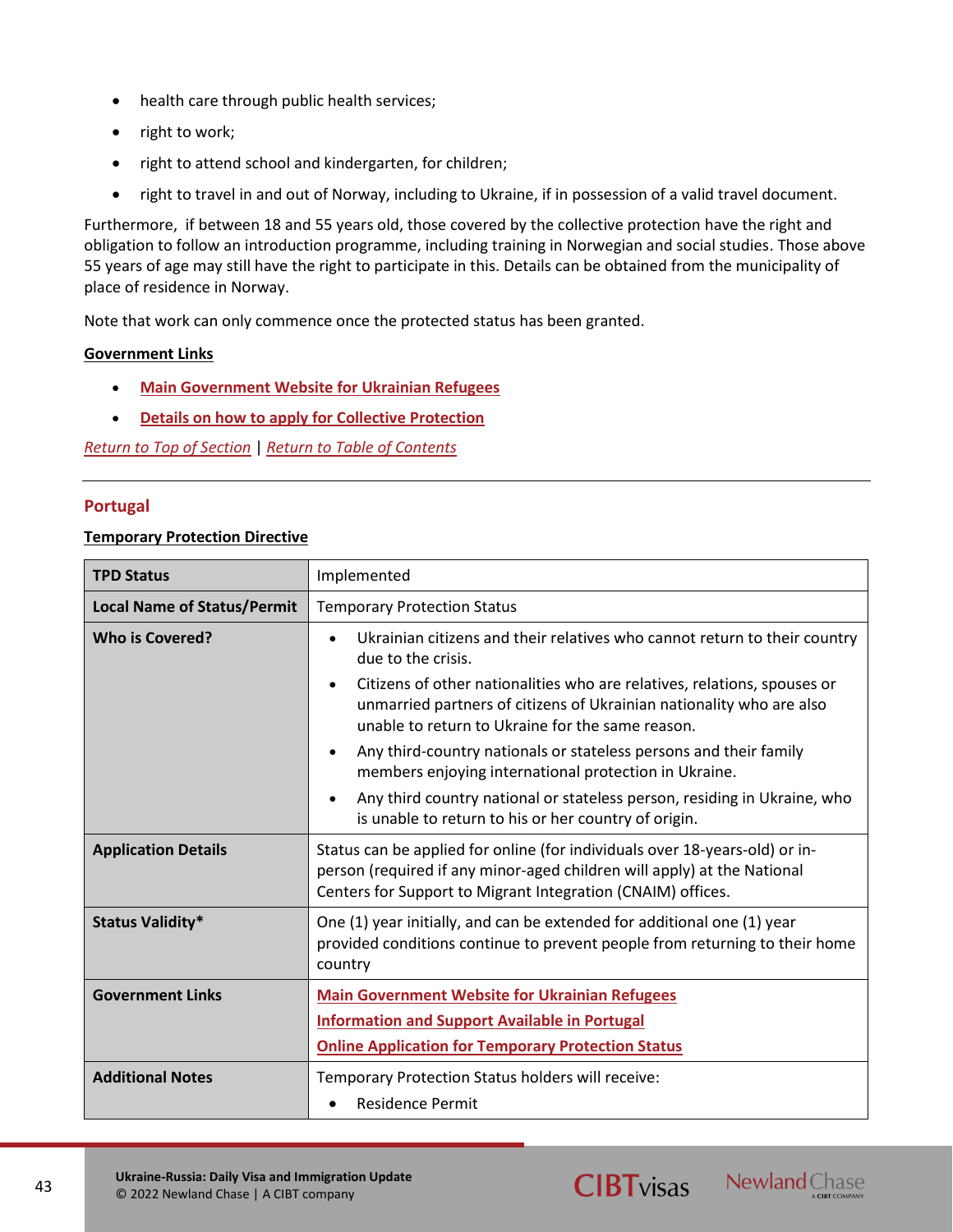| Tax Identification Number (NIF)              |
|----------------------------------------------|
| Social Security Identification Number (NISS) |
| National Health Service (SNS) user number    |

*[Return to Top of Section](#page-13-0)* | *[Return to Table of Contents](#page-2-0)*

## <span id="page-43-0"></span>**Slovenia**

## **Temporary Protection Directive**

| <b>TPD Status</b>                  | Implemented                                                                                                                                                                                                                                                                                                                                                                                                                                                                                                                                                                                                      |
|------------------------------------|------------------------------------------------------------------------------------------------------------------------------------------------------------------------------------------------------------------------------------------------------------------------------------------------------------------------------------------------------------------------------------------------------------------------------------------------------------------------------------------------------------------------------------------------------------------------------------------------------------------|
| <b>Local Name of Status/Permit</b> | <b>Temporary Protection Status</b>                                                                                                                                                                                                                                                                                                                                                                                                                                                                                                                                                                               |
| <b>Who is Covered?</b>             | <b>Citizens of Ukraine</b><br>$\bullet$<br>Stateless persons and third-country nationals who are not citizens of<br>$\bullet$<br>Ukraine and who were granted international protection or other<br>equivalent national protection in Ukraine<br>Family members of the persons referred to above<br>$\bullet$<br>Stateless persons and third-country nationals who are not citizens of<br>$\bullet$<br>Ukraine and who resided in Ukraine on the basis of a valid permanent<br>residence permit and who are unable to return to their country or<br>region of origin in a safe and sustainable or lasting manner. |
| <b>Application Details</b>         | Upon entry into Slovenia, eligible individuals will declare they intend to apply<br>for Temporary Protection and fill out an application form at the border. This<br>form must be submitted to the police alongside their documentation. Once<br>approved, the applicant will receive a Temporary Residence Permit card<br>issued from the Slovenian Administrative Unit. Temporary Protection Status<br>will be valid for as long as the temporary protection remains.                                                                                                                                          |
| <b>Status Validity*</b>            | One (1) year                                                                                                                                                                                                                                                                                                                                                                                                                                                                                                                                                                                                     |
| <b>Government Links</b>            | <b>Main Government Website for Ukrainian Refugees</b>                                                                                                                                                                                                                                                                                                                                                                                                                                                                                                                                                            |
| <b>Additional Notes</b>            | Temporary Protection status holders will receive the following rights:<br>Accommodation and meals in accommodation centres or financial<br>assistance for private accommodation,<br>Healthcare,<br>$\bullet$<br>Work,<br>Education,<br>$\bullet$<br>Financial assistance or pocket money,<br>$\bullet$<br>Family reunification,<br>$\bullet$<br>Free legal assistance,<br>$\bullet$<br>Information on rights and obligations and assistance in exercising rights<br>arising from Temporary Protection of Displaced Persons Act.                                                                                  |

*\* Unless otherwise stated, renewal will be subject to future extension of EU TPD.*

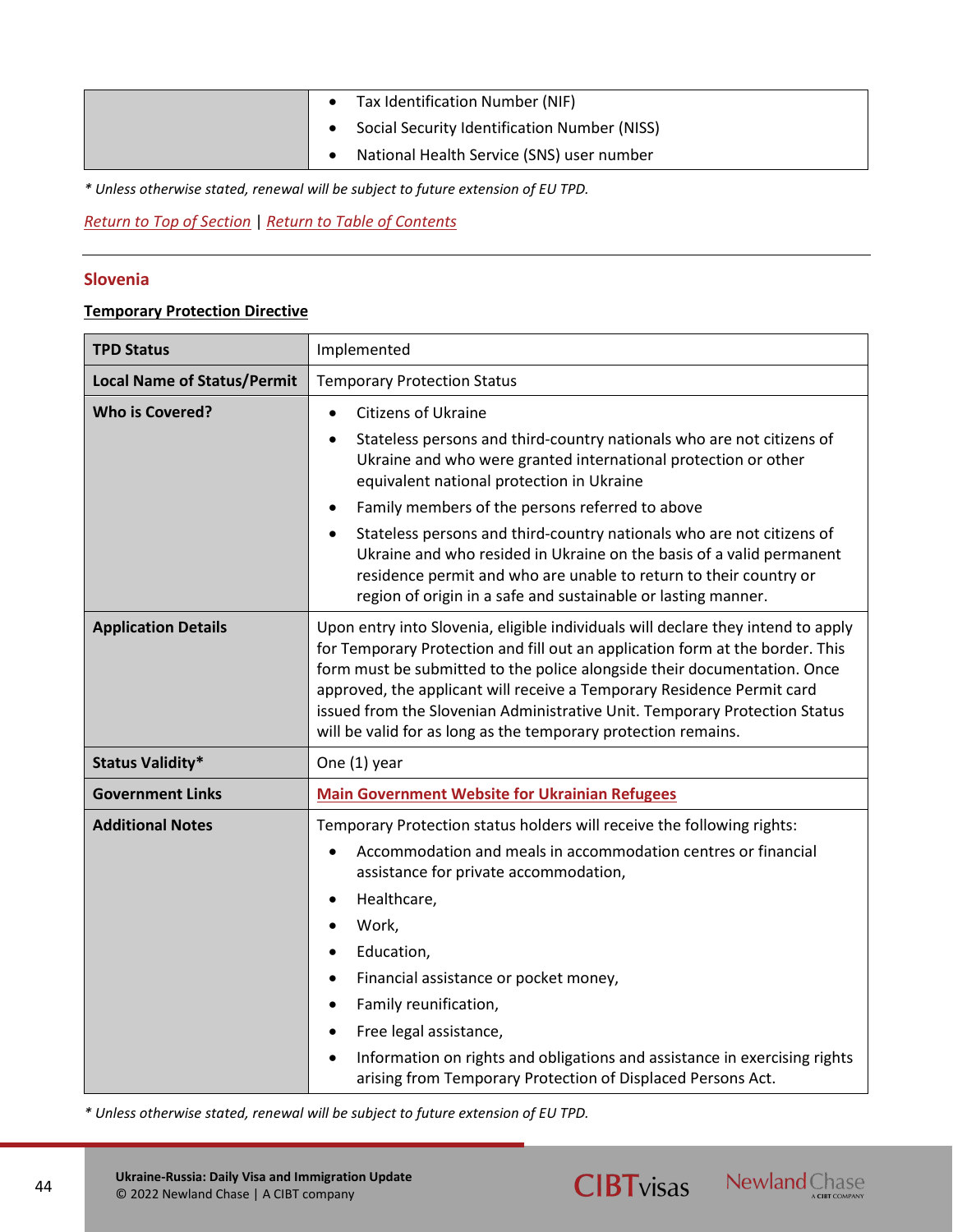## **South Korea**

South Korea's Ministry of Justice has announced the following measures for Ukrainian citizens currently residing in South Korea on both short- and long-term visas:

- Individuals legally residing in South Korea who cannot extend their current South Korean visa will be able to continue to stay and work in South Korea based on a temporary visa status adjustment.
- Individuals legally residing in South Korea who are able to extend their current South Korea visas will be allowed to proceed with the renewal process.
- Individuals who have overstayed their legal status in South Korea due to the current strife in Ukraine, the South Korean government will not deport these individuals while the situation continues.

*[Return to Top of Section](#page-13-0)* | *[Return to Table of Contents](#page-2-0)*

#### <span id="page-44-0"></span>**Spain**

#### **Temporary Protection Directive**

| <b>TPD Status</b>                  | Implemented                                                                                                                                                                                                                                                                                    |
|------------------------------------|------------------------------------------------------------------------------------------------------------------------------------------------------------------------------------------------------------------------------------------------------------------------------------------------|
| <b>Local Name of Status/Permit</b> | <b>Temporary Protection Status</b>                                                                                                                                                                                                                                                             |
| <b>Who is Covered?</b>             | Ukrainian citizens who were residing in Ukraine before 24 February<br>$\bullet$<br>2022.<br>Ukrainian citizens who were staying in Spain before 24 February 2022<br>$\bullet$<br>(including those who were in Spain for business and/or tourism) who, as                                       |
|                                    | a result of the crisis, are unable to return to Ukraine.                                                                                                                                                                                                                                       |
|                                    | Ukrainian citizens who were in an irregular immigration status in Spain<br>$\bullet$<br>before 24 February and who, as a result of the crisis, are unable to<br>return to Ukraine.                                                                                                             |
|                                    | Third-country nationals or stateless persons who were legally residing in<br>$\bullet$<br>Ukraine on the basis of a valid legal residence permit (whether<br>permanent or otherwise such as students) issued in accordance with<br>Ukrainian law and cannot return to their country or region. |
|                                    | The following family members of Ukrainian citizens residing in Ukraine<br>or staying in Spain before 24 February 2022:                                                                                                                                                                         |
|                                    | spouse or unmarried partner;<br>$\circ$                                                                                                                                                                                                                                                        |
|                                    | unmarried minor children or children of their spouse<br>$\circ$                                                                                                                                                                                                                                |
|                                    | other close relatives who were living together as part of the<br>$\circ$<br>family unit at the time of the circumstances related to the mass<br>influx of displaced persons and who were wholly or mainly<br>dependent on them.                                                                |
| <b>Application Details</b>         | Applications will be processed within 24 hours of filing at designated offices of<br>the Spanish Police and official reception centers.                                                                                                                                                        |
|                                    | The reception centers are the following:                                                                                                                                                                                                                                                       |
|                                    | Madrid Reception, Care and Referral Center. Pozuelo de Alarcon                                                                                                                                                                                                                                 |





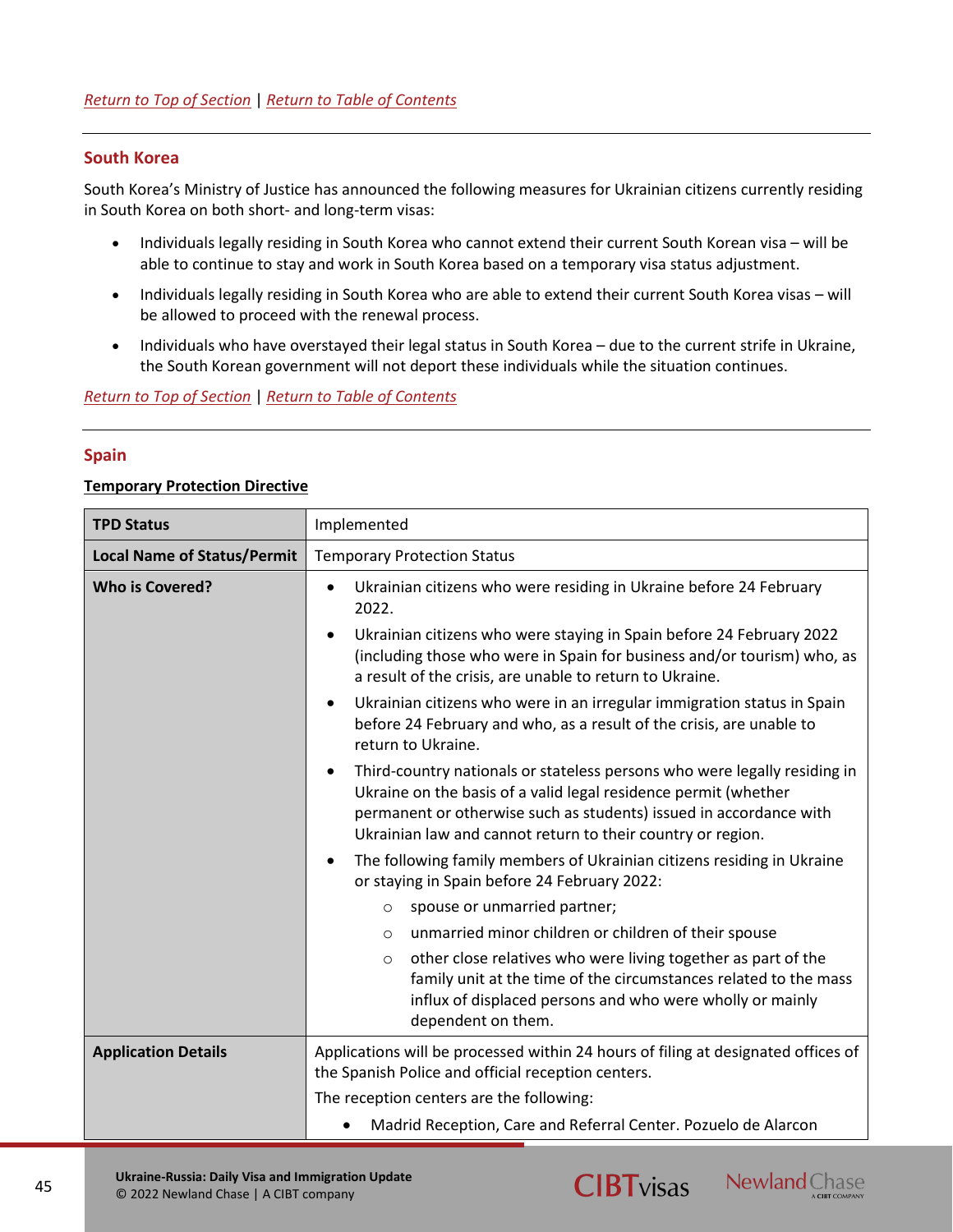|                         | Center of Reception, Attention and Referral of Barcelona. Fair of<br>Barcelona<br>Reception, Attention and Referral Center of Alicante. City of Light<br>Malaga Reception, Care and Referral Center<br>The list of Police Stations can be found here:<br>https://www.inclusion.gob.es/es/ucrania/protecciontemporal/comisarias.htm<br>Applicant will be required to provide biometric data and present required<br>supporting documentation: |  |  |  |  |
|-------------------------|----------------------------------------------------------------------------------------------------------------------------------------------------------------------------------------------------------------------------------------------------------------------------------------------------------------------------------------------------------------------------------------------------------------------------------------------|--|--|--|--|
|                         | Identity and travel documents                                                                                                                                                                                                                                                                                                                                                                                                                |  |  |  |  |
|                         | Supporting documents of family ties (marriage certificate, birth<br>certificate, adoption certificate)                                                                                                                                                                                                                                                                                                                                       |  |  |  |  |
|                         | Any other essential information to prove that the requirements for<br>temporary protection are met                                                                                                                                                                                                                                                                                                                                           |  |  |  |  |
| <b>Status Validity*</b> | One (1) year initially                                                                                                                                                                                                                                                                                                                                                                                                                       |  |  |  |  |
| <b>Government Links</b> | <b>Main Government Website for Ukrainian Refugees</b>                                                                                                                                                                                                                                                                                                                                                                                        |  |  |  |  |
| <b>Additional Notes</b> | Temporary Protection Status holders will receive:<br><b>Residence Permit</b><br>٠                                                                                                                                                                                                                                                                                                                                                            |  |  |  |  |

## *[Return to Top of Section](#page-13-0)* | *[Return to Table of Contents](#page-2-0)*

## <span id="page-45-0"></span>**Sweden**

## **Temporary Protection Directive**

| <b>TPD Status</b>                  | Implemented                                                                                                                                                                                                                          |  |  |
|------------------------------------|--------------------------------------------------------------------------------------------------------------------------------------------------------------------------------------------------------------------------------------|--|--|
| <b>Local Name of Status/Permit</b> | Residence Permit in Accordance with Mass Refugee Directive                                                                                                                                                                           |  |  |
| <b>Who is Covered?</b>             | An individual can get a residence permit with temporary protection under the<br>Temporary Protection Directive if they:                                                                                                              |  |  |
|                                    | are Ukrainian citizen and were a resident of Ukraine prior to 24<br>$\bullet$<br>February 2022, or                                                                                                                                   |  |  |
|                                    | have a residence permit in Ukraine due to status as a refugee or person<br>$\bullet$<br>in need of subsidiary protection, or                                                                                                         |  |  |
|                                    | are a family member of someone who falls into one of the two<br>$\bullet$<br>categories described above.                                                                                                                             |  |  |
|                                    | To be covered by the Temporary Protection Directive, they must:                                                                                                                                                                      |  |  |
|                                    | have left Ukraine on or after 24 February 2022, and<br>$\bullet$                                                                                                                                                                     |  |  |
|                                    | present a valid passport or other identity document (children under 18<br>$\bullet$<br>years of age may be granted a residence permit even if they do not<br>have a valid passport or identity document).                            |  |  |
| <b>Application Details</b>         | Upon arrival in Sweden, eligible refugees will identify themselves, register,<br>have their biometrics taken, and can then apply for a Residence Permit in<br>Accordance with the Mass Refugee Directive. Applications for temporary |  |  |

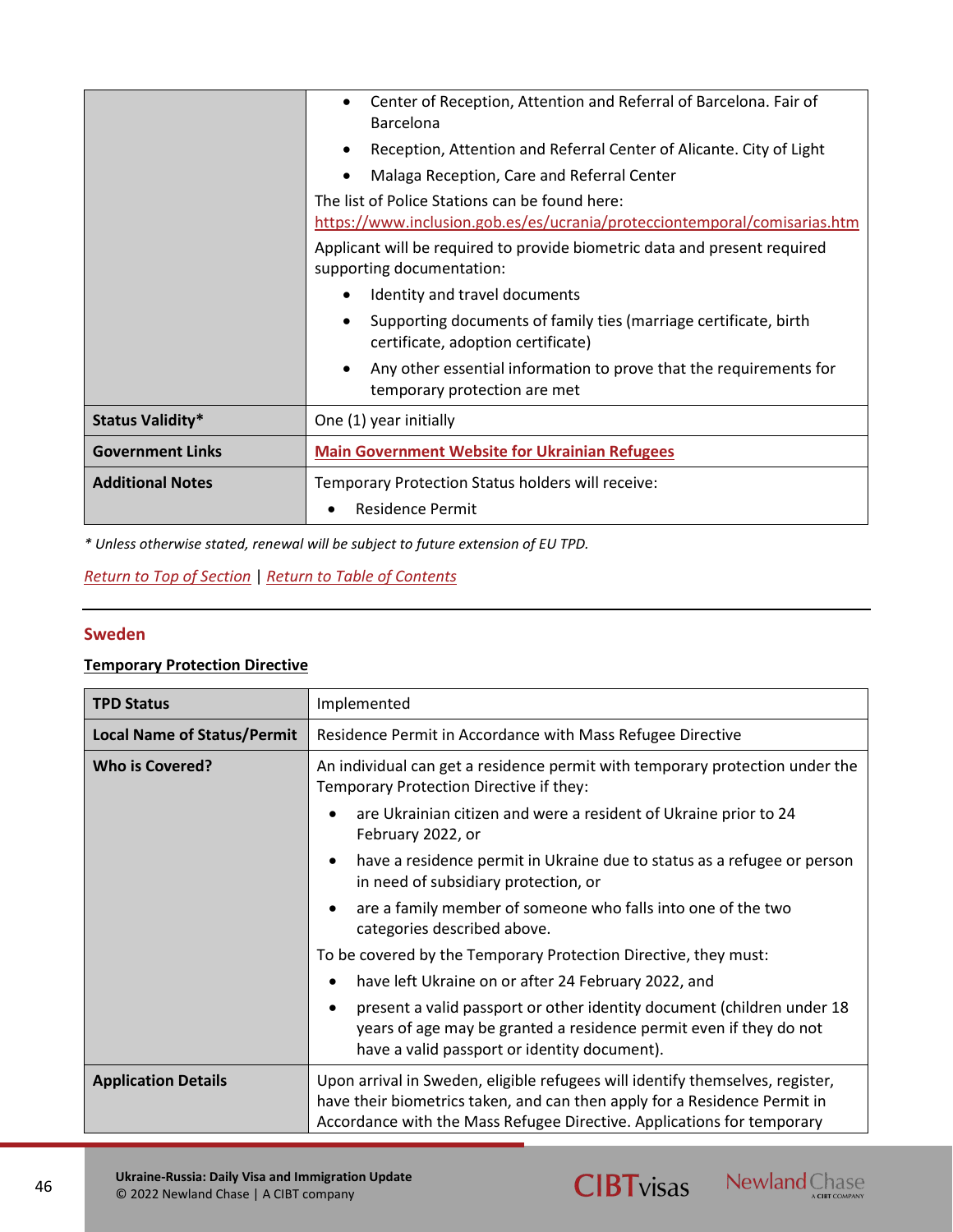|                         | protection can be submitted online for eligible applicants or in-person at the<br>Migration Agency.                                                                                                                                                                                                          |  |  |  |  |
|-------------------------|--------------------------------------------------------------------------------------------------------------------------------------------------------------------------------------------------------------------------------------------------------------------------------------------------------------|--|--|--|--|
|                         | Once the Migration Agency has made a decision, they will send a letter to the<br>address the applicant provided in their application. If the applicant has<br>received help with housing from the Swedish Migration Agency, a decision<br>will be sent to the address the Migration Agency has sent to them. |  |  |  |  |
| Status Validity*        | One (1) year                                                                                                                                                                                                                                                                                                 |  |  |  |  |
| <b>Government Links</b> | <b>Main Government Website for Ukrainian Refugees</b>                                                                                                                                                                                                                                                        |  |  |  |  |
|                         | <b>Temporary Protection Directive Overview</b><br><b>Online Application for Temporary Protection</b><br><b>Overview of Rights under Temporary Protection</b>                                                                                                                                                 |  |  |  |  |
|                         |                                                                                                                                                                                                                                                                                                              |  |  |  |  |
|                         |                                                                                                                                                                                                                                                                                                              |  |  |  |  |
| <b>Additional Notes</b> | Temporary Protection Status holders will receive:                                                                                                                                                                                                                                                            |  |  |  |  |
|                         | <b>Right to Work</b>                                                                                                                                                                                                                                                                                         |  |  |  |  |
|                         | <b>Accommodation Assistance</b>                                                                                                                                                                                                                                                                              |  |  |  |  |
|                         | <b>Financial Support</b>                                                                                                                                                                                                                                                                                     |  |  |  |  |
|                         | Healthcare                                                                                                                                                                                                                                                                                                   |  |  |  |  |
|                         | <b>School for Children</b>                                                                                                                                                                                                                                                                                   |  |  |  |  |

### **Miscellaneous Notes**

• Sweden has temporary halted deportations to Ukraine.

*[Return to Top of Section](#page-13-0)* | *[Return to Table of Contents](#page-2-0)*

## <span id="page-46-0"></span>**Switzerland**

Switzerland will allow Ukrainian citizens to enter the country, even those who do not have possession of their passport.

As of 11 March 2022, Switzerland's Federal Council has unanimously approved the decision to provide Ukrainian refugees with Protection "S" status. S status "… makes it possible to grant collective protection to a specific group for the duration of a serious threat, particularly in the event of war. The right of residence in Switzerland is limited to one year but can be extended. The S status allows family reunification and corresponds to a large extent to the solution adopted by the Member States of the EU."

This new status will be available for the following individuals as of 12 March 2022:

- Ukrainian citizens seeking protection and their family members who resided in Ukraine before 24 February 2022. Note that family members include married spouses, partners, minor children, and other close relatives whom they fully or partially supported at the time of being displaced from Ukraine.
- Third-country citizens and stateless persons and their family members who held national or international protection status in Ukraine before 24 February 2022. These individuals must be able to prove that they have a right to valid stay in Ukraine and cannot return to their country of origin in a safe and sustainable manner.

Note that S status will not be granted to persons who have already obtained a protection status in another EU Member State.



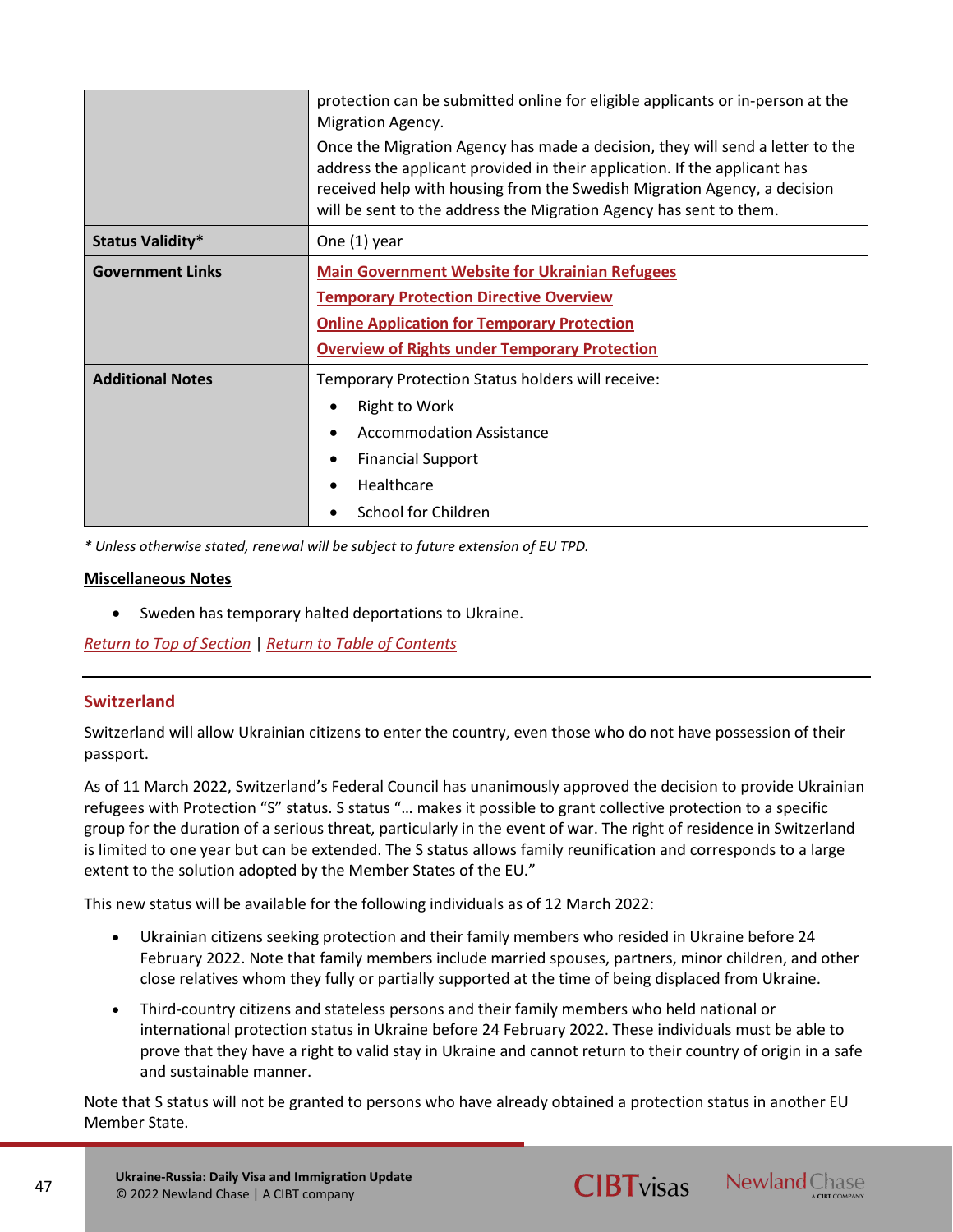S status will confer the following rights:

- Holders will be able to exit and return to Switzerland without needing prior authorization.
- S Status holders are allowed to work as follows:
	- o If working on employed or self-employed basis for an employer/client in Switzerland they will need to obtain work authorization. This process takes approximately between 1-4 weeks, depending on location of work. There are no quotas applicable to work permits for S Status holders.
	- $\circ$  Working from home exclusively for a foreign employer (e.g. for the current employer in the home country) or the continuation of an existing self-employed activity with no influence on the Swiss labour market are not considered gainful employment subject to a work permit. Therefore, no work permit is required for this situation.

Applications for S status must be made in-person at the Swiss Federal Asylum Center (FAC) in the following cities: Altstätten SG, Basel, Bern, Boudry, Chiasso, and Zürich. A full list of FACs and application details can be found [here.](https://www.ge.ch/en/conflict-ukraine/applying-protection-status-and-permit)

Finally note that if, after five (5) years, the Federal Council has not been able to lift the provisional protection for these displaced persons, S status holders may be provided a B Residence Permit.

*[Return to Top of Section](#page-13-0)* | *[Return to Table of Contents](#page-2-0)*

### <span id="page-47-0"></span>**Taiwan**

Taiwan will allow Ukrainian visa holders already in Taiwan to extend their visas indefinitely as the strife continues.

*[Return to Top of Section](#page-13-0)* | *[Return to Table of Contents](#page-2-0)*

## <span id="page-47-1"></span>**United Kingdom**

The United Kingdom has announced the following immigration support for Ukrainian citizens:

- Increased visa processing capacity in strategic regional locations for Ukrainian refugees.
- Removal of English language requirements and salary thresholds for Ukrainian citizens to come to the UK to be with their family members.
- Concession allowing Ukrainian citizens with British family members to enter and stay temporarily for a 12 month period. Note that these applicants must not meet the other usual eligibility criteria and must also pass all security checks.
- Permission for Ukrainian citizens already in the UK to switch visa categories free of charge to a points-based immigration route or a family visa route.
- Extension of visas for Ukrainian temporary workers in eligible sectors until 31 December 2022.
- Waiver of most visa fees for Ukrainian citizens affected by the current strife.
- A two-phase Humanitarian Support Package has also been announced, which will provide a visa and entry pathway for Ukrainians with and without family members in the UK. More details can be found [here.](https://www.gov.uk/government/speeches/home-secretary-statement-on-humanitarian-support-for-ukrainians)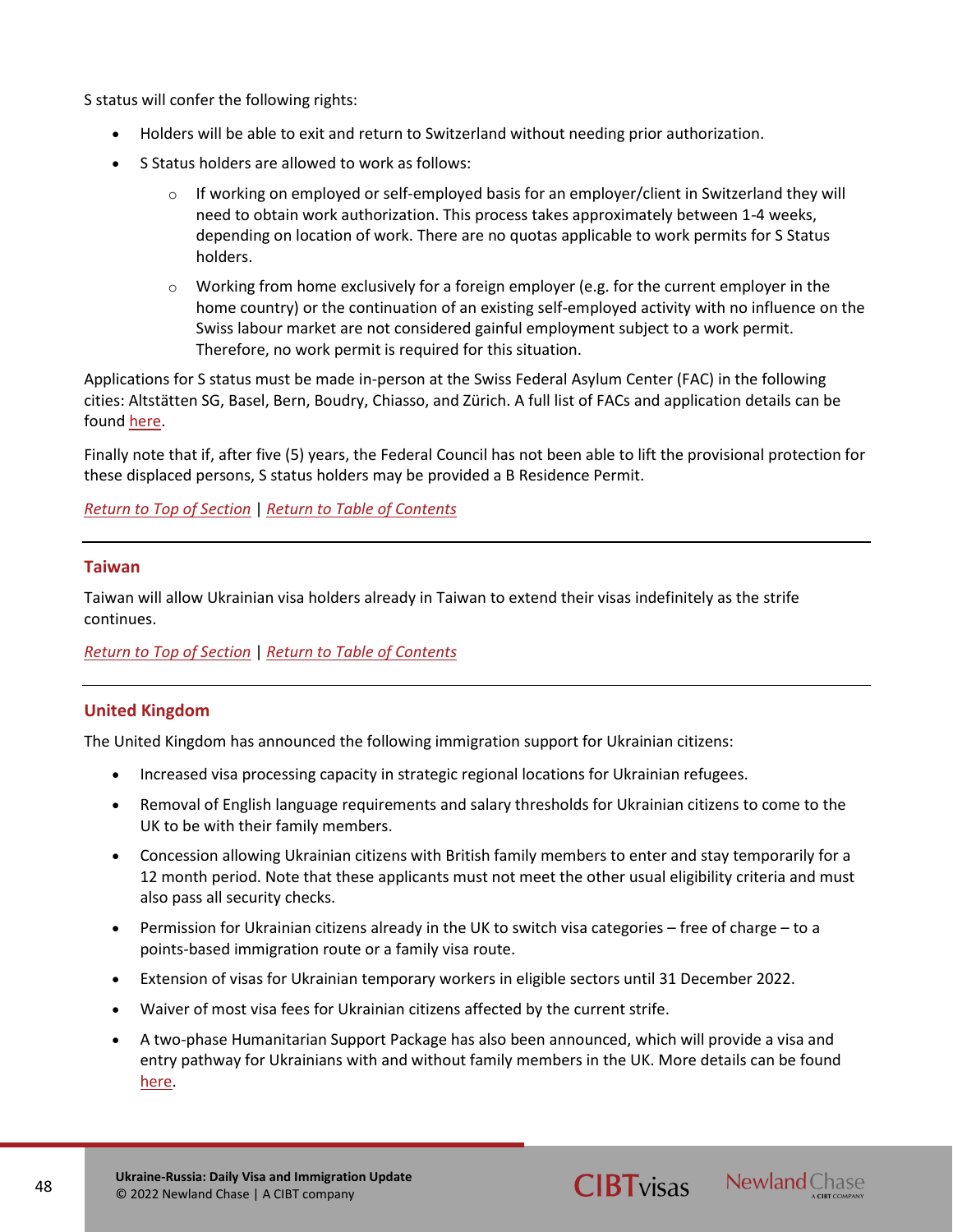Note that the UK authorities are not planning on introducing visa waivers for Ukrainian citizens at this time, citing security concerns.

Please see the following Newland Chase full immigration alerts on the UK concessions:

- 17 March 2022: ['Homes for Ukraine' Scheme –](https://newlandchase.com/united-kingdom-homes-for-ukraine-scheme-2/) Update
- 16 March 2022: [Processing for Entry Clearance Applications](https://newlandchase.com/united-kingdom-processing-for-entry-clearance-applications/)
- 14 March 2022: ['Homes for Ukraine' Scheme](https://newlandchase.com/united-kingdom-homes-for-ukraine-scheme/)
- 10 March 2022: [Eligible Ukrainians with Passports Can Apply for Digital Visas to Come to the UK](https://newlandchase.com/united-kingdom-eligible-ukrainians-with-passports-can-apply-for-digital-visas-to-come-to-the-uk/)
- 4 March 2022: [Further Guidance on Ukraine Family Scheme Visa](https://newlandchase.com/united-kingdom-further-guidance-on-ukraine-family-scheme-visa/)
- 2 March 2022: [Relaxed Visa Rules for Ukrainian Nationals to Come to the](https://newlandchase.com/united-kingdom-relaxed-visa-rules-for-ukrainian-nationals-to-come-to-the-uk-via-humanitarian-support-package/) UK via 'Humanitarian Support [Package'](https://newlandchase.com/united-kingdom-relaxed-visa-rules-for-ukrainian-nationals-to-come-to-the-uk-via-humanitarian-support-package/)
- 25 February 2022: [Visa Concessions for Ukrainians in the UK](https://newlandchase.com/united-kingdom-visa-concessions-for-ukrainians-in-the-uk/)
- 23 February 2022: [Visa Concession for Family Members of British Citizens in Ukraine](https://newlandchase.com/united-kingdom-visa-concession-for-family-members-of-british-citizens-in-ukraine/)

## **Government Links**

- **[Main Government Website for Ukrainian Refugees](https://www.gov.uk/guidance/support-for-family-members-of-british-nationals-in-ukraine-and-ukrainian-nationals-in-ukraine-and-the-uk)**
- **[Full Guidance: Apply for Ukraine Family Scheme Visa](https://www.gov.uk/guidance/apply-for-a-ukraine-family-scheme-visa)**

*[Return to Top of Section](#page-13-0)* | *[Return to Table of Contents](#page-2-0)*

## <span id="page-48-0"></span>**United States**

- Uniting for Ukraine, a new streamlined immigration program for Ukrainians outside the U.S fleeing Russian's invasion, was launched on April 25, 2022. Uniting for Ukraine will be administered by the Department of Homeland Security. See [here](https://www.uscis.gov/humanitarian/uniting-for-ukraine) for eligibility requirements and process details.
- Ukrainian citizens who are present in the United States may be eligible for Temporary Protected Status (TPS) for 18 months. Individuals eligible for TPS under this designation must have continuously resided in the United States since 1 March 2022. Sources anticipate that this designation could benefit 75,100 Ukrainian citizens currently in the United States on a variety of visa categories. Se[e here](https://www.uscis.gov/humanitarian/temporary-protected-status/TPS-Ukraine) full DHS details about how to register for TPS.
- Exemption to their COVID-19 vaccination requirements for certain travelers entering from Ukraine until at least 1 April 2022. Full details can be foun[d here.](https://www.cdc.gov/quarantine/fr-proof-negative-test.html)
- The State Department announced consular routing plans for Ukrainian citizens wishing to file U.S. visa applications, available [here.](https://travel.state.gov/content/travel/en/News/visas-news/announcement-of-processing-posts-for-visa-applicants-from-Ukraine.html)
- The U.S. Citizenship and Immigration Services (USCIS) has published an overview of services available to individuals affected by extreme situations, including the crisis in Ukraine. Full overview can be found [here.](https://www.uscis.gov/newsroom/alerts/immigration-help-available-to-those-affected-by-special-situations-including-the-invasion-of-ukraine)

*[Return to Top of Section](#page-13-0)* | *[Return to Table of Contents](#page-2-0)*

## <span id="page-48-1"></span>**United Arab Emirates\***

On an opposite note, the **United Arab Emirates** suspended its visa-free regime for Ukrainian citizens beginning 1 March 2022. From this date, Ukrainian citizens will be required to obtain a visa prior to entering the UAE.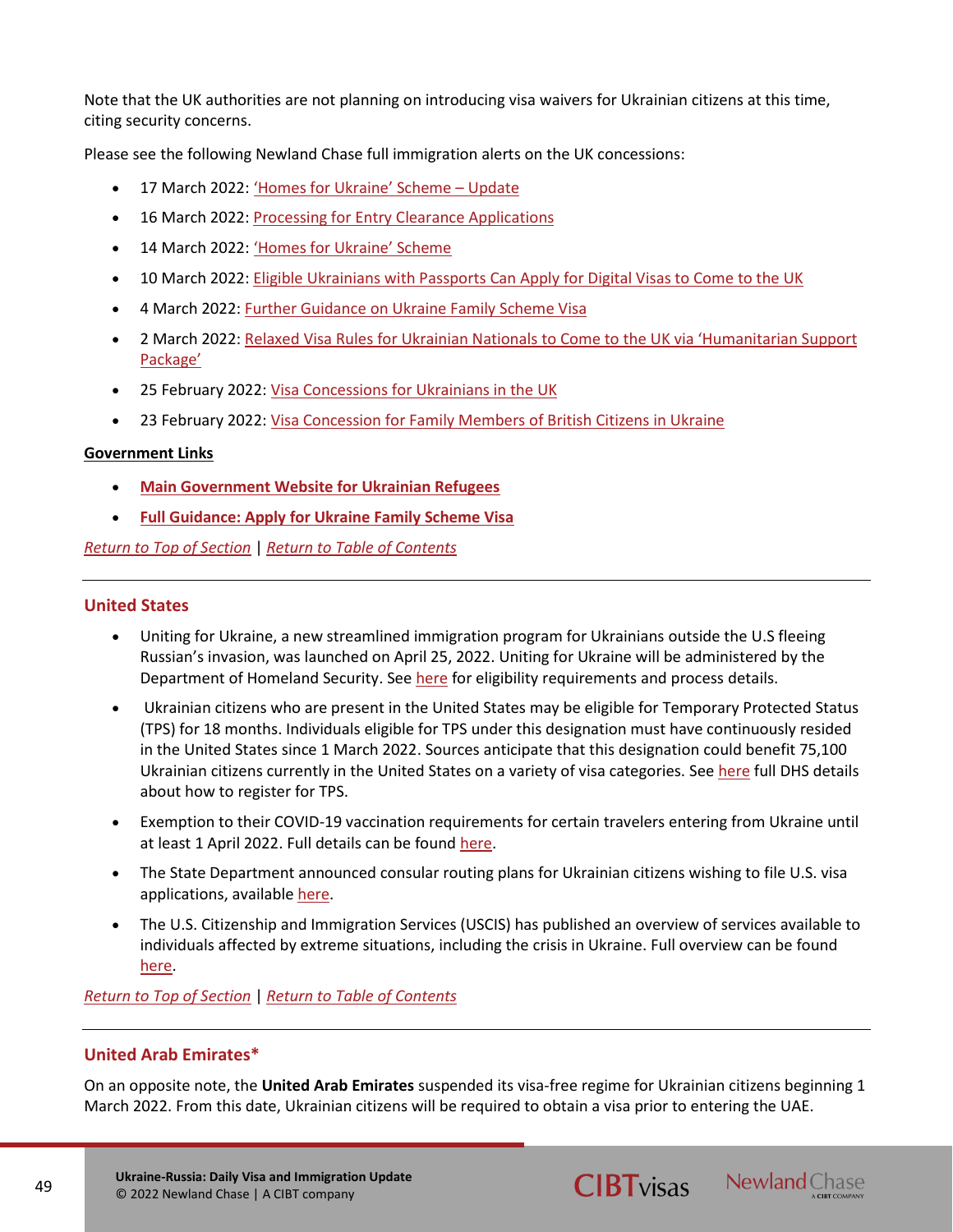#### <span id="page-49-0"></span>**Special Note on Remote Work from Abroad**

Although the safety and wellbeing of employees has been the primary concern for employers in Ukraine, companies are looking into the possibility of remote work for their employees when they do exit the country. At this time, remote work has not been specifically addressed in most countries' current concessions for Ukrainian citizens and third-country nationals fleeing Ukraine.

Newland Chase continues to monitor new and updated concessions closely and will provide any updates as they are made available from the authorities.

*[Return to Table of Contents](#page-2-0)*

#### <span id="page-49-1"></span>**Special Note on Ukrainian Citizens Entering Russia**

Russia and Ukraine have ceased diplomatic ties with each other.

**At this time, Russia has not issued any official legal guidelines on Ukrainian citizens attempting to enter Russia.** However, it should be anticipated that entering Russia from Ukraine will be very difficult and travelers may face long in-person interviews about the reasons for their travel, possible denial of entry, and possible cancellation of any current Russian visas. Russian border officers reserve the ability to deny anyone entry into Russia.

At this time, Newland Chase and our Russian Network Partners do not recommend that Ukrainian citizens attempt to enter Russia due to the current heightened risks and the ongoing political/military crisis.

It remains unknown if Ukrainian nationals who are currently legal residents in Russia will be allowed to re-enter Russia if they depart.

## *[Return to Table of Contents](#page-2-0)*

## <span id="page-49-2"></span>**CHANGES FOR RUSSIAN AND BELARUSIAN CITIZENS**

In addition to visa and immigration concessions for individuals fleeing Ukraine, many countries have implemented temporary measures against Russian and Belarussian nationals.

#### <span id="page-49-3"></span>**Visa and Travel Restrictions**

At the time of this writing, the following countries have announced temporary restrictions on the travel of Russian and/or Belarusian citizens.

| <b>European Union</b> | <b>Iceland</b> | Lithuania          | Portugal     | United Kingdom          |
|-----------------------|----------------|--------------------|--------------|-------------------------|
| Czech Republic        | Ireland        | <b>Netherlands</b> | <b>Spain</b> | <b>United States</b>    |
| Estonia               | Japan          | <b>Norway</b>      | Switzerland  | <b>Additional Notes</b> |
| Greece                | Latvia         | Poland             |              |                         |

Restrictions may include temporary suspension of visa processing for either nationality, restrictions placed on specific visa types, and/or banning Russian/Belarusian aircraft from a country's airspace. More countries are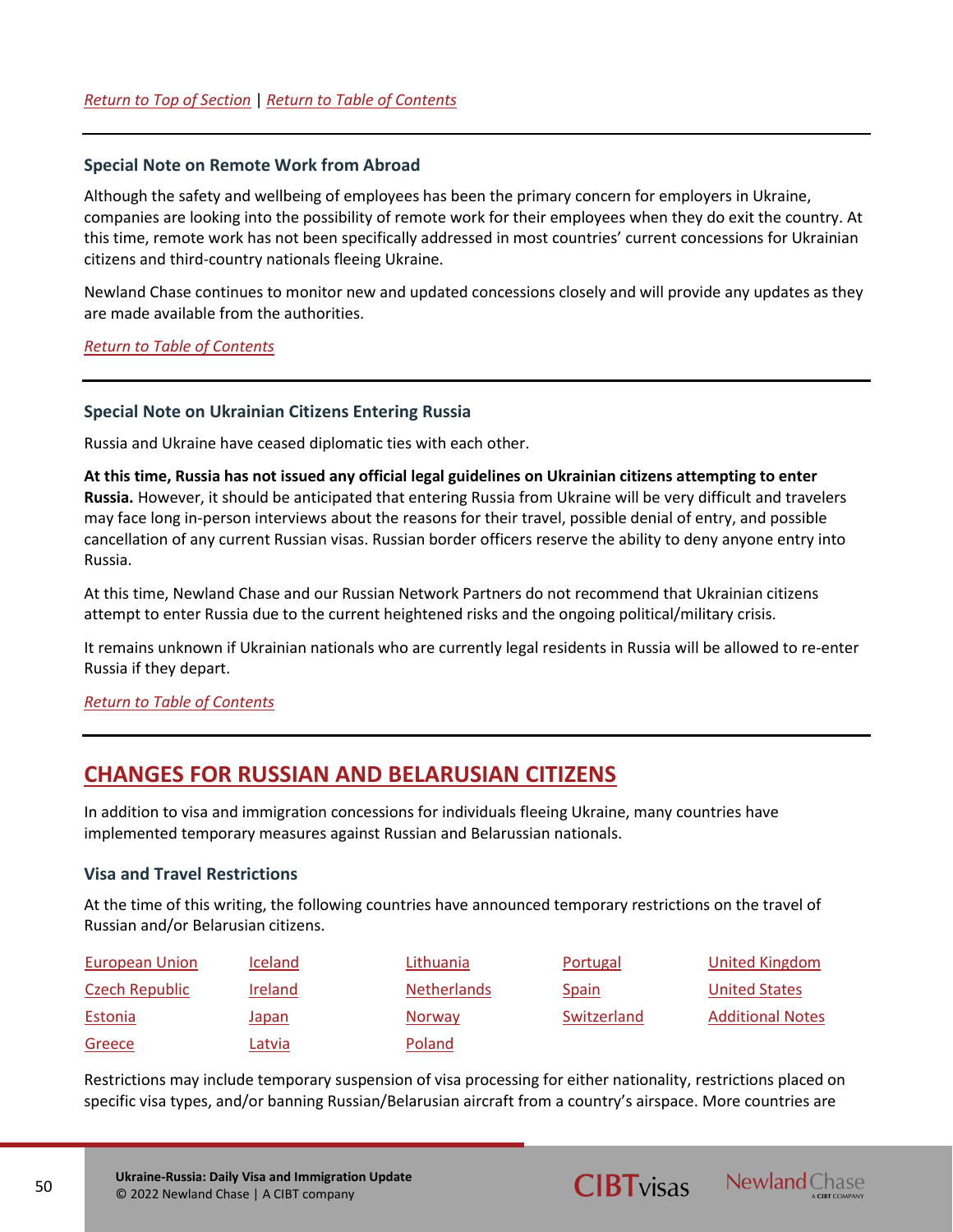expected to make similar declarations as the situation in Ukraine continues.

## **Immigration Applications**

Whilst a number of countries have implemented travel restrictions for short term visits, many are still processing long term immigration permits and visas to Russian nationals wanting to relocate from Russia. Due to increased demand and potential additional requirements imposed by individual countries, such applications could see longer processing times, and practical, logistical hurdles in preparing the application, including, but not limited to, the legalisation of a Russian document such as a degree certificate.

## <span id="page-50-0"></span>**European Union**

Although not a mandate, on 28 March 2022 the European Commission recommended that Member States "… immediately repeal any existing investor citizenship schemes and to ensure strong checks are in place to address the risks posed by investor residence schemes." Furthermore:

*the Commission is also recommending today that Member States assess whether citizenship granted under a 'golden passport' scheme to Russian or Belarusian nationals on an EU sanctions list in connection to the war in Ukraine should be withdrawn. Residence permits granted under an investor residence scheme to Russian or Belarusian nationals subject to sanctions should be immediately withdrawn, following an individual assessment and in accordance with the principle of proportionality, fundamental rights and Member States' national law.*

Full details of the Commission's recommendation can be found [here.](https://ec.europa.eu/commission/presscorner/detail/en/ip_22_1731)

The European Union has suspended the facilitation of the issuance of short-stay visas for Russian business travelers, as well as Russian government officials and diplomatic passport holders. Kindly note that applicable Russian citizens can still apply for visas into the EU; however, the streamlined processing agreements have been temporarily suspended and processing times are anticipated to be delayed. Full text of the suspension can be found [here.](https://eur-lex.europa.eu/legal-content/EN/TXT/?uri=CELEX:32022D0333)

## *[Return to Top of Section](#page-49-3)* | *[Return to Table of Contents](#page-2-0)*

## <span id="page-50-1"></span>**The Czech Republic**

- 1. The Czech government has adopted the Civil Society Program for citizens of Belarus and Russia. Please see more details below:
	- The Civil Society Program is a government-approved program for citizens of Russia and Belarus who are at risk due to political persecution in their country of origin. Russian/Belarussian nationals will be given the opportunity to stay in the Czech Republic on the basis of a long-term visa or residence permit.
	- The program has been implemented by the Ministry of Foreign Affairs and the Ministry of the Interior in cooperation with the non-governmental sector. People who meet the criteria for participation in the program will be guaranteed the opportunity to apply for a residence permit at the embassy of the Czech Republic abroad, even with their immediate family members. Czech authorities have indicated that they will allow expedited processing of the application for a residence permit. The program is implemented on the basis of the Czech Republic's Foreign Policy Concept, Human Rights Support and Transformation Cooperation Concept and in accordance with important human rights treaties of the UN system and regional instruments (especially the Council of Europe, OSCE and EU), including the European Convention on Human Rights bound.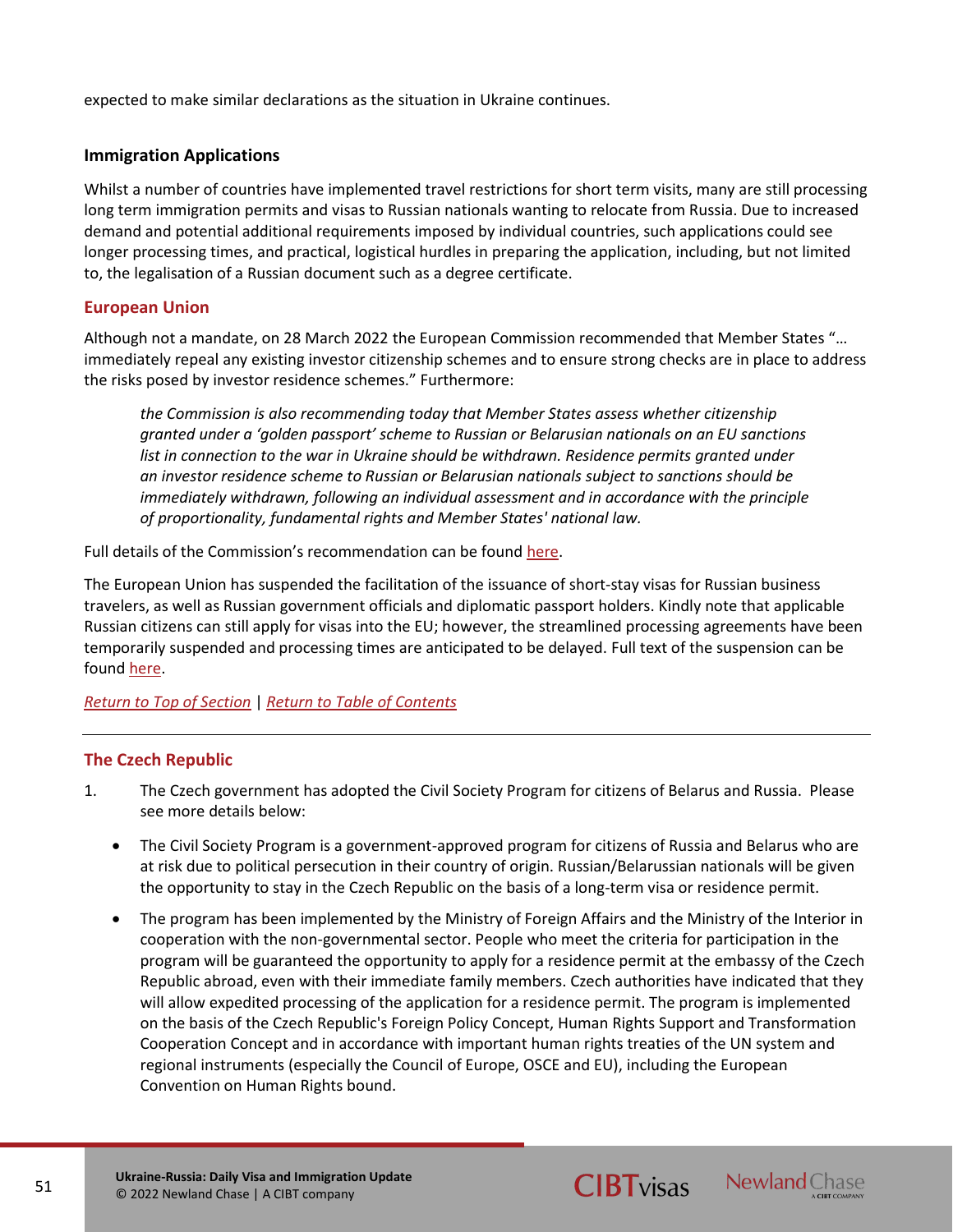- The program is in line with sanctions against Russia and Belarus with a backdated implementation date of May 20, 2022 for a period of one year with the possibility of extension. The annual quota is 500 applicants.
- An applicant who meets the following criteria may be included in the program:
	- citizens of Russia or Belarus
	- proof that he/she is a freedom fighter, a defender of human rights, a representative of civil society, independent media or academia, or that he/she is a person who is subjected to persecution by the State and who is forced to leave his/her country of origin for security reasons, for the active defence of democratic principles, and in particular freedom of expression, for the impossibility of pursuing one's profession freely and with impunity, or for other reasons worthy of special consideration linked to the restriction or threat to human rights and freedoms.
- Close family members may also be included in the program: spouse, minor or dependent children, partners living in the same household, including LGBT partners. No other applicants or persons traveling to the Czech Republic on a short-term basis will be included in the program.
- 2. The Ministry of Foreign Affairs have closed many, if not all, of their consulates in Russia and evacuated staff.
	- New applications made by Russian nationals for work permits and visas are not being accepted by the Czech immigration authorities.
	- The Czech government have adopted a resolution removing the temporary suspension of visa processing that were already in progress prior to the war for Russian citizens as of April 1, 2022. Citizens of Russia and Belarus whose applications have been successful with obtaining a Transfer visa may arrive in the Czech Republic or complete the necessary immigration procedures (i.e., in particular, providing their biometric data, obtaining a confirmation on fulfillment of the conditions for issuance of the employee card or a Blue Card and start working).

*[Return to Top of Section](#page-49-3)* | *[Return to Table of Contents](#page-2-0)*

## <span id="page-51-0"></span>**Estonia**

Estonia has suspended the following visa and residency programs:

- Effective 10 March 2022, the Estonian Embassy in Moscow and Consulates in Pskov and St. Petersburg will cease the issuance of Schengen C and National D visas for Russian and Belarusian citizens – this ban will last until the crisis in Ukraine ends. Exceptions will include Russians with family members in Estonia and for humanitarian and medical reasons.
- In addition, the Estonian Consulate in Minsk, Belarus will suspend the issuance of visas for Russian citizens. Exceptions will include Belarusian citizens with family members in Estonia and for humanitarian and medical reasons.
- e-Residency scheme for Russian and Belarusian citizens has been suspended amid fears that the system could be used to avoid sanctions. The e-Residency program allows foreign nationals to open businesses and carry out financial transactions in Estonia.

**CIBT**visas Newland Chase

*[Return to Top of Section](#page-49-3)* | *[Return to Table of Contents](#page-2-0)*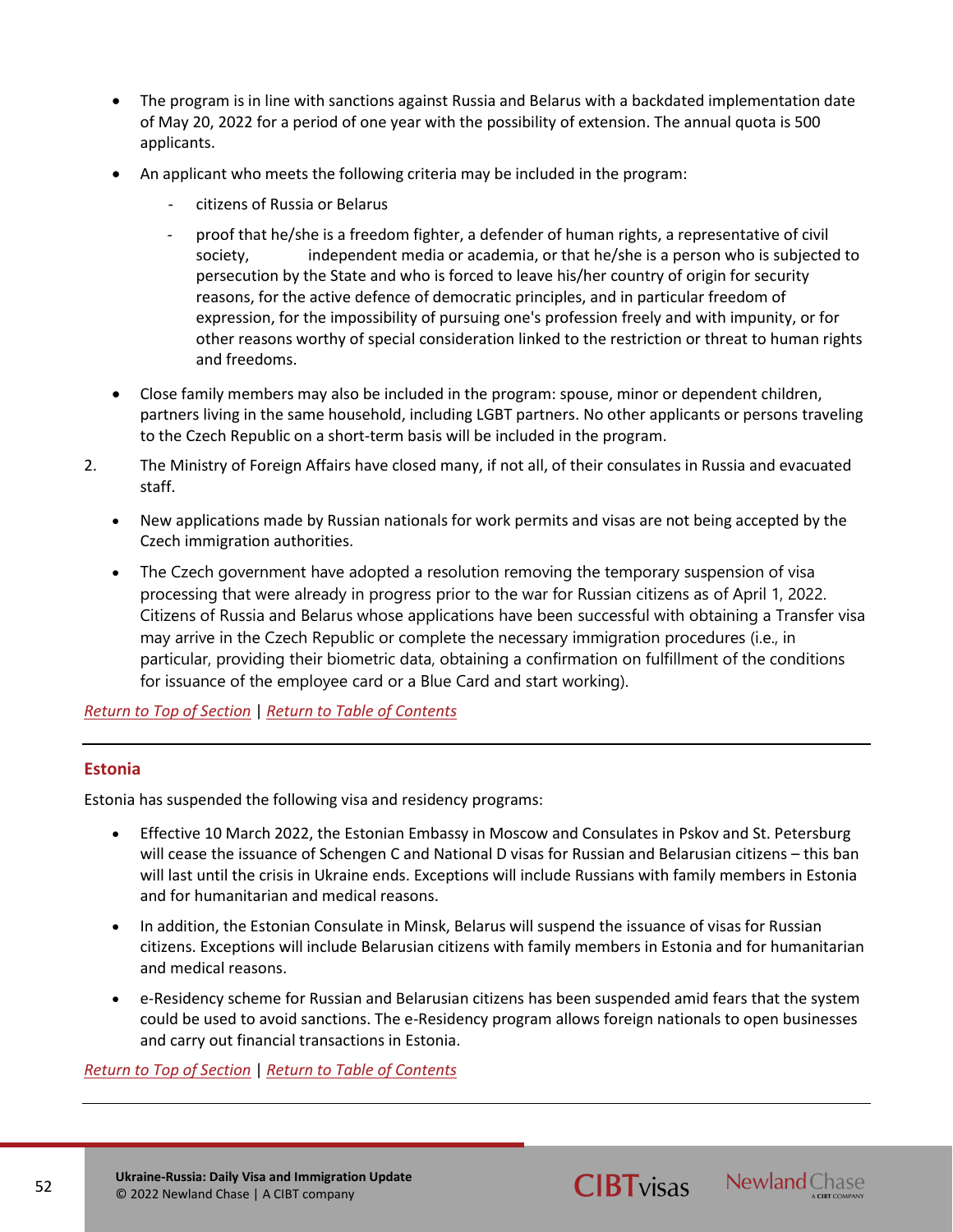## <span id="page-52-4"></span>**Greece**

Greece has suspended processing of initial or first applications for a Golden Visa (based on investment) for Russian citizens, but have resumed processing of renewals for permits based on this category. After a period of suspension, Greece has also resumed accepting and processing initial and renewal applications under the Business Executive category for Russian nationals.

*[Return to Top of Section](#page-49-3)* | *[Return to Table of Contents](#page-2-0)*

#### **Hungary**

Russian nationals are able to enter Hungary if they hold a valid Schengen visa or work permit (D visa) however the Hungarian immigration authorities are not currently issuing tourist or business visas (C visa).

### <span id="page-52-0"></span>**Iceland**

Iceland has suspended visa processing for Russian citizens.

*[Return to Top of Section](#page-49-3)* | *[Return to Table of Contents](#page-2-0)*

#### <span id="page-52-2"></span>**Ireland**

As of March 29, 2022, Ireland has suspended visa processing for Russian nationals applying to its Immigrant Investor Programme until further notice.

*[Return to Top of Section](#page-49-3)* | *[Return to Table of Contents](#page-2-0)*

#### <span id="page-52-3"></span>**Japan**

Japan has announced the suspension of visa issuance for the following individuals:

- Designated individuals related to Russia.
- Designated individuals related to Belarus.
- Individuals from the Donetsk People's Republic and the Luhansk People's Republic.

Please note that the exact definition of "designated individuals" has yet to be confirmed by Japanese officials.

*[Return to Top of Section](#page-49-3)* | *[Return to Table of Contents](#page-2-0)*

#### <span id="page-52-5"></span>**Latvia**

Latvia has suspended visa processing for Russian citizens (except in humanitarian cases).

*[Return to Top of Section](#page-49-3)* | *[Return to Table of Contents](#page-2-0)*

#### <span id="page-52-1"></span>**Lithuania**

Lithuania has suspended visa processing for Russian citizens.

*[Return to Top of Section](#page-49-3)* | *[Return to Table of Contents](#page-2-0)*



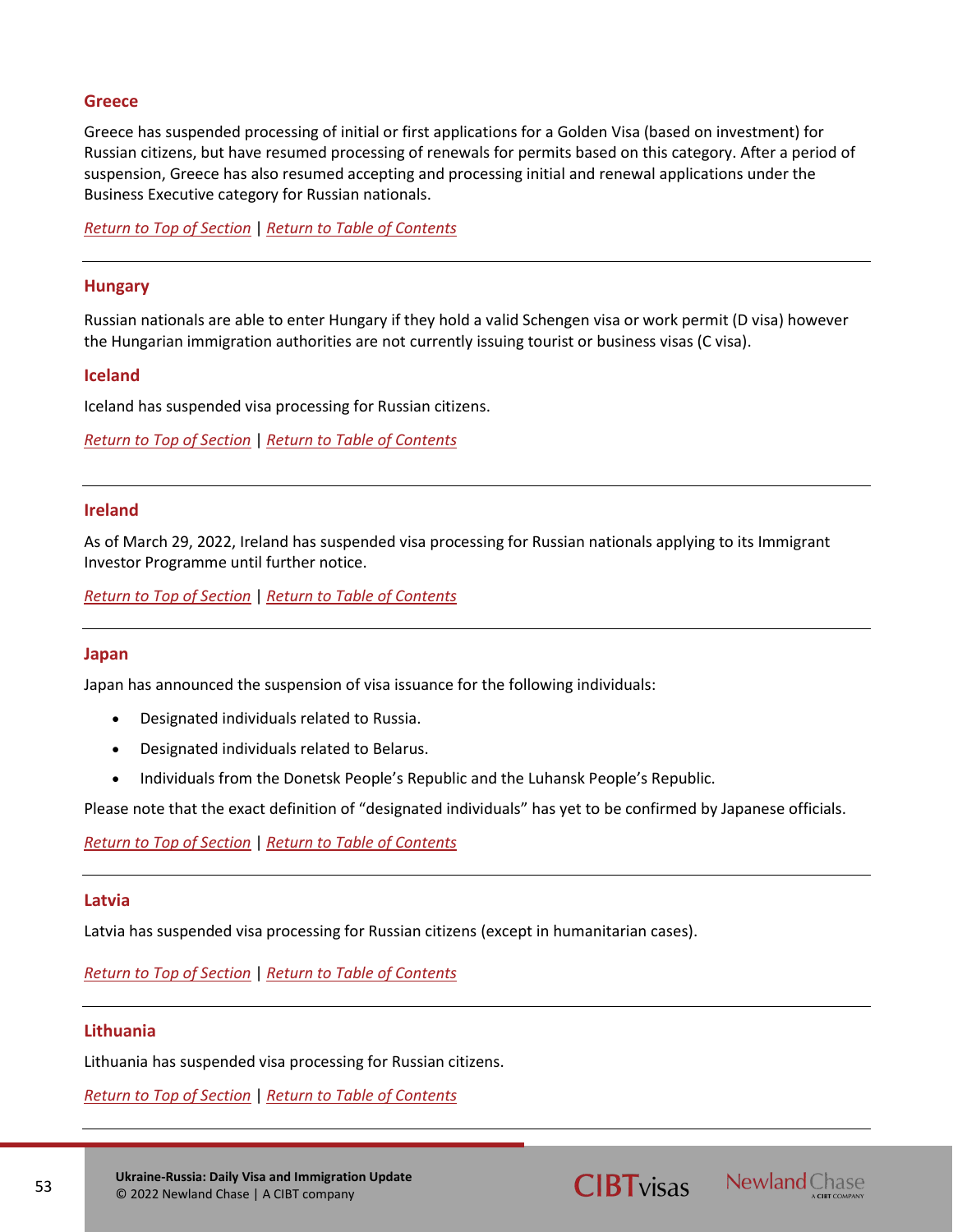## <span id="page-53-1"></span>**The Netherlands**

For a short time no decisions were made on employment-related applications, because the consequences of the sanction policy against Russia and Belarus had to be analysed. All applications are now being assessed again.

The Dutch Immigration Authority (IND) has announced that where companies that are not listed on the EU's sanctions list, but still have a connection with a Bela(Russian) mother company noted on the list, those Dutch companies will also be impacted through the sanctions. The IND has reached out to recognized sponsors (companies that are considered as trustworthy partner of the IND) to request they complete a statement to confirm whether they have any connections with Bela(Russian) mother companies.

The IND has also updated the application forms with a statement in the application form that confirms if the company is a subsidiary from a Bela(Russian) company.

If the company is related to a Bela(Russian) company that is noted on the sanctions list, the IND will determine the consequences for the application; the individual circumstances of the foreign national (Highly Skilled Migrant, EU ICT permit holder, etc.) will be taken into account. The recognized sponsor will then be informed of the outcome. Furthermore, the consequences for the recognized sponsor will also be investigated.

*[Return to Top of Section](#page-49-3)* | *[Return to Table of Contents](#page-2-0)*

### <span id="page-53-2"></span>**Norway**

The following VFS Application Centres in Russia reopened with limited capacity from Monday, 4 April 2022: Moscow, St. Petersburg, Murmansk, Arkhangelsk, Kazan, Krasnodar, Yekaterinburg and Novosibirsk. Additional information [can be found on the website of the Norwegian Embassy in Russia](https://www.norway.no/ru/russia/service-info/visitors-visa-res-permit/) 

*[Return to Top of Section](#page-49-3)* | *[Return to Table of Contents](#page-2-0)*

## **Poland**

Certain Polish consulates will limit visa processing for Russian citizens to the following categories:

- Family members of EU/Polish citizens
- **Students**
- Current Polish Card holders and their spouses
- Cargo Drivers
- Poland Business Harbour (PBH) Program Individual
- **Medical Staff**

Poland has suspended their consular processing of work visa applications for Russian citizens applying at Polish consulates in Russia.

*[Return to Top of Section](#page-49-3)* | *[Return to Table of Contents](#page-2-0)*

## <span id="page-53-0"></span>**Portugal**

Portugal has suspended Golden Visa/Passport (based on investment) processing for Russian and Belarusian citizens.

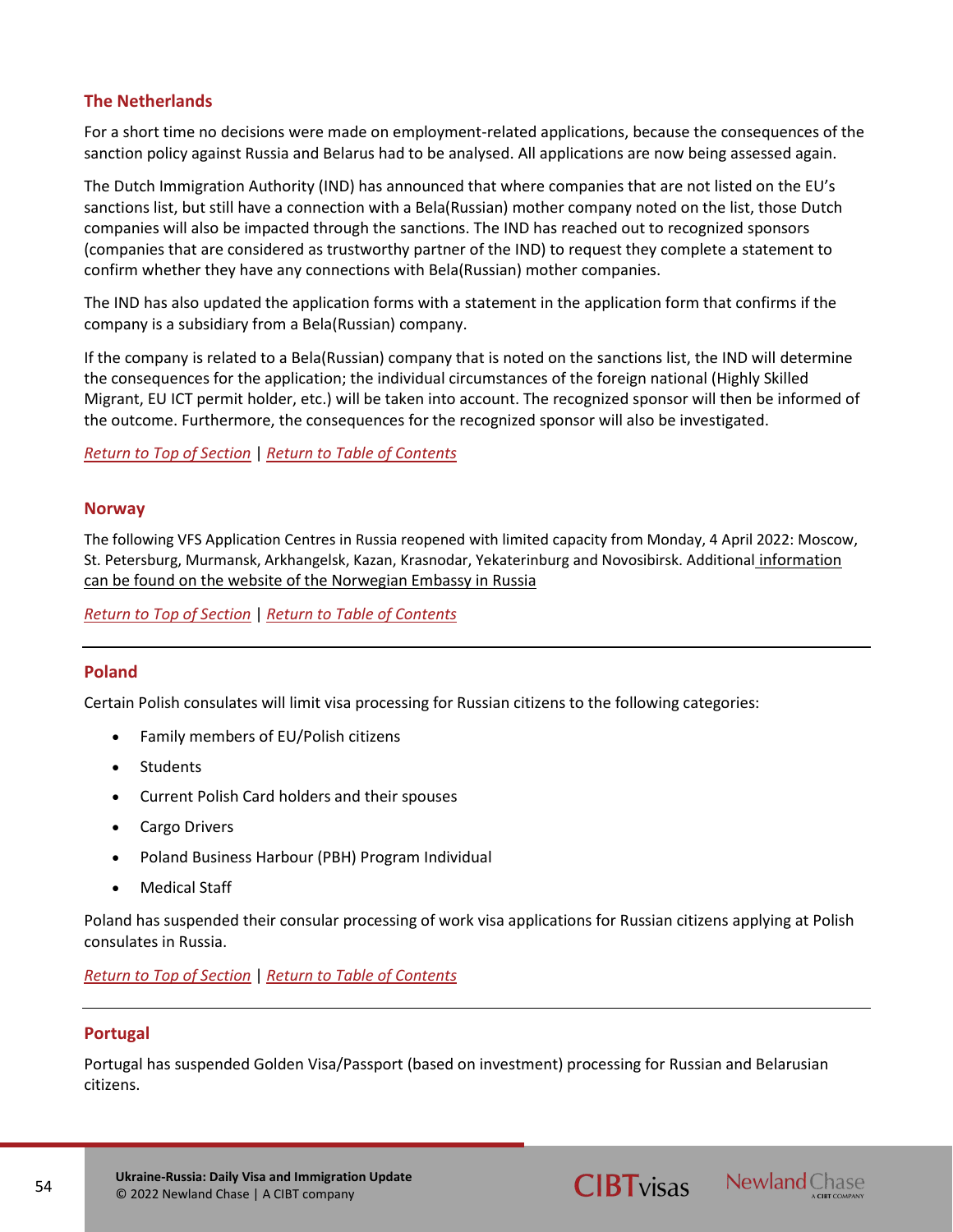#### <span id="page-54-1"></span>**Spain**

Spain has temporary suspended Golden Visa processing for Russian citizens and their dependents applying for Spanish residency based on investment, as an entrepreneur, and/or as a business project representative. Note that traditional employment-based immigration routes like Intra-Company Transfers or Highly Qualified Professionals are not affected by this temporary ban.

*[Return to Top of Section](#page-49-3)* | *[Return to Table of Contents](#page-2-0)*

#### **Switzerland**

Switzerland has partially suspended their visa facilitation agreement with Russia and has banned Russian aircraft from their airspace.

*[Return to Top of Section](#page-49-3)* | *[Return to Table of Contents](#page-2-0)*

## <span id="page-54-0"></span>**United Kingdom**

The United Kingdom is considering bringing forward amendments to the visa penalty measure in the Nationality and Borders Bill to "slow down and effectively stop the processing of Russian visas or any state that poses a threat to our national security or the interests of our allies around the world." The details of – or implementation timeframe for – such amendments have not been announced by the UK authorities at the time of this writing.

*[Return to Top of Section](#page-49-3)* | *[Return to Table of Contents](#page-2-0)*

#### <span id="page-54-2"></span>**United States**

The United States has taken the following consular steps in Russia and Belarus:

- The U.S. State Department issued a new travel advisory for Russia that includes notice for U.S. citizens currently residing or traveling in Russia to depart immediately. U.S. citizens are also discouraged from traveling to Russia at this time. Full text of the Advisory can be found [here.](https://travel.state.gov/content/travel/en/traveladvisories/traveladvisories/russia-travel-advisory.html)
- The U.S. Embassy in Minsk, Belarus, has suspended their operations, ordered the departure of their consular officers and their families, and is no longer offering routine or emergency consular services (see the Embassy's [Travel Advisory](https://by.usembassy.gov/belarus-level-4-do-not-travel-o-k-h-u-t/) for full details). The State Department has advised U.S. citizens to depart Belarus immediately via commercial or private means.
- Note that, to facilitate the departure of certain groups from Russia and Belarus, the U.S. Centers for Disease Control (CDC) will allow U.S. citizens, lawful permanent residents, and foreign nationals holding a valid U.S. immigrant visa leaving Russia and Belarus to enter the U.S. without a pre-departure COVID-19 test. See full updat[e here.](https://www.cdc.gov/quarantine/fr-proof-negative-test.html)
- The U.S. Department of State has authorized the voluntary departure of non-emergency personnel and family members of all personnel from the Embassy in Moscow, Russia. The State Department is advising that U.S. citizens depart Russia immediately via commercial or private means.

**CIBT**visas Newland Chase

*[Return to Top of Section](#page-49-3)* | *[Return to Table of Contents](#page-2-0)*